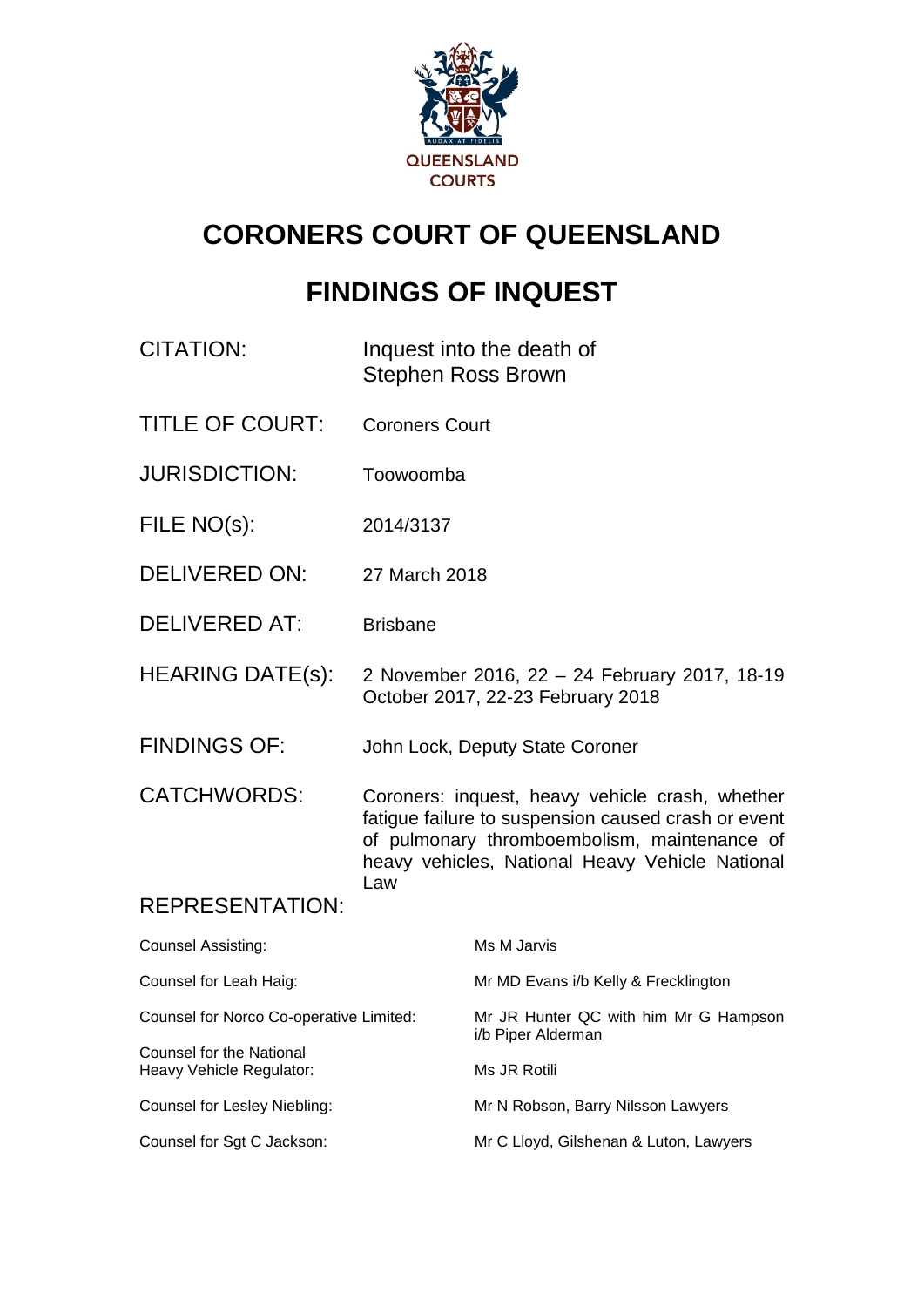| Evidence of the National Heavy Vehicle Regulator 11                      |  |
|--------------------------------------------------------------------------|--|
|                                                                          |  |
|                                                                          |  |
|                                                                          |  |
|                                                                          |  |
|                                                                          |  |
|                                                                          |  |
|                                                                          |  |
| Response of the National Heavy Vehicle Regulator 36                      |  |
|                                                                          |  |
| How Stephen Brown died and what caused his death? 38                     |  |
| The circumstances leading up to the single vehicle accident on 27 August |  |
|                                                                          |  |
| Whether the deceased's employer took reasonable steps to ensure the      |  |
| deceased's safety when driving the vehicle involved in the accident,     |  |
| particularly with regards to maintenance and repair of the vehicle41     |  |
| Whether there are any matters about which preventative recommendations   |  |
|                                                                          |  |
| might be made pursuant to section 46 of the Coroners Act 2003 44         |  |
|                                                                          |  |
|                                                                          |  |
|                                                                          |  |
|                                                                          |  |
|                                                                          |  |
|                                                                          |  |
|                                                                          |  |

# **Contents**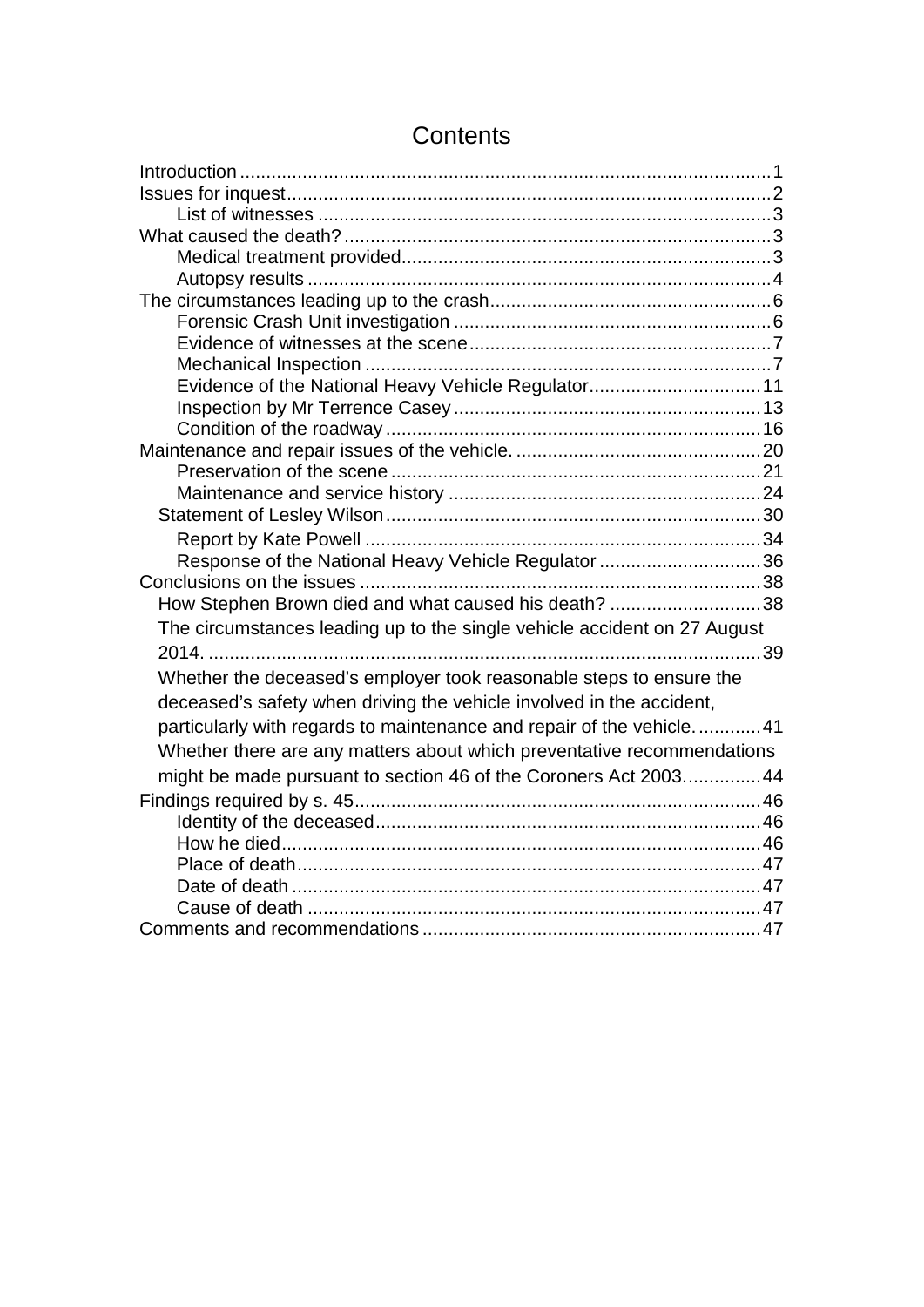# <span id="page-2-0"></span>**Introduction**

- 1. Stephen Ross Brown was 54 years of age when the truck he was driving on behalf of his employer, Norco Co-Operative Limited trading as Goldmix Stock Feeds, left the road near Cloyna in Queensland on the morning of 27 August 2014, crashed into a tree on the driver's side, and came to rest in a paddock.
- 2. There were no direct witnesses to the crash, but a number of persons arrived a short time later and provided assistance to Stephen until emergency services attended. Stephen remained conscious for much of this period and spoke to a number of these persons. He referred to hearing a loud bang and the truck suddenly veering to the right into the paddock. A forensic inspection of the scene was consistent with a sudden veer to the right.
- 3. Stephen suffered very serious traumatic injuries, particularly to his right leg. He was airlifted to Nambour General Hospital where he underwent emergency surgery. Whilst in theatre he suffered an episode of haemodynamic instability and was unable to be saved.
- 4. The truck Stephen was driving underwent mechanical inspection by the Queensland Police Service Vehicle Inspection Unit. The police mechanic observed that two of the suspension leaf springs within the truck's right front suspension had sheared or snapped off.
- 5. A forensic engineer found that both the suspension leaves showed evidence of long standing fatigue fractures, and opined it was likely they failed prior to the crash and therefore caused the crash. The engineer also noted that due to the presence of grease in the area, it is likely the fatigue fractures went unnoticed during servicing.
- 6. In simple terms, if the leaf springs both fail then the axle will move rearwards and cause a sudden change of direction. In this case, a failure of the suspension on the right will drag the vehicle to the right and the evidence was that in a heavy vehicle, this would be difficult for the driver to control.
- 7. An autopsy examination found the presence of thromboemboli (blood clots) in both of Stephen's lungs, completely blocking his main pulmonary arteries. The forensic pathologist initially considered this occurred prior to the accident and may have caused Stephen to lose control of the vehicle. On the provision of further information, the forensic pathologist opined that if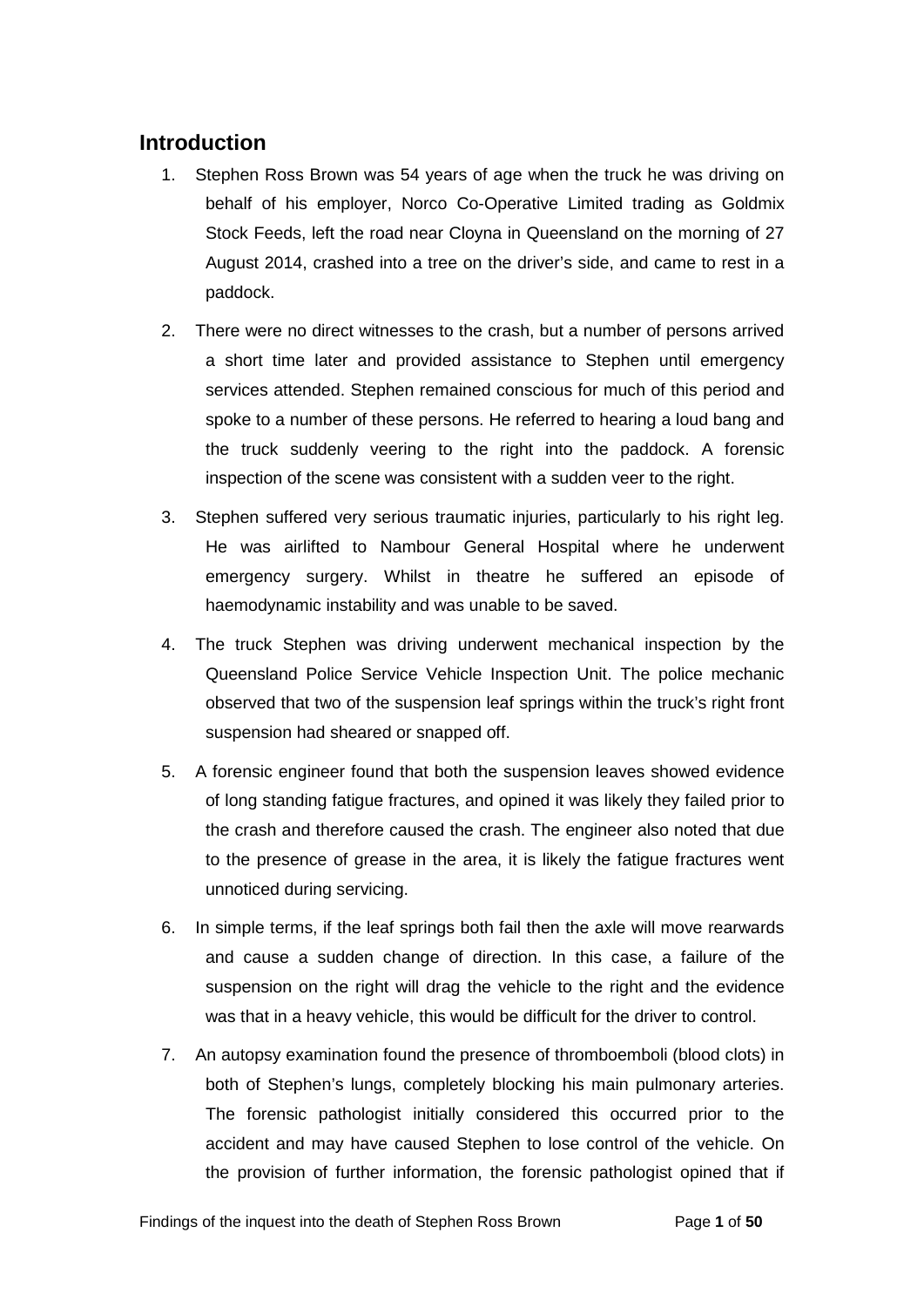one accepts the cause of the crash was due to mechanical failure (a matter for the Court to determine), it is likely that pre-existing thrombi broke off as a result of the crash and injuries to his legs, becoming lethal pulmonary thromboemboli.

- 8. Stephen's wife, Leah Haigh, has communicated a number of concerns with regards to the circumstances of Stephen's death. She says Stephen had mentioned on more than one occasion that he had concerns about the mechanical integrity of the trucks that were being used by his employer.
- 9. Ms Haig requested that the coronial investigation into her husband's death examine whether or not proper inspection and maintenance of the truck had been carried out prior to the crash, and whether the condition of the suspension leaf springs could and should have been detected. She requested an inquest be held.

## <span id="page-3-0"></span>**Issues for inquest**

- 10. Given there remained some uncertainties as to what caused the crash, a decision was made to hold an inquest. A pre-inquest conference was held on 2 November 2016 and the inquest commenced in Toowoomba on 22 February 2017 for three days. As a result of further information becoming available in the course of hearing evidence, I decided to carry out some further investigations and tentatively listed the resumption of the inquest in May 2017. Due to the absence of an important witness, the inquest had to be adjourned to October 2017. Unfortunately, at this time another witness was excused on health grounds from giving evidence and the matter was adjourned to 22 February 2018 in Kingaroy to hear from that witness and another and to consider submissions. The following issues for the inquest were set:
	- i. The findings required by s. 45 (2) of the *Coroners Act 2003*; namely the identity of the deceased, when, where and how he died and what caused his death.
	- ii. The circumstances leading up to the single vehicle accident on 27 August 2014.
	- iii. Whether the deceased's employer took reasonable steps to ensure the deceased's safety when driving the vehicle involved in the accident, particularly with regards to maintenance and repair of the vehicle.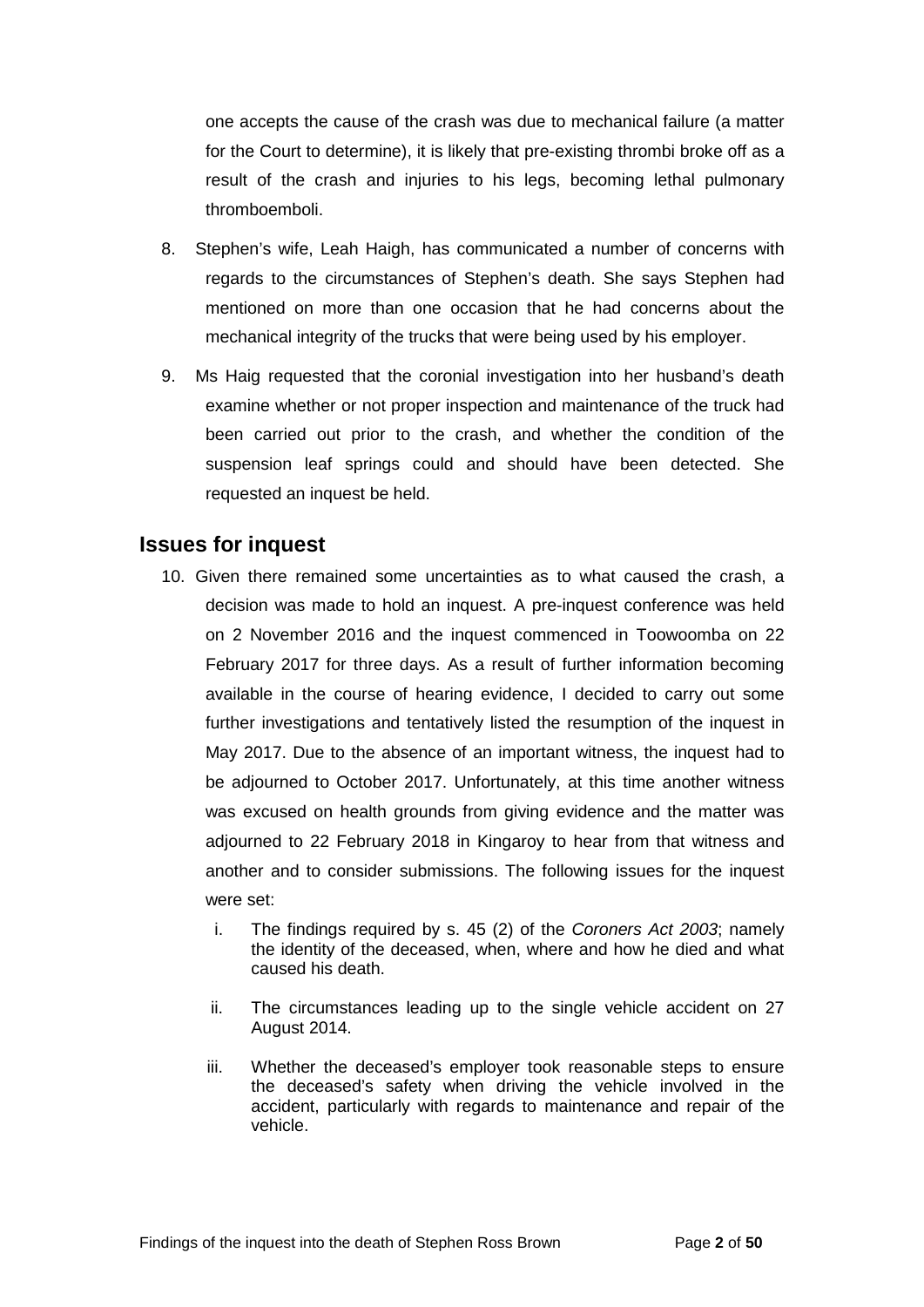iv. Whether there are any matters about which preventative recommendations might be made pursuant to section 46 of the *Coroners Act 2003*.

### <span id="page-4-0"></span>**List of witnesses**

- Senior Constable Paul BRITTEN (crash investigator and author of QPS Crash Analysis Report)
- Andrew MCLAREN, Vehicle Inspection Officer, QPS Vehicle Inspection Unit (conducted vehicle inspection and prepared statement of inspection)
- Terrence CASEY, Metallurgist (examined leaf springs and prepared report)
- Professor Peter ELLIS, Queensland Health Forensic and Scientific Services (performed autopsy and provided addendum report re: pulmonary thromboembolism)
- Leah HAIGH, wife of deceased (provided statement about her husband's employment and complaints about vehicles)
- Steven BAUER, mill worker, Goldmix (attended crash scene, spoke with deceased)
- Jesse MULLER, truck driver and maintenance person, Goldmix (attended crash scene, spoke with deceased, gathered paperwork from truck, involved in maintenance)
- Wayne Charity, former employee of Goldmix
- Brad Urban, former employee of Goldmix
- Leslie NIEBLING, mechanic, Niebling's Machinery and Diesel Services (serviced and maintained Goldmix vehicles, attended crash scene)
- Adrien NIEMANN, manager, Goldmix (attended crash scene, spoke with deceased, in charge of site)
- Kate Powell, internal investigator, Norco Co-operative Ltd (conducted internal investigation into the accident and prepared report dated 8 October 2014).
- Wayne Whitmore, Senior Specialist Accreditation with the National Heavy Vehicle Regulator (NHVR)
- Bradley Rowlinson, truck driver
- Marc Riddell, truck driver
- Sergeant Colin Jackson, First response police attendance
- Senior Sergeant Lance Gutteridge, Officer in Charge Murgon Police Station
- James Houlihan, tow truck driver
- Robert Zelenski, RoadTek contractor
- Peter Wilson, Engineer, Department of Transport and Main Roads
- Lesley Wilson, former employee of Goldmix

## <span id="page-4-1"></span>**What caused the death?**

#### <span id="page-4-2"></span>**Medical treatment provided**

11. Queensland Ambulance Service (QAS) officers found Stephen suffering from almost complete traumatic amputation to his right leg below the knee, as well as a fractured left leg and back pain. He was extricated from the vehicle by Queensland Fire and Emergency Services officers and transported by helicopter to Nambour General Hospital where he underwent emergency surgery.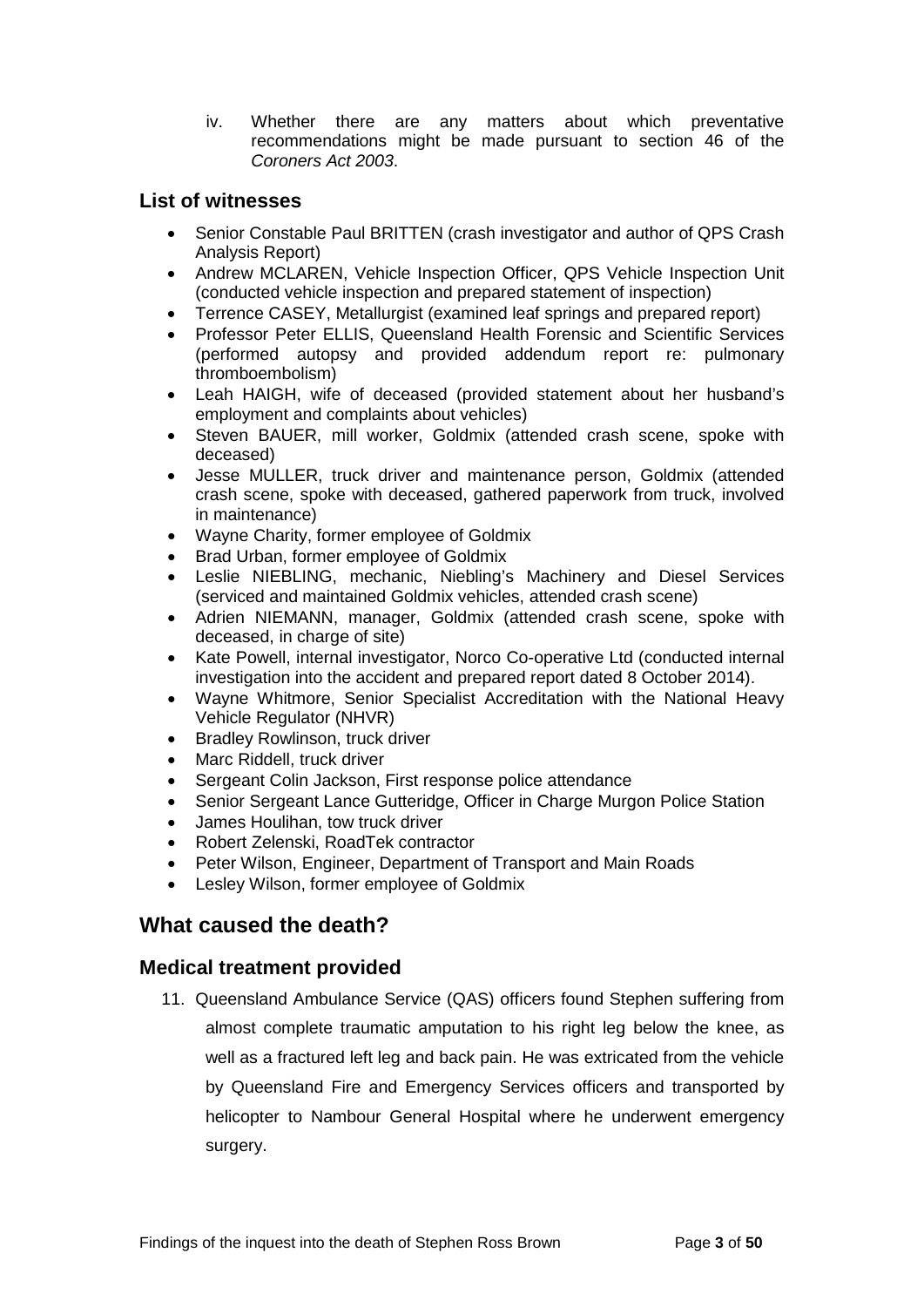- 12. The records from QAS note the emergency call was received at 9:45 hours and officers were on the scene by 10:00 hours. The physical observations recorded by QAS on their electronic devices, note Stephen was anxious and distressed; his speech was normal and in sentences; he was orientated; obeyed commands; had a good recall of events and had a GCS between 14 and 15. Stephen is described as saying he had a problem with the steering. Stephen was entrapped in the vehicle for 40 minutes. His observations remained the same throughout the time he was first observed until he was taken to Nambour Hospital arriving at 12:11 hours. Although it was evident he had a serious injury to the lower right leg (partial amputation) the QAS records state there was no immediate threat to life and no major haemorrhage with only a possible blood loss of 1500ml whilst in the vehicle.
- 13. In the operating theatre at Nambour Hospital a decision was made that the right leg would need to be amputated. This was about to proceed when there was an event of haemodynamic instability, which was ongoing. There was no obvious head, neck or chest injury. A laparotomy to rule out further bleeding noted no obvious bleeding from the abdomen or pelvis. Medical efforts to save Stephen's life were not successful and he was pronounced deceased at 14:49 hours on 27 August 2014.
- 14. The medical statement of Dr Ian Mackle stated that the cause of death was not clear but a myocardial infarction or a massive embolic (venous thromboembolism or fat embolism) event are likely to have contributed. Haemorrhage did not appear to be the primary cause.

#### <span id="page-5-0"></span>**Autopsy results**

- 15. Professor Peter Ellis, a very experienced forensic pathologist, conducted an autopsy examination. The examination confirmed the presence of very severe injury to Stephen's right leg, lesser injury to his left leg, and pelvic damage. No obvious internal bleeding was identified.
- 16. Stephen's body weight was found to be 159 kg with a BMI of 47.5 and in the morbid obesity range. There was history of high blood pressure. The heart was enlarged and well above the normal range for body weight due to high blood pressure.
- 17. Significantly, Professor Ellis found thromboemboli (blood clots) in both of Stephen's lungs, completely blocking his main pulmonary arteries. He explained that these blood clots would have formed elsewhere, probably in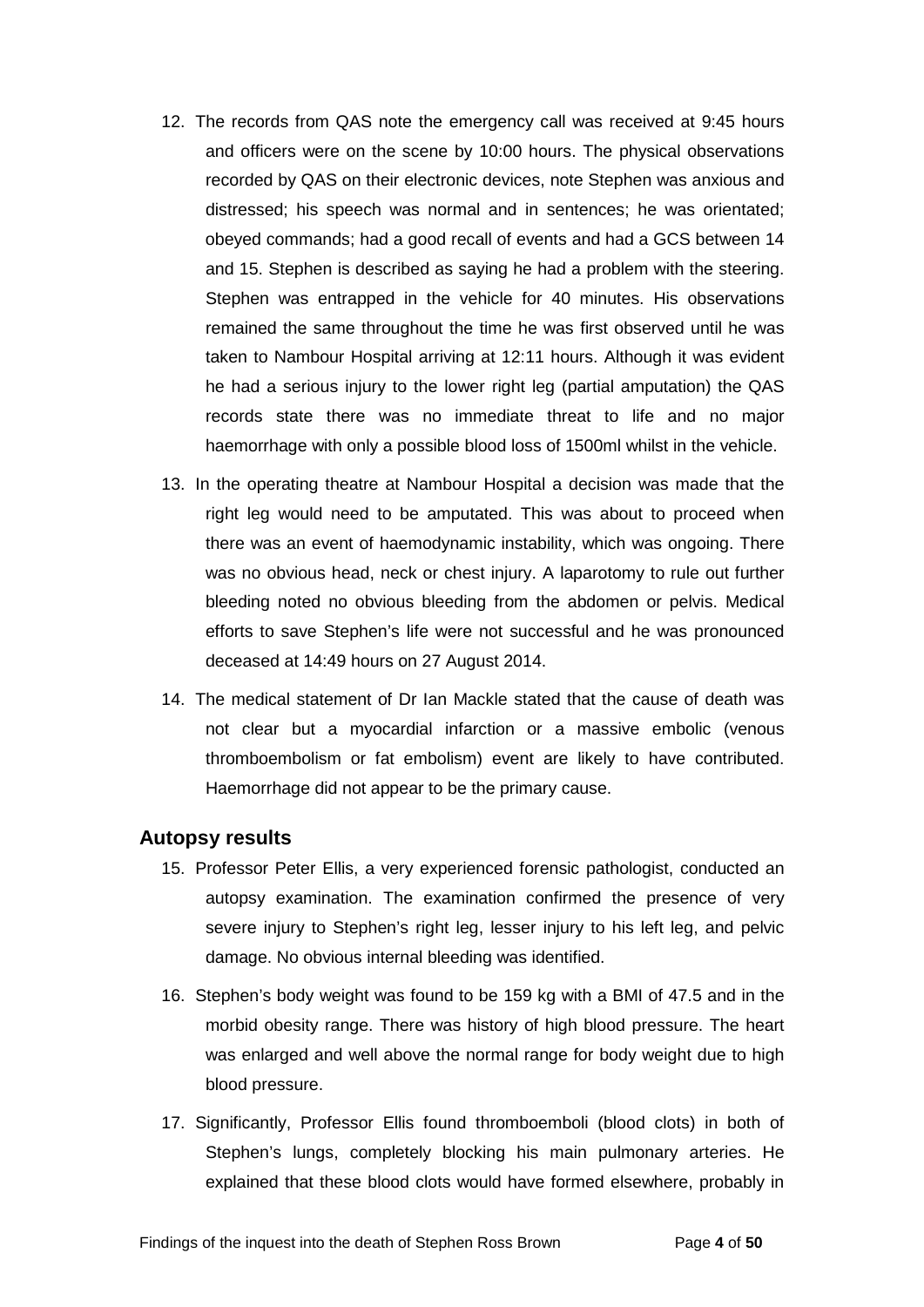Stephen's leg or pelvic veins, and travelled through his heart into his lungs, causing obstruction. Professor Ellis had observed thrombi in some pelvic veins.

- *18.* Professor Ellis stated in his Autopsy Report: *It is unlikely that this condition occurred after the accident and it is probable that the development of pulmonary emboli may have caused (Stephen) to lose control of his vehicle, crashing it and resulting in the following injuries.*
- 19. Given the significance of this finding, and the inconsistency between this opinion and evidence I later received from the Queensland Police Service stating that mechanical failure may have been the cause of the accident, I wrote to Professor Ellis, to advise him of the mechanical findings and evidence of Stephen being conscious and aware at the scene, to query the timing of when the pulmonary embolus occurred.
- 20. Professor Ellis advised that, assuming the mechanical findings were accurate and adequately explained the loss of control of the vehicle, then it seemed likely that Stephen's pre-existing thrombi broke off as a result of the crash and injuries to his legs, becoming lethal pulmonary thromboemboli.
- 21. Professor Ellis stated that thromboemboli can only arise from pre-existing thrombosis elsewhere unless the thrombi form in situations within the pulmonary arteries. There was no evidence of that occurring in this case and in particular, the thromboemboli he observed did not form exact casts of the pulmonary vessels but rather represented casts of other veins that travelled to the pulmonary arteries and became subsequently folded and impacted in the narrower pulmonary artery tree. Professor Ellis stated this is a typical situation with pulmonary thromboembolism.
- 22. Professor Ellis acknowledged that thromboembolism may occur quickly and may in fact have occurred after Stephen's leg injuries and his subsequent immobilisation. Professor Ellis stated it is difficult to imagine extensive intravascular thrombosis developing within the leg and pelvic veins over such a short period as passed between the accident and the subsequent death. Additionally, Professor Ellis said it was must be acknowledged that Stephen's general condition, namely significant obesity together with relatively sedentary occupation (being seated behind the wheel of a truck travelling significant distances) would be regarded as a high risk situation in respect of the development of pelvic and leg vein thrombi.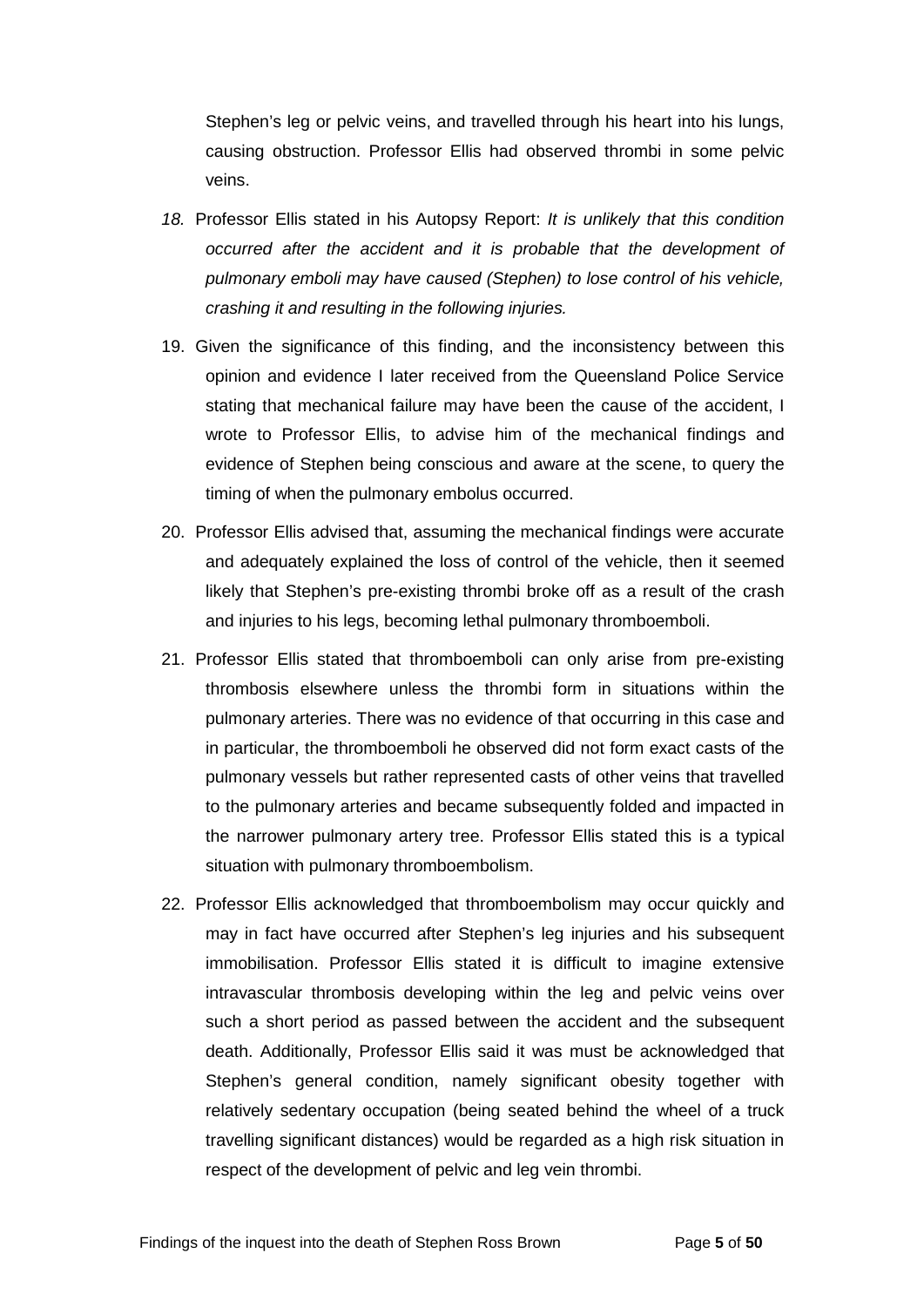23. Professor Ellis concluded that it was likely Stephen had been suffering from deep vein thrombosis, possibly without any significant symptoms, before the accident, but the combination of the injuries to his legs together with the immobility following the incident resulted in pre-existing thrombi breaking off and travelling to his lungs, causing his death.

# <span id="page-7-0"></span>**The circumstances leading up to the crash**

## <span id="page-7-1"></span>**Forensic Crash Unit investigation**

- 24. The Forensic Crash Unit investigation was completed by Senior Constable Paul Britten, who at the time was a part time FCU officer of Kingaroy Police. The vehicle involved was a Nissan prime mover registration 569KMT towing a single trailer registration 931 QWD. The crash was a single vehicle, single occupant crash. Police enquiries found no witnesses to the actual crash. The only witnesses were those who saw the crashed truck and attended to assist Stephen at the time.
- 25. It is apparent from company records that Stephen was taking his third load of grain for the day to a feedlot approximately 43km from the base. He was about 12km from the base. He left at about 9:30am.
- 26. The vehicle was travelling south along Murgon-Gayndah Road heading towards Murgon. The weather at the time was not raining, however, there had been showers around the area throughout the day. The road construction was bitumen with gravel/grass shoulders. The speed limit was 100km/h. The road is a gently curving stretch of road with grass shoulders. SC Britten noted in his report and confirmed in evidence before the inquest that he did not observe any significant road features that could have contributed to the crash. Inspection of road tyre marks were consistent with the prime mover veering to the right and off the road. A tree had impacted with the driver's side of the prime mover cabin.
- 27. Police did not observe any other tyre marks or road evidence that would indicate any other vehicle was involved in the crash or could have contributed to the crash. There was also no evidence that a mobile phone had been in use at the time of the crash, and nothing indicating any other driver distraction.
- 28. SC Britten obtained service and maintenance records and did not identify any concerns as to the maintenance of the vehicle.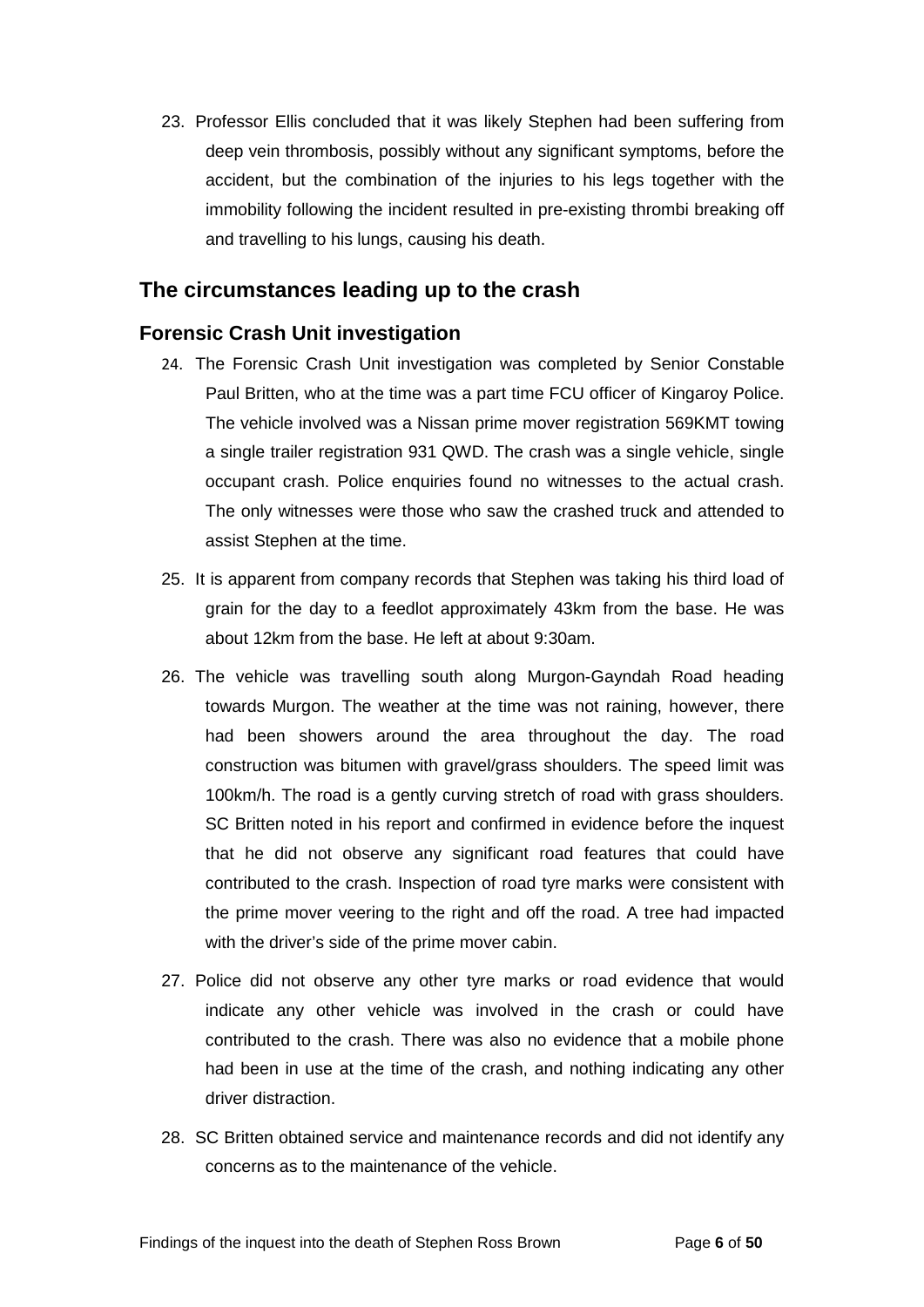#### <span id="page-8-0"></span>**Evidence of witnesses at the scene**

- 29. A number of witness statements were obtained. The significance of their observations were important in establishing what was the medical cause of Stephen's death as well as some other issues that arose as to preservation of the scene.
- 30. The first statement was from Mr Adrian Niemann who was the manager of the Goldmix Stock Feeds site. Mr Niemann had made his way to the incident site after receiving information about the crash. He went over to the truck and spoke to Stephen to keep him awake. He asked Stephen what happened and Stephen said 'I heard a bang and it went to the right'. Stephen said he was doing 100km an hour at the time.
- 31. The second statement was from Mr Steven Bauer who was at the scene shortly after the crash. Mr Bauer was also an employee of Goldmix and came across the crash site. He wrapped his shirt around Stephen's right leg, which was badly injured, and he was able to disconnect the battery to the truck and stop the motor. He then rang emergency services for help and stayed with Stephen until he was loaded onto the rescue helicopter.
- 32. Jesse Muller, another Goldmix employee, also attended and heard Stephen Brown say 'I have come around the corner and the steering has locked'. In court he also said Stephen had said he heard a bang and the steering jammed to the right.

#### <span id="page-8-1"></span>**Mechanical Inspection**

- 33. The truck Stephen was driving underwent mechanical inspection by the Queensland Police Service Vehicle Inspection Unit. To do so the truck was towed from Cloyna to Nambour. The court was told that the Murgon Police station holding yard was not able to hold a vehicle of that size and for security reasons the truck needed to be held elsewhere.
- 34. The police mechanic Andrew McLaren observed two of the suspension leaf springs within the truck's right front suspension had sheared or snapped off.
- 35. During the inspection of the prime mover it was noted the steer axle, right leaf spring was broken adjacent to its front chassis hanger and locating pin. There was some wear in this area consistent with component pre-incident movement. The second helper leaf spring, which wraps around the broken main leaf spring eye for safety, was fatigue fractured in the same area and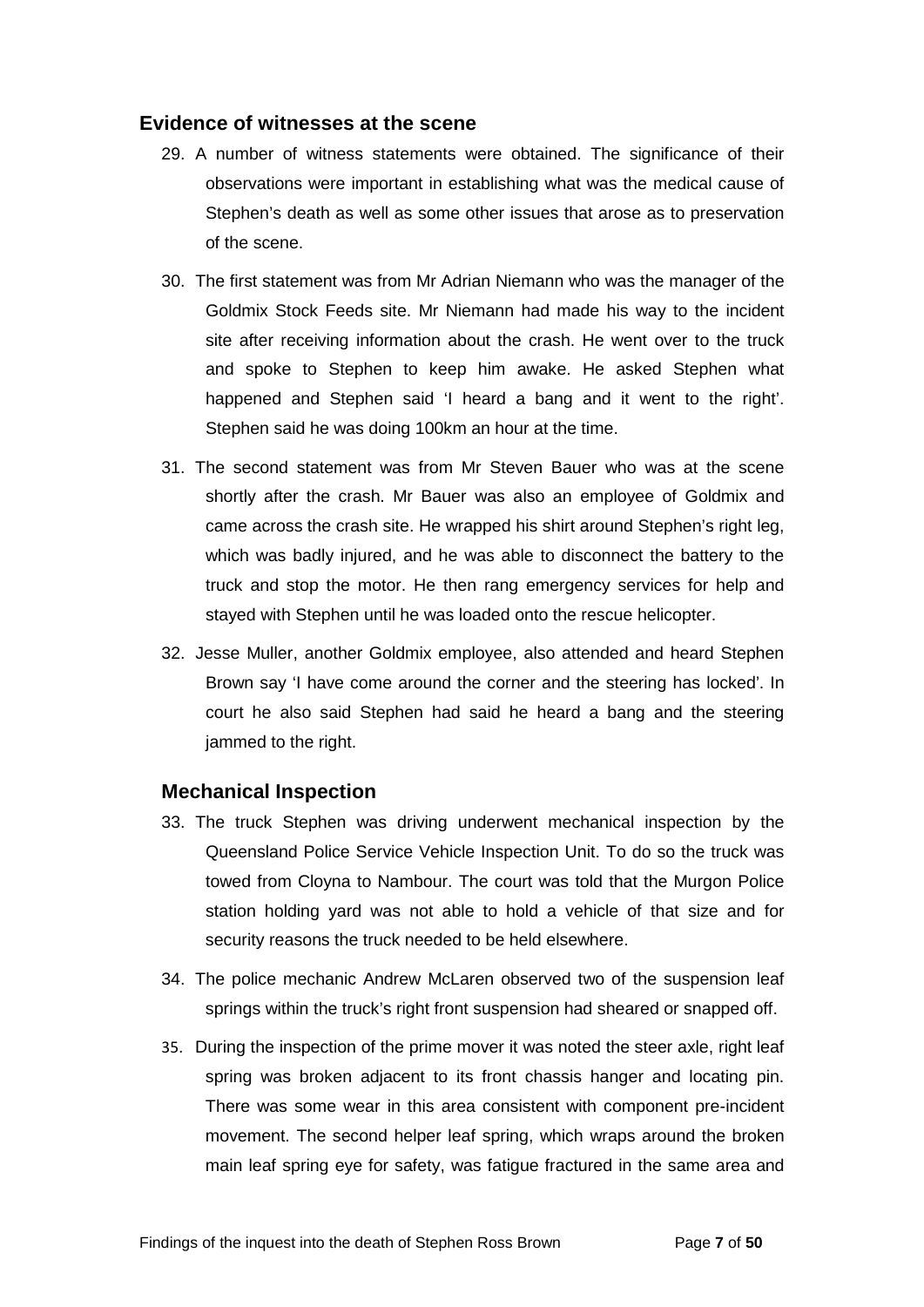had eventually failed. Mr McLaren considered this failure would cause the steer axle to move suddenly rearwards on the right side, causing a sudden change of steering direction with the vehicle veering to the right.

- 36. Mr McLaren said it would be very hard for the driver to control the vehicle in that event.
- 37. One issue raised in the course of the hearing was the potential for the condition of the leaf spring to deteriorate or indeed to break as a result of the action of towing the truck. During the adjournment of the inquest I sought further information. James Houlihan has been a qualified mechanic for 43 years and employed by Clayton's Towing for 36 years. He has retrieved numerous heavy vehicles in that time. He clearly enjoys his work. His company was contracted to tow the truck. Mr Houlihan stated he was aware there was a suspension problem and vaguely recalls a broken spring at the front and as a result he used an extra chain to secure it to the rig. He said the condition of the leaf spring will not change by the action of towing as the truck in fact will be getting a smoother ride and it would be unlikely to break from being towed.
- 38. Mr Houlihan stated that when the leaf spring totally fails the whole suspension drops and the outcome would be catastrophic.
- 39. All other aspects of the mechanical inspection of the prime mover were satisfactory.
- 40. In relation to the inspection of the grain-tanker/trailer it was considered that all brakes were in an unsatisfactory condition due to their adjustments, with this condition causing a reduction in the trailer's maximum stopping capability. No other mechanical defects were found.
- 41. As a combination vehicle, Mr McLaren was of the opinion that the unsatisfactory condition of the tanker/trailer brakes would cause a reduction in the maximum operating potential of the brakes, however, under normal stopping conditions these unsatisfactory conditions may go unnoticed.
- 42. The overall conclusion from the inspection was that the catastrophic failure of the prime mover's right front second leaf spring caused a sudden change in the vehicle direction with the vehicle veering to the right. This condition was considered by Mr McLaren as the major contributing cause of the incident and would most likely go unnoticed during servicing due to the presence of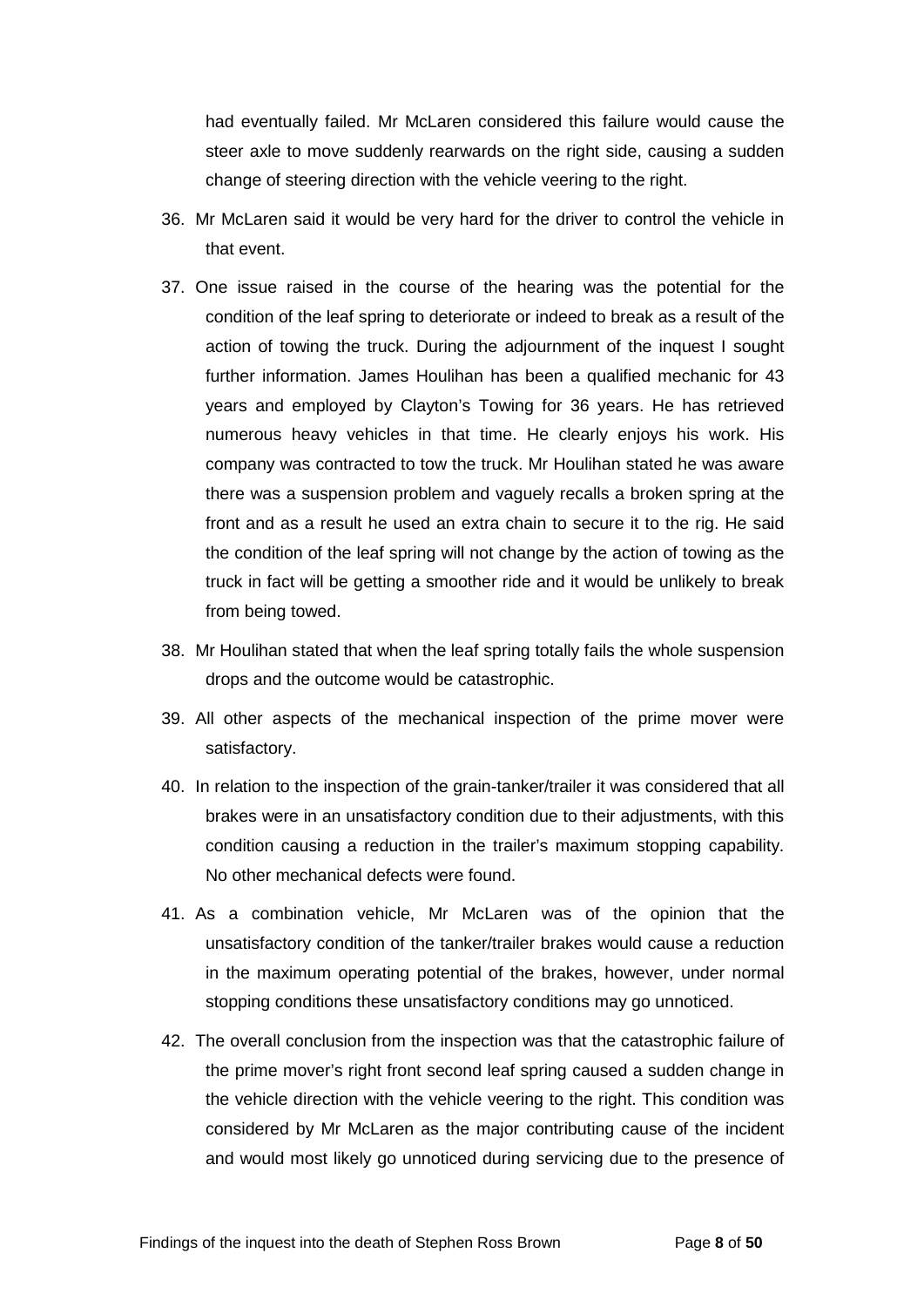grease in the area. Regarding the 'bang', Mr McLaren suggested Stephen was probably hearing the sound of the shackles at the rear of the suspension coming back and hitting the chassis roller just after the second leaf spring failed, rather than the sound of the leaf spring breaking.

- 43. Mr McLaren disagreed with the suggestion contained in the evidence of Mr Whitmore that the location of the fractures in this case, being near the eye of the leaf springs, was unusual as the most common place for a leaf spring to fail is at the centre point where there is often a hole that allows a bolt to pass through it. Mr McLaren stated it would be out of character for a leaf spring to break at that centre point as that whole section is usually clamped very tight with clamps and u-bolts and does not flex. Mr McLaren explained that in his experience it is more common to see a leaf spring break in areas where there are flex points. He stated leaf springs are designed to flex but over time something that keeps flexing is going to break. He therefore did not consider the location of the breaks in this case as out of character.
- 44. Mr McLaren was asked about the suggestion of Mr Whitmore that it is not common for an individual leaf to break at or close to the eyelet unless subjected to a particularly strong force and, in particular, a strong vertical force such as that experienced when hitting large potholes or running over embankments.
- 45. Mr McLaren noted that whilst the eyelet area is not a major flex point, the leaf spring is what is actually holding or stopping the vehicle as part of the braking system (and is therefore experiencing significant force). He stated that in his experience it was not unusual for the break to occur at the eyelet, and he had seen 'plenty' break around that area. He believed this could occur simply due to the component flexing over a period of time.
- 46. Mr McLaren reiterated in evidence that he found no other reasons apart from the failed leaf springs for the sudden change in direction. Without the grease Mr McLaren said you would see the fracture in the first leaf spring but only after it had been a complete fracture.
- 47. The FCU report to the coroner recommended that heavy vehicle companies, when conducting their scheduled servicing and maintenance regime, assign time to clean the vehicles so that inspections can be conducted more thoroughly. This is an issue that arose in evidence. The National Heavy Vehicle Accreditation Scheme (NHVAS) documentation did suggest all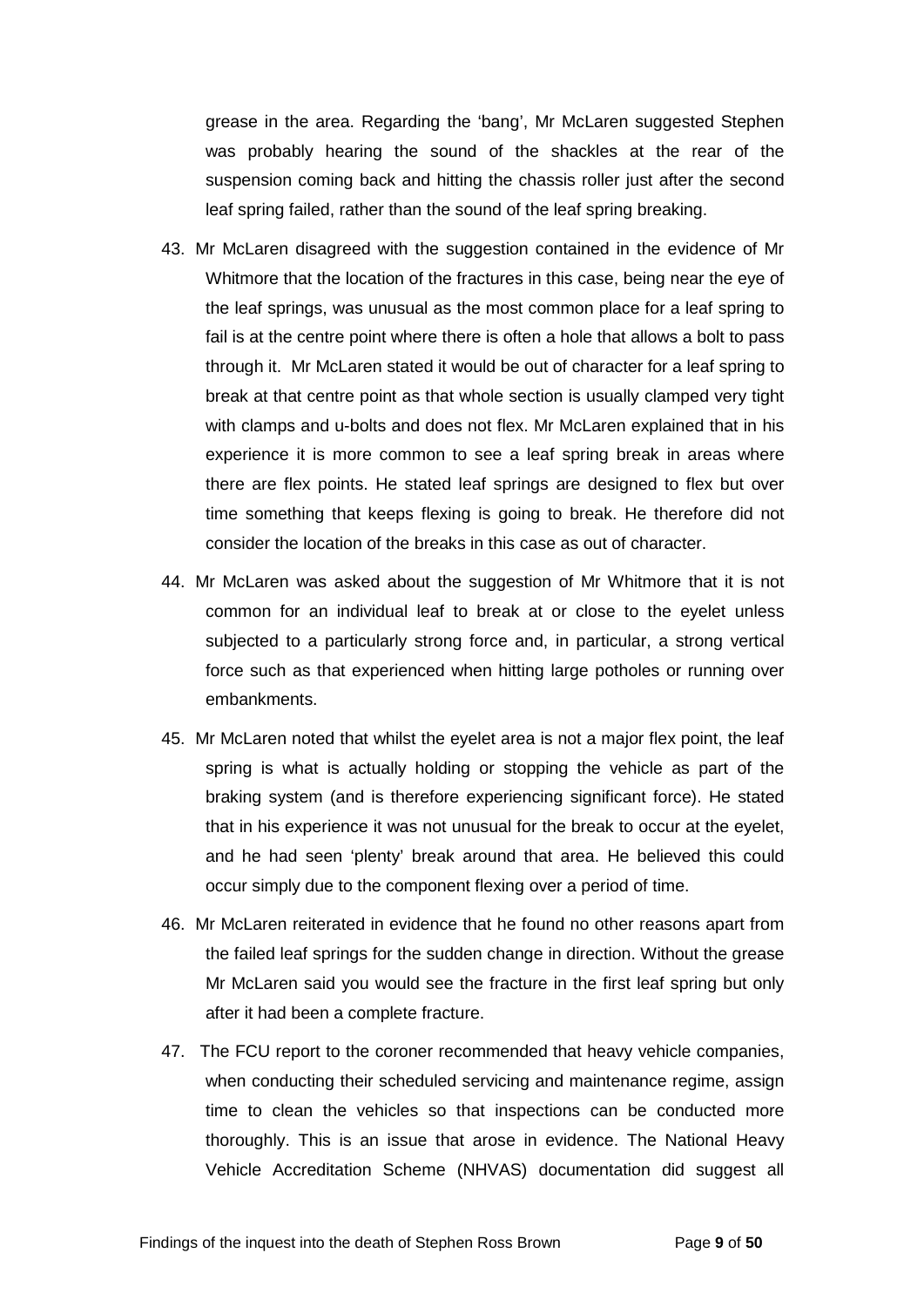vehicles being presented for inspection must be unladen and cleaned. This was set out in a document titled a Certificate of Inspection Reminder Notice, a document Mr Niebling, an accredited mechanic employed to service and maintain Goldmix's vehicles under the NHVAS accreditation scheme, surprisingly said he had not seen before. Mr Niebling stated it was not specifically a recommendation on his paperwork but agreed it would be an advantage if vehicles were cleaned. Mr Niebling stated that notwithstanding what is set out in the document this was not routinely complied with even at the Department of Transport and Main Roads (DTMR) inspection centres.



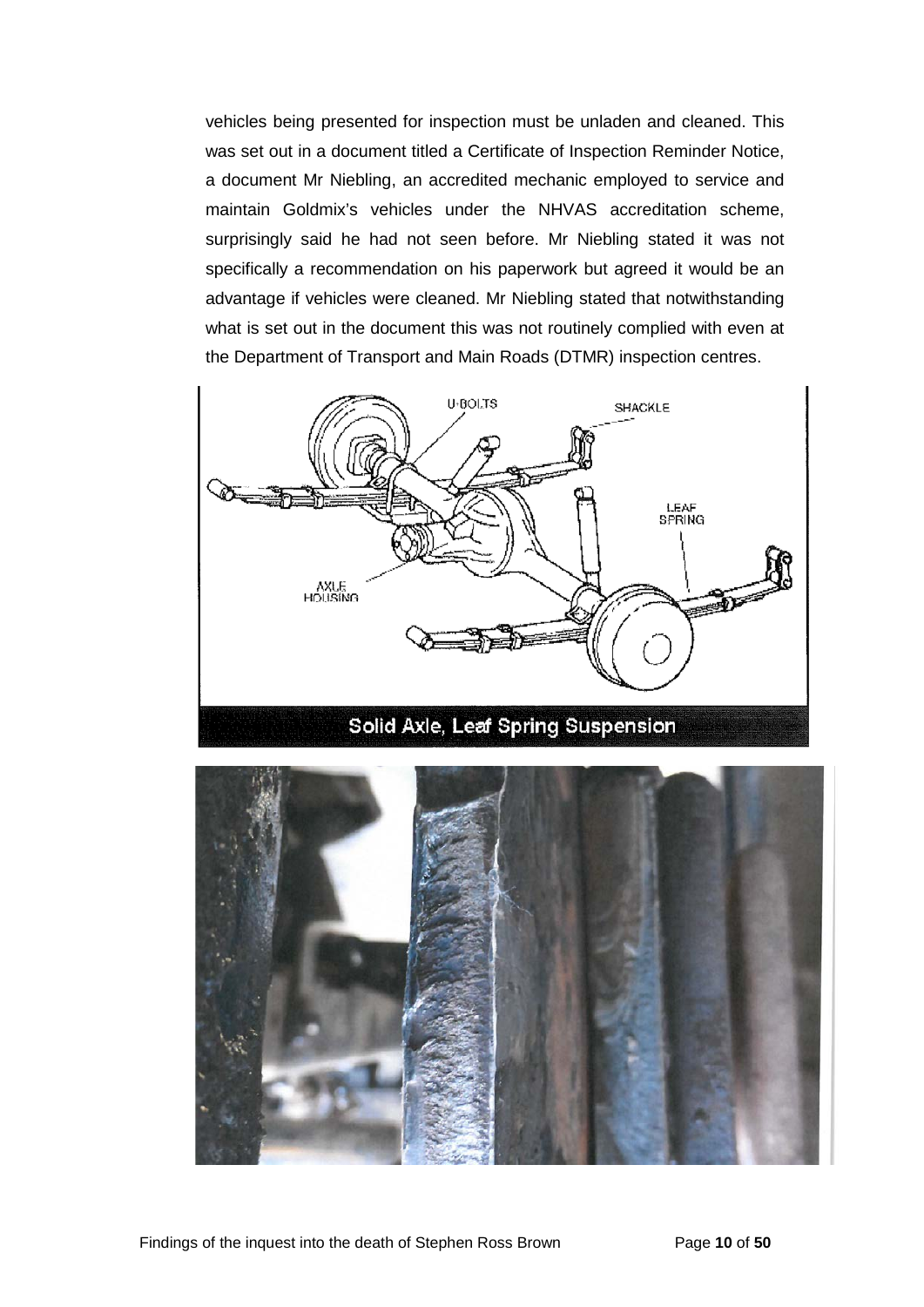#### <span id="page-12-0"></span>**Evidence of the National Heavy Vehicle Regulator**

- 48. Wayne Whitmore is a Senior Specialist Accreditor with the National Heavy Vehicle Regulator (NHVR). He has multiple relevant qualifications and is an A Grade Motor Mechanic and Licensed Safety Certificate Examiner. He stated that when conducting a vehicle inspection the trained eye gravitates to the known areas of failure or concern. A visual check may reveal whether a component is situated or located as expected, is of a shape or size as expected, and potentially whether it can perform its intended function.
- 49. Mr Whitmore stated vehicles presented for inspection were expected to be in a state for inspection, in that components such as turn tables that would most likely be heavily lubricated were sufficiently clean to allow the inspection to take place. In reality vehicles presented for inspection often required the inspector to remove heavy deposits to allow suitable visibility of components. It was the duty of the inspector to be satisfied they had been adequately able to view the component being inspected.
- 50. Given the restrictions of time, location, equipment and visibility and the number of components that make up a heavy vehicle, Mr Whitmore stated it is inconceivable that every occurrence of fault will be detected. The possibility of a failed component going undetected is always a reality for anyone undertaking vehicle inspections. Concentration of effort on the most likely components to fail is the norm for these types of inspection.
- 51. At times of routine maintenance the trained eye is searching for any possible issues with componentry not necessarily those items required to be checked. Hardware items such as chassis rails, axels, suspension items, retention devices and main body parts are all examples of the types of components that should be looked over.
- 52. Mr Whitmore stated it is when lack of experience, or lack of effort or any other influencing factor is part of the routine maintenance that vehicle defects may not be noticed and vehicle standards are compromised. For some components, a flaw may never be noticed, or may not be detectable prior to failure so that even with the best efforts, failure, catastrophic or otherwise, may still occur.
- 53. Components that are subject to continual wear are at most risk of developing faults or defects between periods of routine maintenance, then being identified at the time of inspection. Manufacturers set times or distances for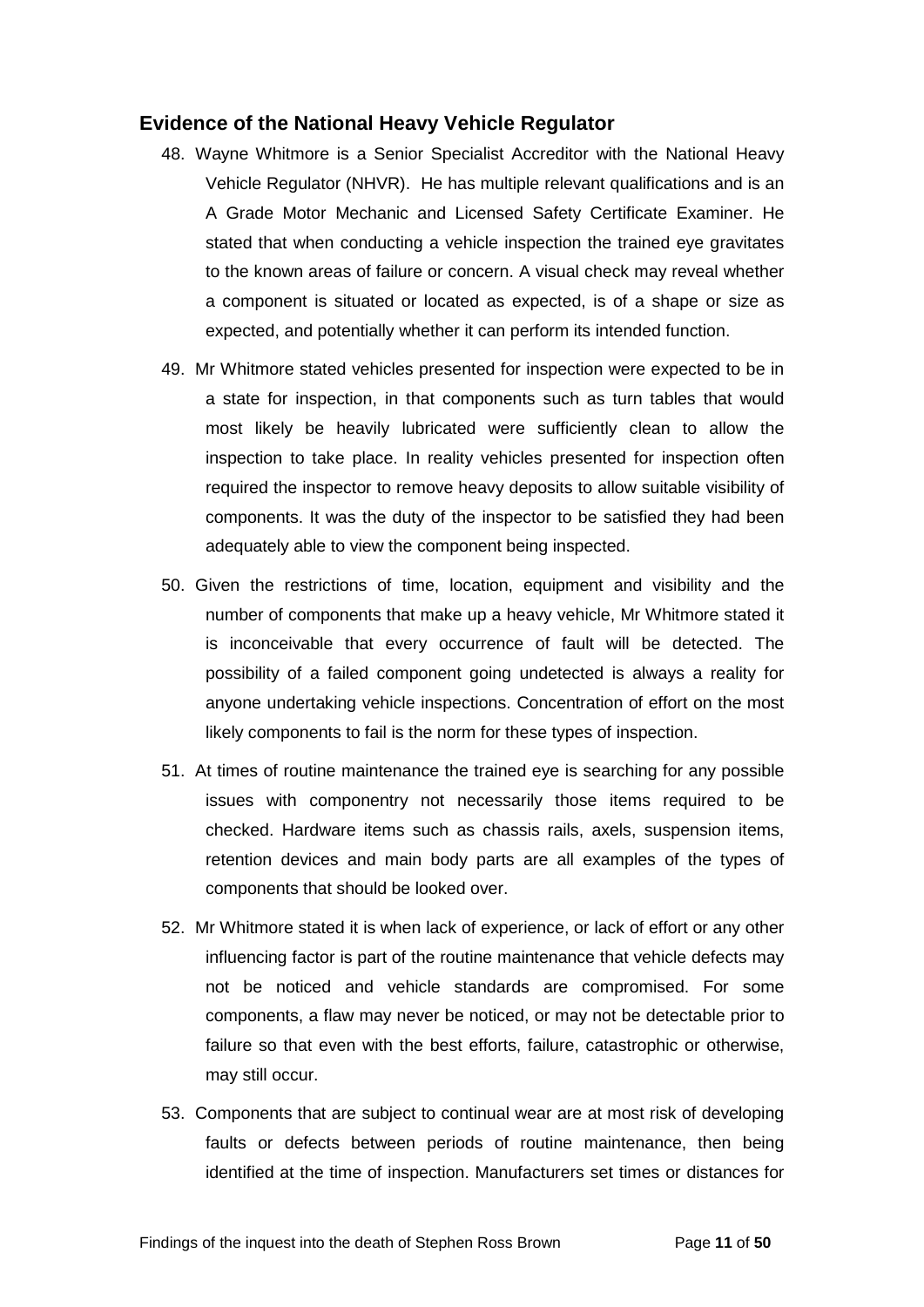checks to be completed however, parts are subjected to continual wear and may well develop a defect prior to the next routine check.

- 54. Based on his knowledge as a mechanic and vehicle inspector Mr Whitmore stated when a vehicle is travelling in a straight line, its suspension components are subject to lines of force mostly in a vertical direction. There is the vertical downward force upon the springs from the weight of the vehicle and its load and, in opposition is the upward force from road surface irregularities.
- 55. Leaf springs are anchored at both ends and flex through an arc about the centre point of its length. The to-ing and fro-ing of opposing vertical forces is what causes the flexing. Parabolic springs accentuate this effect due to the smaller number of leaves used.
- 56. From his experience, Mr Whitmore stated leaf springs used in heavy vehicles have two areas that are commonly identified as failing. The first is the loss of spring height where over time the material has weakened and is no longer able to hold the amount of load it was defined to hold.
- 57. The second is where individual leaves of the spring break. The spring in operation is put through stressors focused at or near the midpoint of the spring leaf. At this point there is also a relief hole for the securing bolt of the leaf to pass through. The combination of the effect on this point from the back and forth stress about the midpoint and the reduced available material (due to the hole) means that this is a common area for an individual leaf of the spring to break.
- 58. The next most common location for a spring leaf to break is at the point where the end of the lower leaf ends and works upon the leaf above it.
- 59. With the leaf spring being anchored at both ends it was not his experience for individual leaves to break at or close to the eyelet area, unless subjected to a force not usually within its normal range of motion.
- 60. Only when subjected to a vertical force causing the spring to be put through a range of motion exceeding the limits of motion is it likely that failure at or near the entry point may occur.
- 61. This type of force is consistent with hitting a large pothole or running over an embankment where the force is considerable and sudden.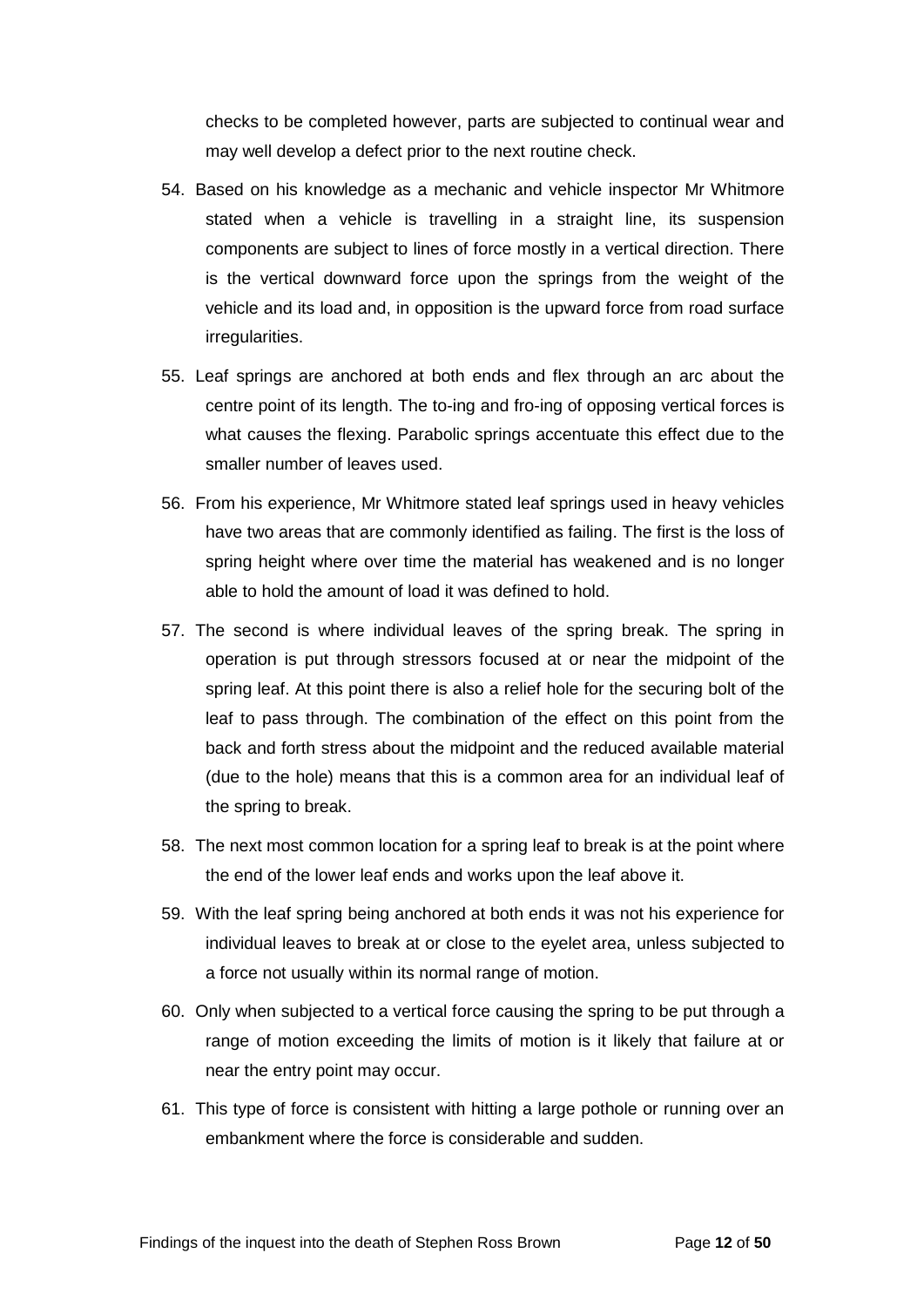- 62. Mr Whitmore stated his experience of defective spring leaves found during inspection is that they are broken rather than partly cracked or fractured. It is also his experience that spring leaf failure at or near the eye of the spring is not associated with usual wear and tear and is rarely found. Mr Whitmore stated in his evidence that the area of failure would be unlikely to have been seen or picked up easily. Degreasing the area would increase the likelihood but it was in an area where you would not normally expect to see a failure.
- 63. Mr Whitmore stated that presenting vehicles for inspection in a clean state was desirable but it was not currently a regulatory requirement. He said any recommendation to that effect should be for all vehicles and not just heavy vehicles and it really is a matter for the inspectors to determine if they needed a vehicle cleaned.

#### <span id="page-14-0"></span>**Inspection by Mr Terrence Casey**

- 64. The failed sections of the leaf springs, together with photographs of the accident scene and damaged vehicle, were sent by QPS to Mr Terrence Casey, a forensic mechanical engineer, for examination to determine whether the leaves had failed prior to the truck leaving the road, or as a result of the truck's impact with the ground in the paddock.
- 65. Mr Casey found that both leaves showed evidence of long standing fatigue fractures, and it was likely they failed prior to the crash. The conclusion was that both the submitted leaves of the right front suspension of the prime mover had failed as a result of the initiation and growth of fatigue cracks, with the main leaf spring failing prior to the second leaf. Contact wear patterns, shown by the section of the main leaf, indicated that the vehicle had continued in operation for some time subsequent to failure of the main leaf spring. Mr Casey in evidence was unable to say what this meant in hours or kilometres. It would be hours or tens of kilometres at least but could have been weeks or thousands of kilometres. This occurred at some time well before the failure of the second spring.
- 66. Mr Casey said in evidence that when the main leaf spring fails this doubles the stressors on the second leaf.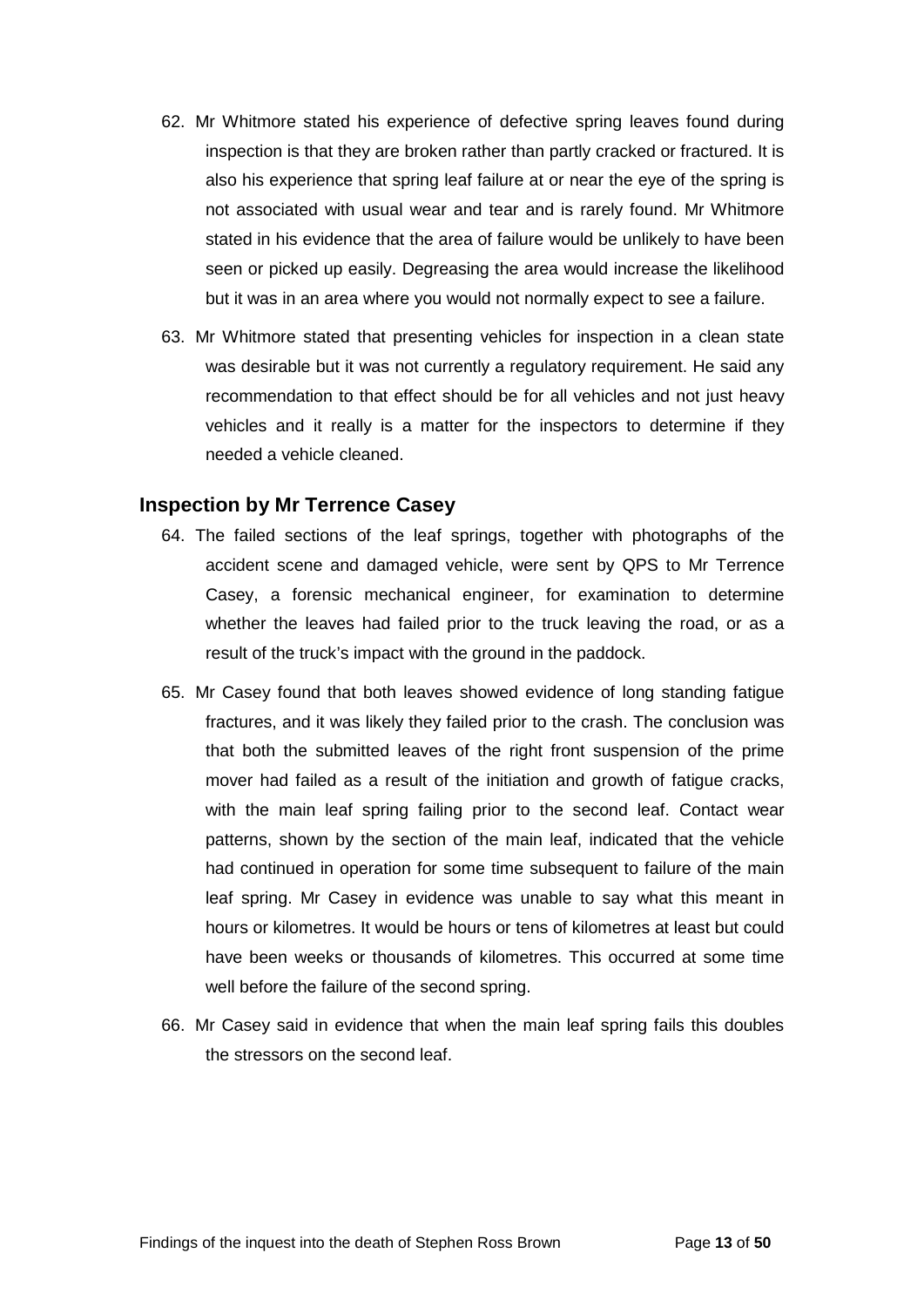

Fatigue fractures the main spring had initiated at the locations arrowed.

- 67. He also noted the presence of grease in the area, and considered it is likely the fatigue fractures went unnoticed during servicing. Mr Casey stated that it was possible if the grease in the area had been cleared away that an inspection of that area may have revealed the failure in the main leaf. The fatigue fracture in the second leaf, in itself would not be easy to detect on a general visual inspection.
- 68. Mr Casey stated that the corrosion of the main leaf and the corrosion of the fatigue area of the second leaf were different indicating a time difference between the final failure and the production of the fractures. Mr Casey stated that the fatigue cracks in the upper surface of the main leaf accounted for 15% of the fracture, and would have occurred over an extended period of time and there would have been a sudden event causing a fairly high level of unusual stress to cause the final stress fracture.
- 69. Mr Casey and Mr McLaren did not agree with the suggestion the rust or corrosion observable along the cracks within the main and second leaf springs may have developed during the period of time where the vehicle was held in the yard and exposed to the elements, and was therefore not necessarily evidence that there had been pre-existing cracks within the leaf springs prior to the accident.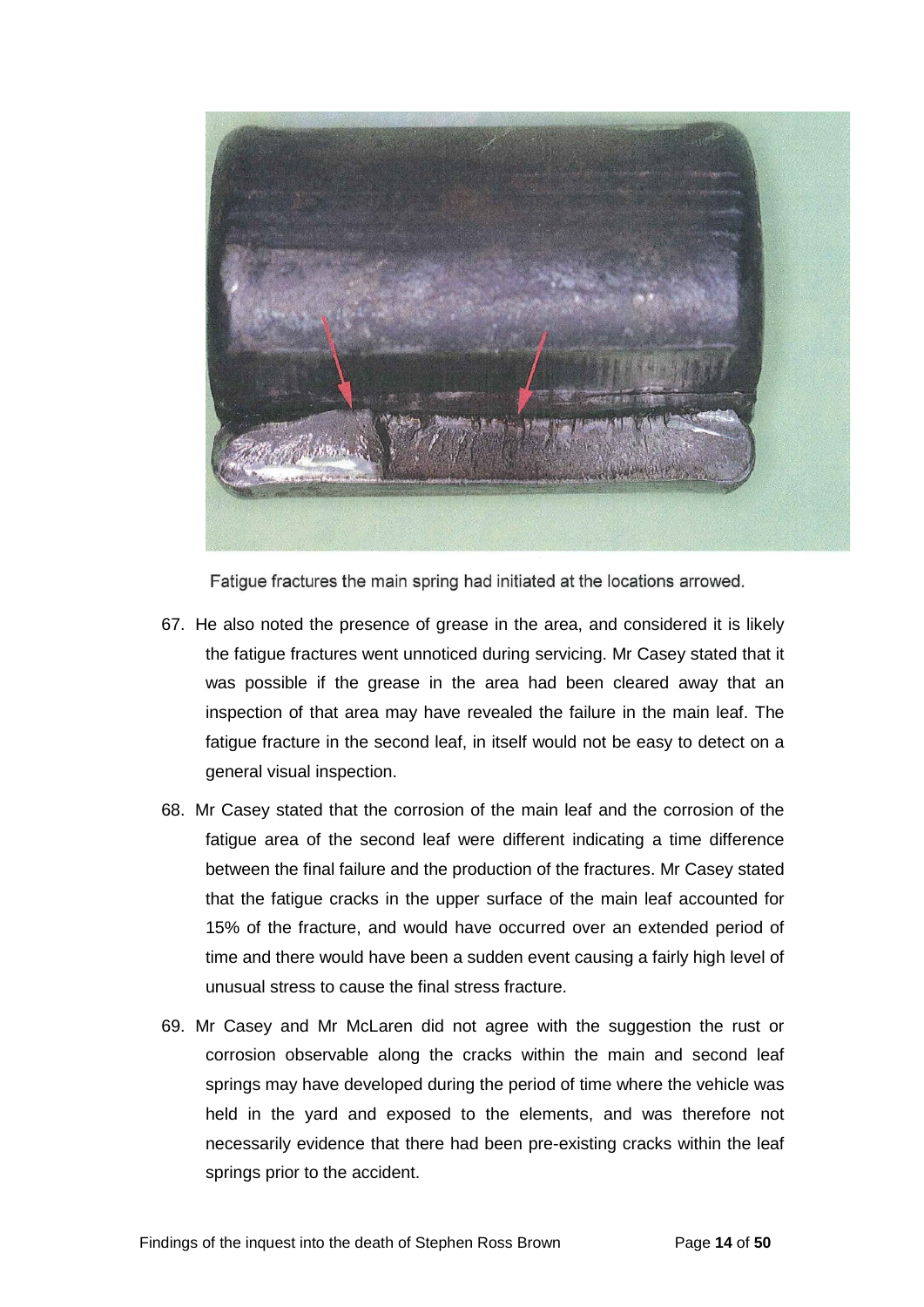- 70. Mr Casey disagreed with the view of Mr Whitmore that the location of the fractures in this case, being near the eye of the leaf springs, were unusual as the most common place for a leaf spring to fail is at the centre point where there is often a hole that allows a bolt to pass through it. He stated he did not see any particular special reason why a fracture should occur through the drill hole through the centre of all the springs in the spring pack, based on his understanding of the nature of the forces experienced by leaf spring components (forces being his area of expertise). Mr Casey did not believe the way in which a spring pack of multiple leaves is structured places higher load at the centre compared with, for example, the loads placed at those points where one leaf finishes and the load is then increased on the upper parts of the spring pack from that point.
- 71. Mr Casey at inquest stated he did not disagree that a break in the eyelet area is unusual. In response to the suggestion this type of break is not associated with usual wear and tear but rather an unusually high one-off load, Mr Casey explained the pre-existing fatigue fractures, which developed in the leaf springs, dramatically reduced the strength of the leaves and therefore made them subject to failure at much lower than usual conditions. He went on to state 'there is no way of getting around the fact' the two leaves failed as a result of the development of fatigue cracks, which is a time-dependent mechanism and cannot be produced during an impact or accident sequence.
- 72. Mr Casey did not think that a driver would be aware of the change in the suspension when the main leaf had completely fractured.
- 73. Mr Casey did not think it would need to have been a particularly severe increase in load to cause the final failure because of the reduced strength capacity of the remaining sections of the second leaf and the high stressors, which is characteristic of the fatigue fracture which pre-existed.
- 74. Mr Casey further noted that, given the relatively reduced level of impact damage in the area of the right front spring hanger, it was likely that the complete failure of the right front spring had occurred pre-impact. He explained that this would have caused movement of the right side of the front axle, producing an uncontrolled steering effect. That is, it was likely that spring failure was the cause of loss of vehicle control.
- 75. This was consistent with the evidence of Mr Niemann who spoke to Stephen shortly after the crash. This witness says Stephen told him that 'he heard a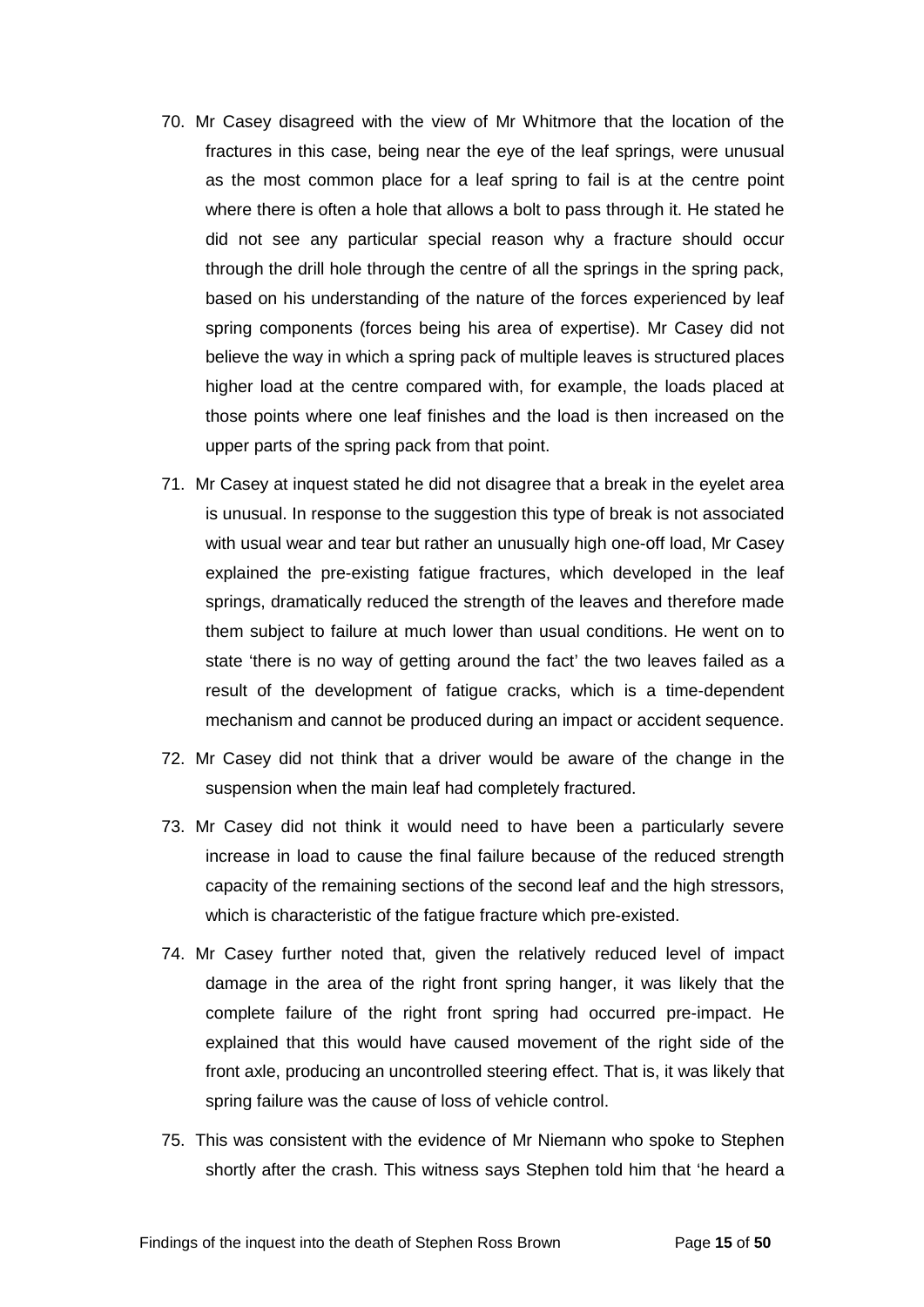bang and it (the truck) went to the right'. It was also consistent with police observations as to markings on the road at the scene of the crash, which indicated that the truck had suddenly veered to the right into the oncoming lane and then continuing off the road.

### <span id="page-17-0"></span>**Condition of the roadway**

76. Although SC Britten noted in his report and confirmed in evidence he did not observe any significant road features that could have contributed to the crash, evidence was introduced as to the existence of a depression or subsidence in the road surface about 100 metres prior to where the truck left the roadway and near where the crash occurred. SC Britten did not consider the subsidence referred to was significant in the context of the particular roadway, which he said was not in the best condition in any case. A report from DTMR referred to depressions, which on the basis of the percentages stated were insignificant. SC Britten stated he did not observe a pot hole or crater in the roadway, which would have been sufficient to break the leaf spring.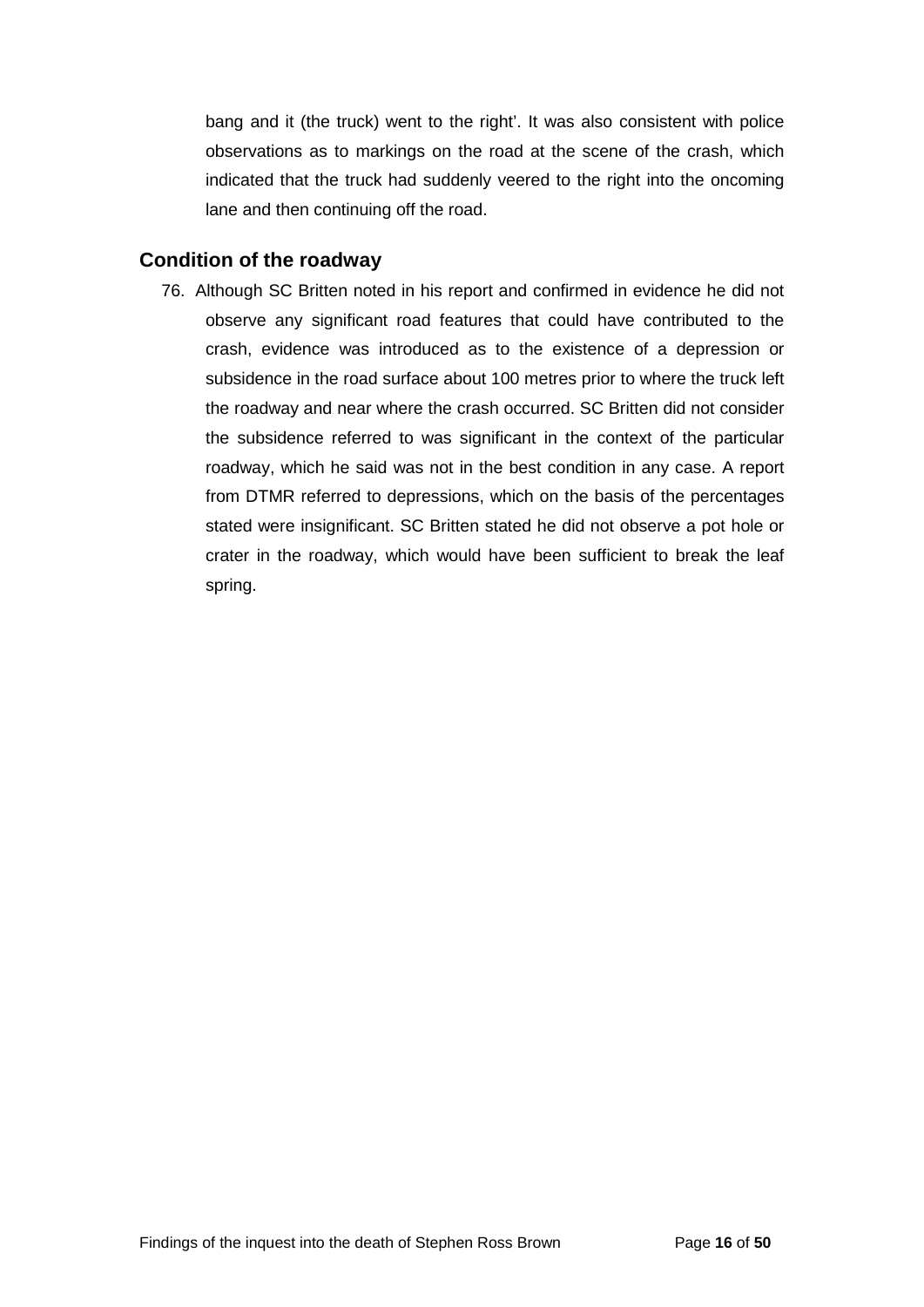

- 77. It is apparent from the evidence of a number of witnesses there was an area of the road surface, which drivers considered was rough. For instance, Mr Niemann stated in evidence there was a 'sinkhole type thing' that everyone knew about and drove around. He describes that it covered up a fair proportion of the road and if another vehicle was coming in the opposite direction you could not avoid it. Mr Niemann said the road was a typical country road and there were bad spots, one of which was near where the accident occurred.
- 78. Jesse Muller said there was a severe hole in the bitumen and a few metres after the hole he noted a skid mark set which veered off in the direction of the tree. Mr Muller stated that three weeks after the accident the council came and fixed the section of road.
- 79. Mr Niebling, the mechanic, also gave evidence there was an area of subsidence on the road on the bend that drivers knew about and if you hit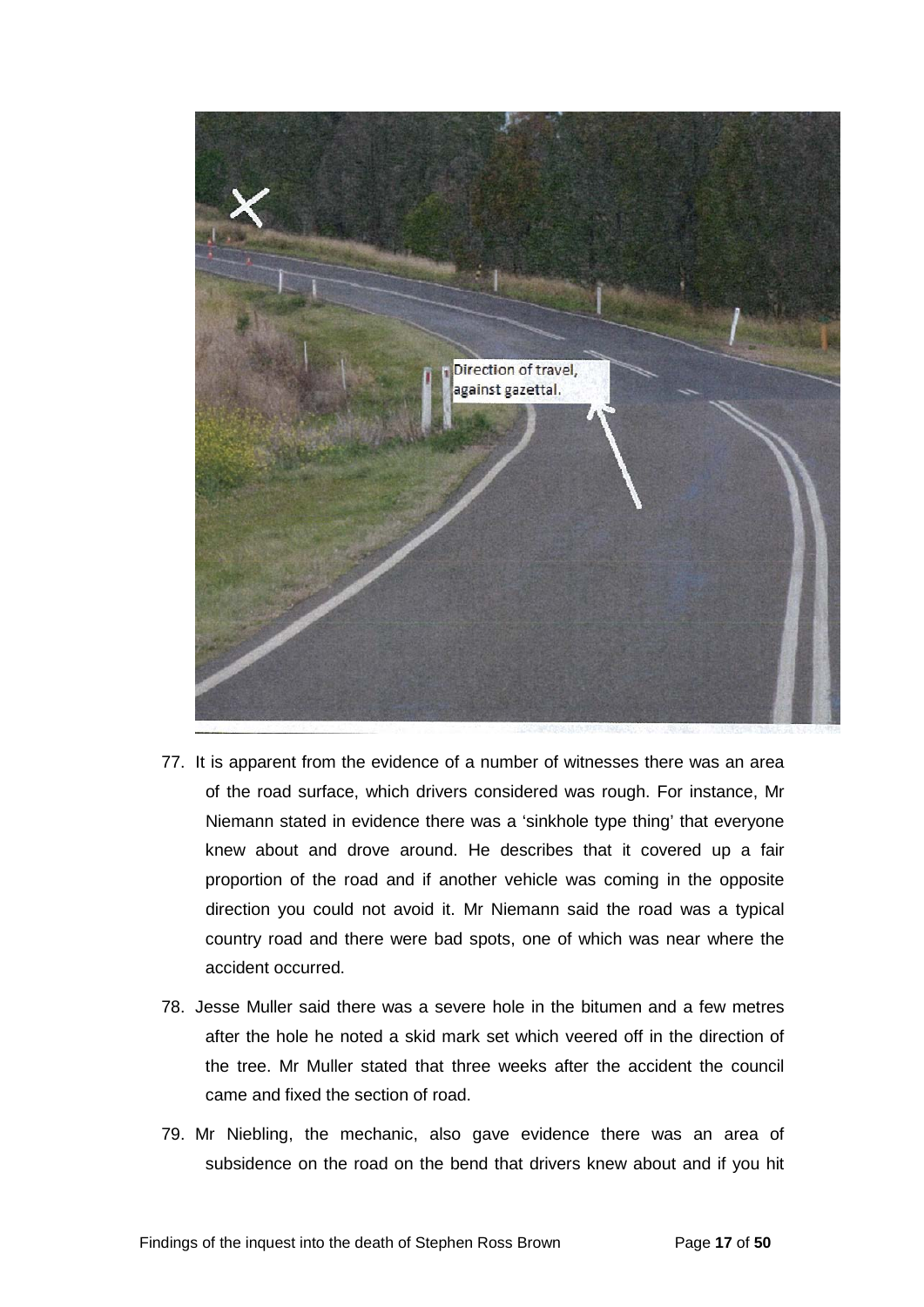the spot it would throw the vehicle around. Mr Niebling agreed travelling over this area of subsidence would put extra strain on the wrapper leaf if the main spring had fractured.

- 80. Mr Marc Riddell was a driver with Goldmix and was also familiar with the area where the tragic incident occurred. He considered himself a friend of Stephen. He stated there was a spot on the left hand side of the road as you took the curve, which was known to most truck drivers as being a bit of a problem. If you took that corner at 100 km an hour then the suspension would bottom out, although there were several sections of road like that in the area. He stated it was not what could be described as a pot hole but more of dip in the road. In the daytime you had to take the dip on because you could not tell if anyone was coming towards you. At night you would be able to see the headlights and so you could avoid the dip.
- 81. Mr Bradley Rowlinson was also a truck driver with Goldmix and also knows the particular stretch of road where the crash occurred. He said there was a soft section and the road was generally rough around that area but he has never really experienced any problems. Knowing that stretch of road he would generally drive to the conditions and pick his line and avoid going into the depression and slow down.
- 82. Mr McLaren was asked about the depression in the roadway 100 metres before and whether it could have caused the leaf spring to fail. He stated that trucks were designed to handle such depressions but it, in combination with applying the brakes after hitting the depression, may have assisted in the breaking of the leaf spring. Mr McLaren said that could particularly be the case here because the condition of the trailer brakes may have meant the prime mover's brakes were doing more work and created more strain on the already partly failed leaf spring, which has progressively got weaker and weaker.
- 83. Sgt Jackson stated the section of road was rough and you would bounce around a bit and he would not go over 90 km/hr, but he would not think there was anything special about the roadway condition.
- 84. Mr Casey agreed it was possible that the act of braking could have applied stress sufficient to trigger leaf failure on the second leaf spring. Mr Casey also said it was possible that the depression in the road in the area of the crash referred to in the DTMR report could also have contributed.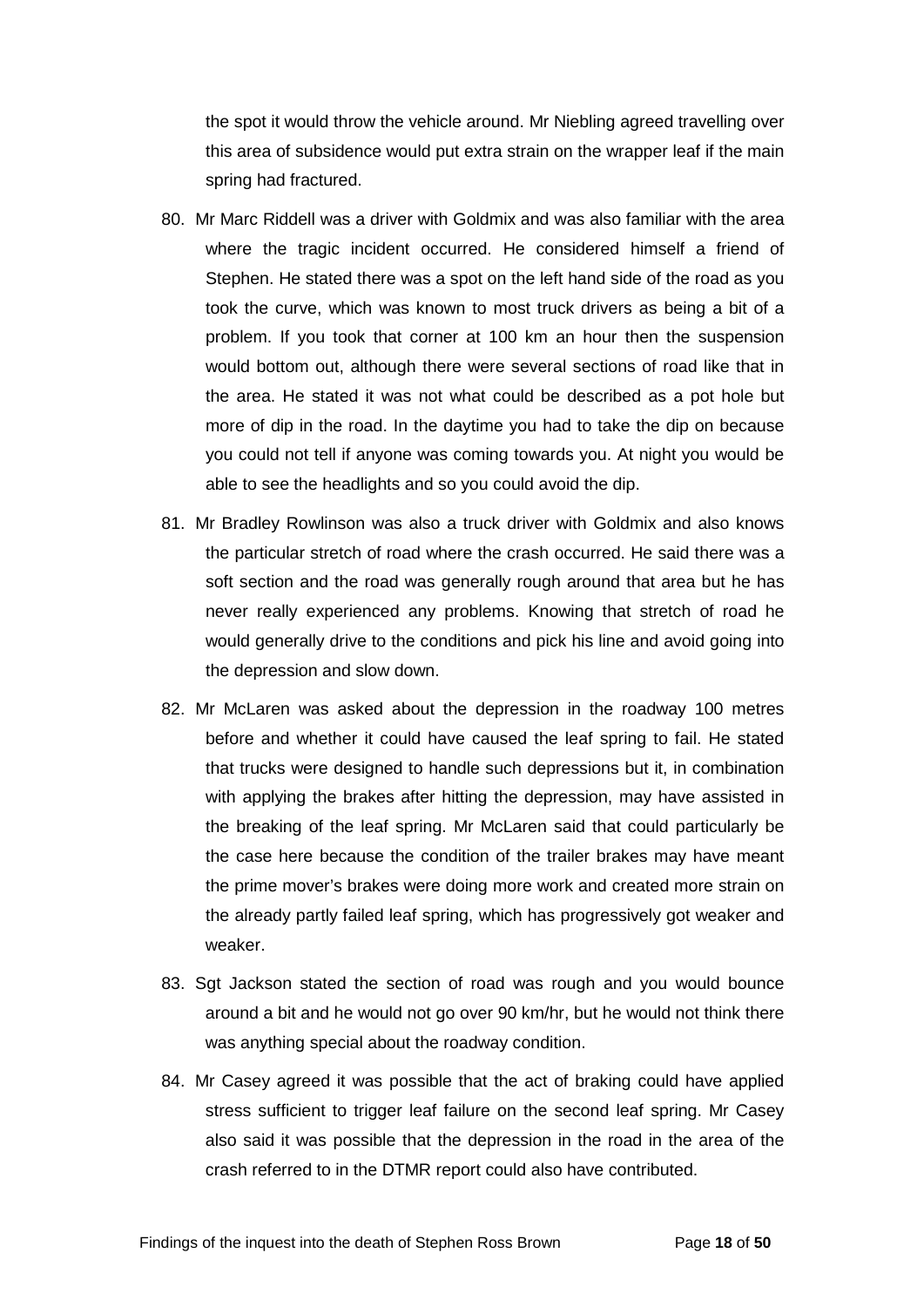- 85. DTMR conducts a Fatal Crash Analysis in relation to all fatal crashes on state roads. A site investigation was conducted on 2 September 2014. The carriage way around the crash investigation area was identified as being through a right hand curve with a slight downhill grade of 2%, travelling in gazettal direction. The prime mover was travelling in the opposite direction, against gazettal. The sealed carriage way 100 metres prior to where the prime mover left the travel lane was thought to have slight depressions travelling in against the gazettal direction with 1-2% super elevation on a flat grade.
- 86. Road crash data indicated there were no previous validated crashes recorded at the location in the past six years. The review considered there were no road contributing factors in the circumstances of the crash and no immediate interim and remedial measures were required.
- 87. It is apparent from the statement of Christopher Van den Kieboom that as part of a continuous program of works, DTMR completed road pavement rehabilitation in the period between 7 April 2015 and 17 July 2015 on the section of road. According to Peter Wilson, civil engineer with DTMR, in September 2014 he had recommended pavement rehabilitation be undertaken on sections of the Murgon-Gayndah Road, which included the crash site. He was not aware of the crash. Mr Wilson stated the pavement rehabilitation was in the usual course of business consistent with DTMR's approach to maintaining and upgrading state controlled roads. The area of roadway generally had been identified in 2011 and placed on a lengthy four year rolling program. The road repairs were conducted quite independent to the crash and had been signed off in September 2014.
- 88. The supervisor of the construction works, Paul Baldwin, also was not aware of the crash and the death. He was familiar with the accident site. He referred to the DTMR Fatal Crash Investigation report. He stated the road at the accident site was showing signs of age fatigue. There were no major pot holes nor defects, and it was in no different condition to any other road surface in the area of that age.
- 89. Mr Baldwin stated that in the direction of travel of the truck prior to the accident site there is a sweeping left hand bend in the road with a long continuous depression in the pavement. These types of depressions are common in this area and are caused by the weight of traffic change in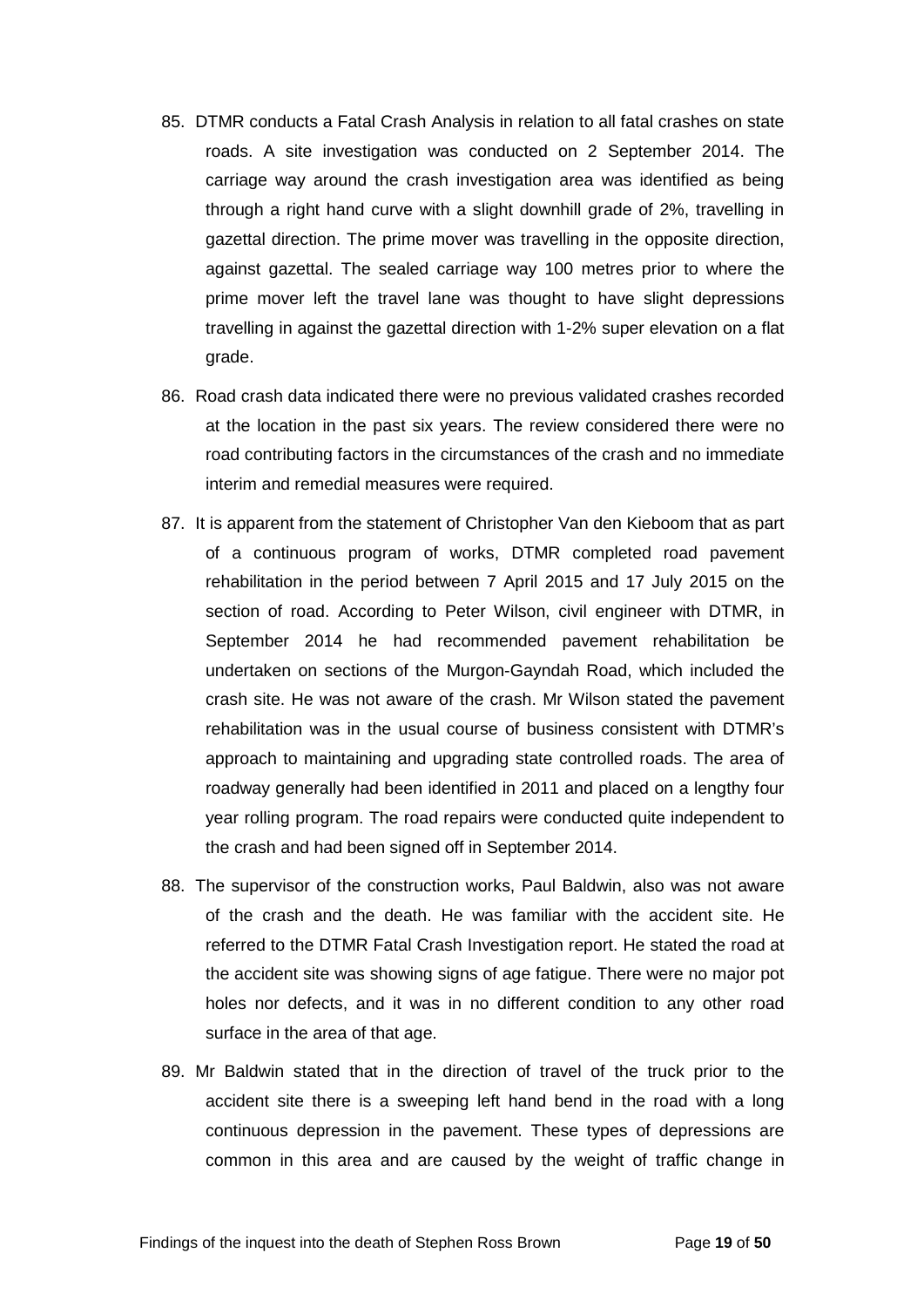direction through the bend and compacting the black soil underneath. Mr Baldwin stated these types of depressions in the road are not regarded as a hindrance nor danger to traffic but do eventually require rehabilitation.

90. Robert Zelenski was a RoadTek contractor who did some of the work on the road repairs. He recognised the dip in the road and said the suspension springs would bottom out and a truck would be thrown around if you were travelling over 85-90 km/hr and went into the corner through the dip.

### <span id="page-21-0"></span>**Maintenance and repair issues of the vehicle.**

- 91. Stephen's wife, Leah Haigh, communicated a number of concerns with regards to the circumstances of Stephen's death, and has provided a formal statement evidencing these concerns. Specifically, Leah claims that her husband made regular complaints to her and others about the condition, state of repair, roadworthiness, safety and maintenance of the various vehicles owned and operated by his employer, including the vehicle he was driving on the day of the crash. Leah believes that several Goldmix employees were reluctant to drive and avoided driving the truck involved in the crash due to its condition, state of repair and roadworthiness.
- 92. Ms Haig also gave evidence that Stephen had two clipboard folders, which he took to work. One had the logbook and the other contained photocopies of documents Stephen had completed. This latter clipboard folder was not returned to her and has not been seen since the accident. She told the Court this folder included copies of 'NCRs' he had completed and handed in as well as other notes and maps. Ms Haig was unaware what NCR stood for but understood it was to do with documenting if something was wrong with the truck so it could be fixed. She was also aware of a vehicle maintenance book, which she believed stayed in the truck. Ms Haig was able to identify her husband's writing on a Mass Management book dealing with vehicle maintenance but when shown some Goldmix 'Non-Conformance Reports' (NCRs) was not able to identify the form but was able to identify her husband's handwriting on one of them.
- 93. There was other evidence led about the existence of this folder of NCRs. Stephen Bauer told the court he was aware that towards the end before the crash Stephen had kept photocopies of NCRs in a folder but he had never seen the folder or specific NCRs. Mr Bauer was one of the first persons on the scene at the accident and was asked questions about documents that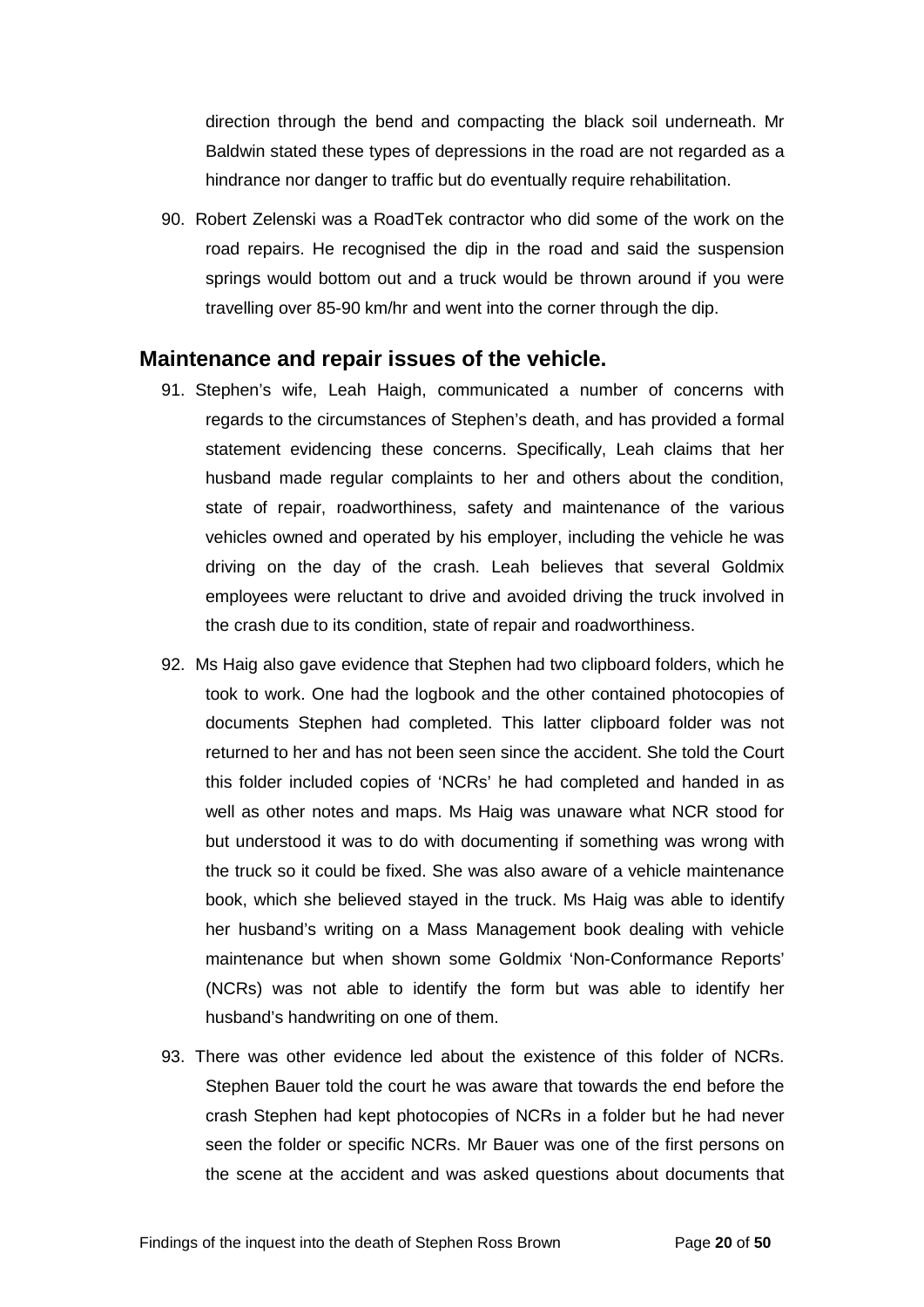were in the cabin but was unable to say what was present and what happened to them.

#### <span id="page-22-0"></span>**Preservation of the scene**

- 94. This issue of preservation of the scene was raised in the context of a series of concerns about the alleged absence of NCRs from the records that were said to be held by Stephen in his truck and subsequently taken by Goldmix staff. It is apparent from the evidence of a number of Goldmix workers, as well as the nature of the form itself, that NCRs were used to report a variety of issues including relating to product and safety issues at the depot or places visited but could be used to report on mechanical issues. As well there was a vehicle maintenance log for particular vehicles kept in the vehicle and viewed by the mechanic at the weekly servicing on the Monday.
- 95. Sergeant Jackson from Murgon Police was the first police officer at the scene. From Police records it was indicated that Sergeant Jackson attended from about 9:50 hours to 14:00 hours. Other officers attended during the afternoon and SC Britten attended at about 18:00 hours.
- 96. SC Britten stated it is the normal practice for first response officers to secure the scene and to not remove items or debris unless they posed a safety hazard. He agreed that it would not be usual for police to allow papers or folders to be removed from the cabin of the truck except in the situation put to him where it is evident there had been some rain after the crash and the top of the cabin had been removed.
- 97. Mr Muller also attended on the day of the incident and stated he was requested to gather up all of the paperwork that was in the truck by Mr Niemann. He retrieved the driver logbook and maintenance logbook and other general paperwork. There was also a folder, which contains things such as receipts and some duplicate buds of the National Driver Work Diary. Mr Muller explained the driver logbook is for fatigue management. The truck maintenance log, also known as the pre-start book, is where drivers made comments about any issues they had with the truck. He placed these in a feed bag found on site and gave it to Mr Niemann by placing it on the back seat of his utility vehicle.
- 98. Mr Niemann says he spoke to police and asked them whether they could start picking up to the debris that was lying around. He and Mr Muller picked up all the paperwork that was lying around and personal belongings and put all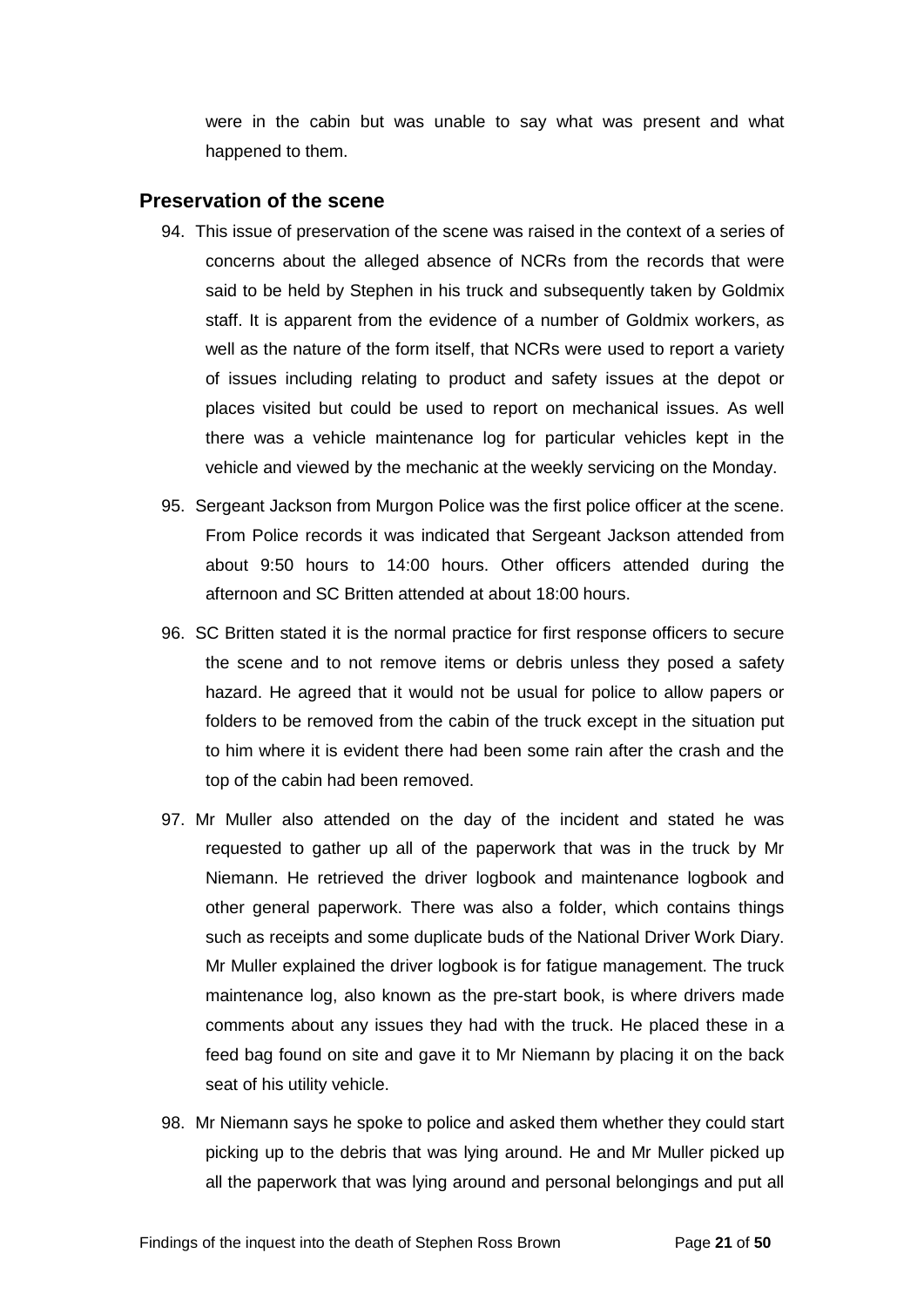the truck wreckage in a pile so they could come back later and pick it up. Mr Niemann says he also asked police if he could start organising for a towing company to come and tow the truck out of the paddock. He also said the police officer wanted some of the paperwork including the logbook and they collected that together and handed them to him and then collected all the other stuff including delivery dockets and slips.

- 99. Mr Niemann stated the police officer wanted the logbook and anything to do with the load and involving the delivery he was doing. This was happening after emergency services had attended and Stephen had been taken away. He stated there was not much paperwork left in the truck. Mr Niemann stated it was put in a bentonite feed bag and he took this bag back to the office and as far as he knows it was still there. At the time of giving evidence he stated he had not worked for the company for two years.
- 100.Mr Niemann told the Court that he believed he gave the documents requested by the police the next day or the day after that. At the same time the human relations section of the company had also arrived and were collecting other documents relating to the truck to provide to the police. The HR people wanted to copy the maintenance records, delivery slips and time sheets.
- 101.Mr Niemann recalls seeing some clip board folders, which included blank NCR forms, the NHVAS rules, instructions related to weighing of the vehicle, and lots of mud maps. He agreed there might have been two clipboard folders. He was not sure where he picked those up from. He agreed one of the folders contained the driver's logbook. He was not able to say whether the other folder contained photocopies of forms that Stephen had completed about issues to do with the truck. Mr Niemann stated he vaguely remembers picking up the truck's paperwork, a couple of folders, a first aid kit, some other personal belongings such as a jacket and he put all these into a bentonite bag. These were left in his office. As far as he was aware this bag was picked up by someone as part of the inquest. He did not destroy any of the contents put in the bag that he collected from the truck crash site.
- 102.This mystery bentonite bag was eventually located by the company after hearing the first section of the evidence and was delivered to my office. There were some folders in it but no NCRs related to the mechanical condition of Stephen's truck.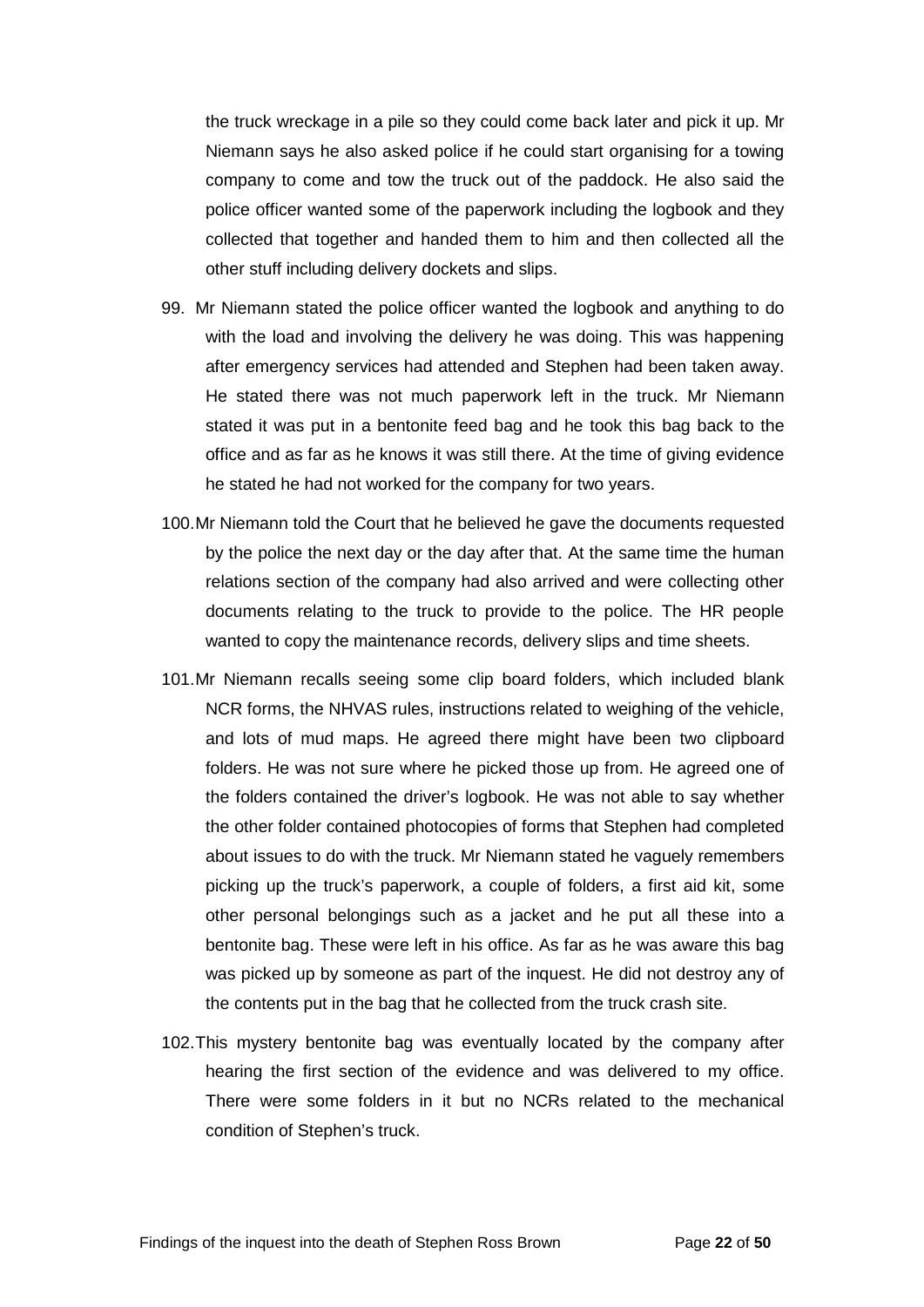- 103.Sgt Jackson received information over the Police radio about the crash at about 9:50 am. He arrived at around 10:08 whilst Stephen was still in the driver's seat of the prime mover. Queensland Fire and Emergency Services and Queensland Ambulance Service personnel were present as were two company employees. He was the only police officer present for a number of hours. As confirmed by Senior Sergeant Gutteridge, the station was restricted in personnel who could respond due to mandatory training requirements taking place that day.
- 104.Stephen was talking to emergency services officers. Sgt Jackson assisted where possible until Stephen was removed and flown out. He was aware of the information the driver had provided to emergency services that he heard a bang and the vehicle pulled to the right. He then commenced to inspect the incident scene and took a series of photographs with a digital camera. Sgt Jackson had requested assistance and a Police Liaison officer attended with a camera and Lidar device to take measurements. Sgt Jackson noticed a male person walking from the truck to a utility carrying some documents. Sgt Jackson stated he went to the utility and found out that the person was an employee of Goldmix. He examined the documents and took possession of the National Driver Work Diary and the Goldmix Vehicle Maintenance Book. He does not recall what the other documents were and considered they were of no value to the investigation of the incident. Sgt Jackson was shown a NCR and said this was the first time he had seen it and does not believe they were in the group of documents taken to the truck. Sgt Jackson does not recall the documents being contained in a betonite bag, which is a common animal feed bag in the area.
- 105.On inspecting the work diary Sgt Jackson established that fatigue did not appear to be a factor. The Maintenance Book did not show any indications of problems with the steering or suspension of the vehicle. Sergeant Jackson states he later returned both books to the company after photocopying various relevant pages.
- 106.Sgt Jackson states he did not give anyone instructions to gather documents together. Documents could have gone missing at any time before he arrived and he was the only officer present and could not be in all places at the same time.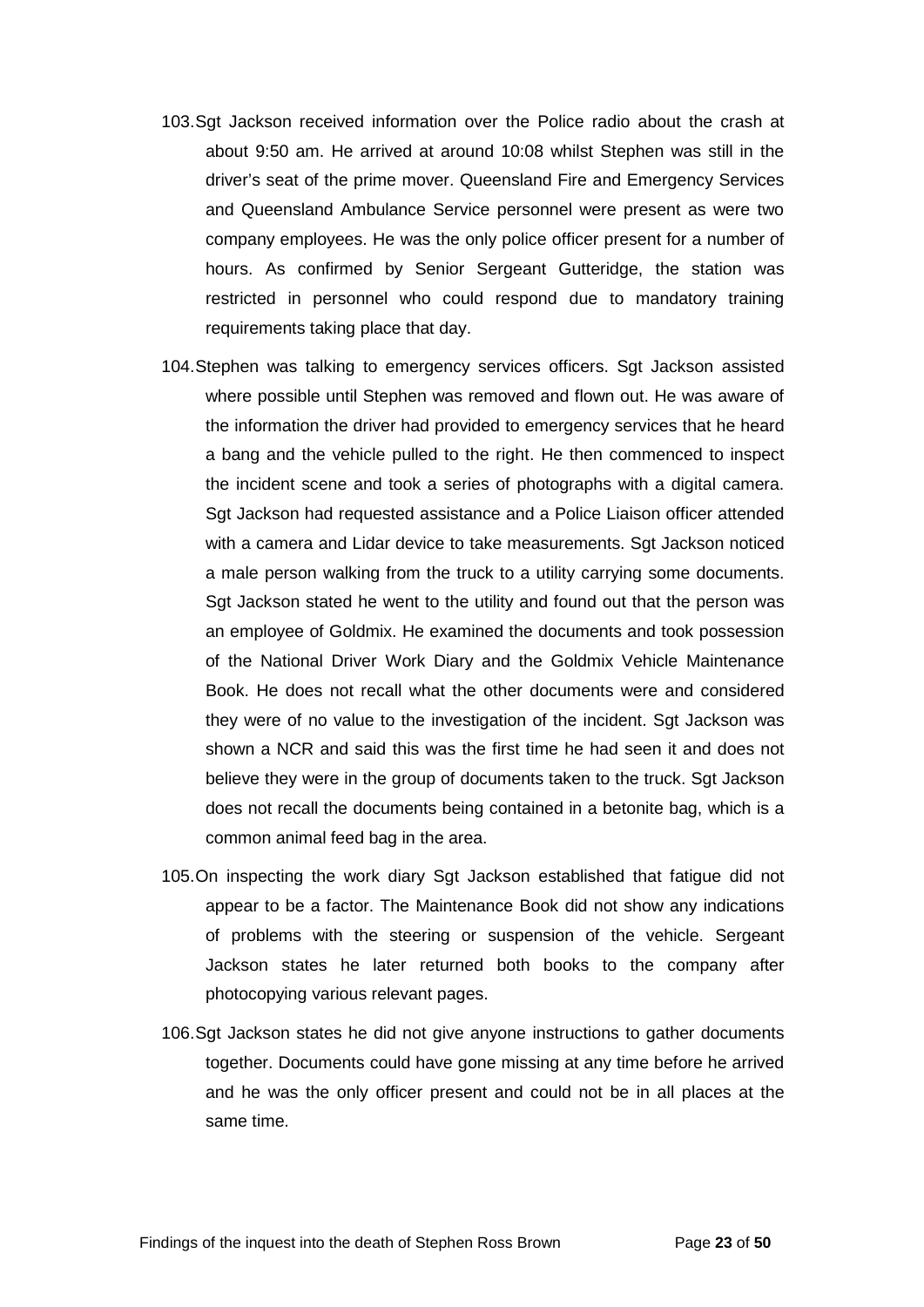107.Sgt Jackson did not immediately contact the FCU. He stated he considered the incident not a complicated one in so far as causation and thought Stephen was going to survive. If he had known that it was likely that Stephen would die he would have arranged for the FCU to attend. This was arranged by Snr Sgt Gutteridge later that afternoon when he was informed of the death.

#### <span id="page-25-0"></span>**Maintenance and service history**

- 108.Given the evidence of mechanical failure as a cause of the accident, police then investigated the truck's maintenance and service history. They were assisted by the company providing maintenance records for a two year period. According to SC Britten no significant gaps were identified from maintenance and servicing records, and none of the staff who provided statements to police identified any issues with regards to the adequacy and appropriateness of maintenance and servicing at Goldmix.
- 109.Mr Niemann stated that at the start of each shift the drivers do a daily prestart check of a vehicle and noted any problems in the Vehicle Maintenance Book. The company also has a mobile mechanic come out every week to service the vehicles. The services are classified as "A" consisting of a grease and general check of the vehicle conducted weekly; "B" which is a full service including filters and oil conducted every 400 hours; and "C" which is a yearly roadworthiness prior to the machinery inspection for the NHVAS. This process was confirmed by Mr Niebling.
- 110.There was some confusion at the inquest as to the timing of these services and in particular the "C" service, although in the end this confusion was rectified and I am satisfied there is documentation relating to the conduct of these services for the prime mover in question, albeit with some of those services not being performed strictly within a 12 month period from the previous service.
- 111.Jesse Muller works for Goldmix as a part-time truck driver and maintenance person. He had a certificate in welding, structural design and a Certificate III in engineering but has no mechanical certificates. He says he assisted the main mechanic Mr Les Niebling. Mr Muller stated he was always supervised by the mechanic other than when performing simple tasks like changing bulbs and fixing flat tyres. He recalls helping Mr Niebling with routine maintenance such as oil changes, blowing out air filters and greasing the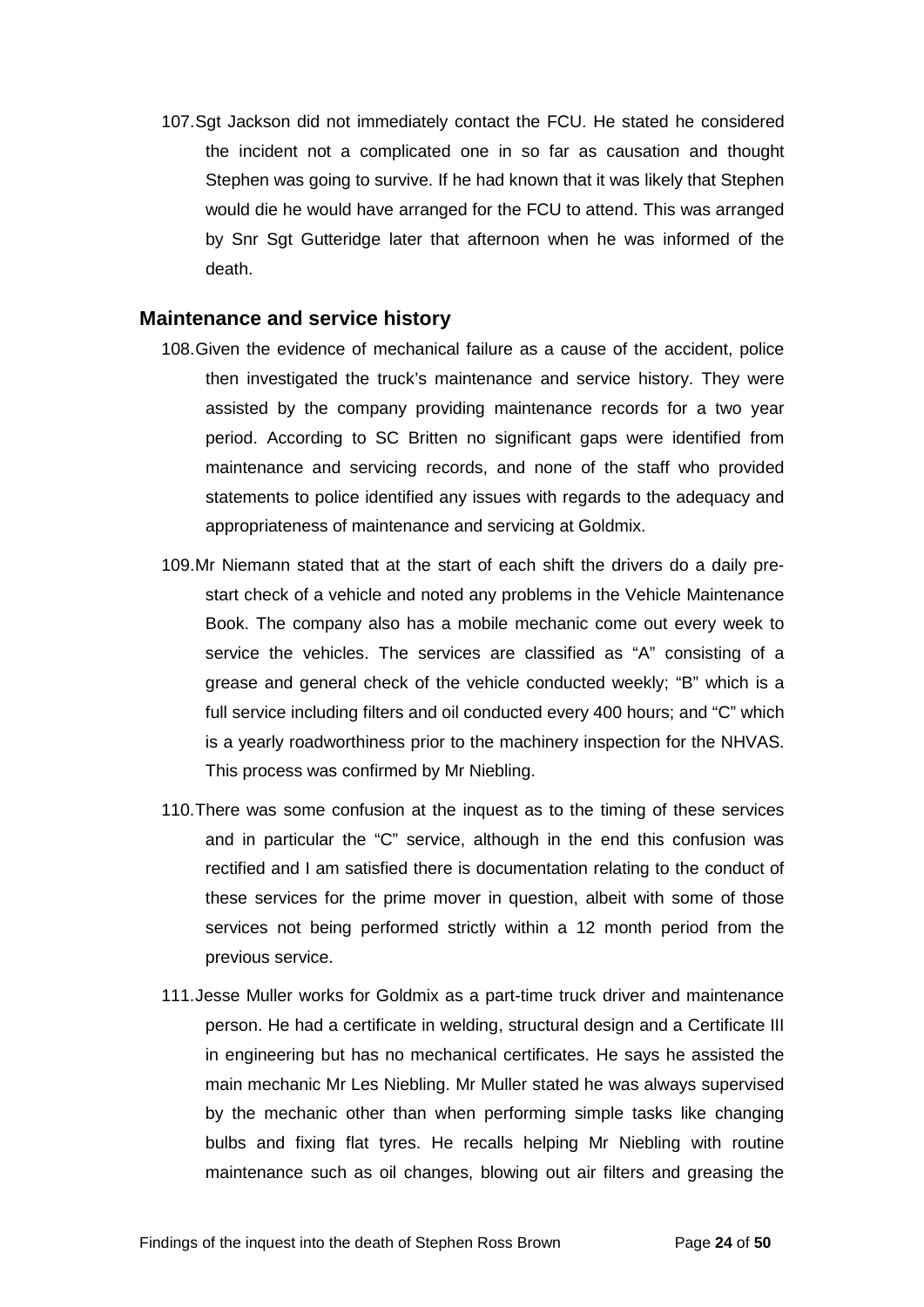augers on the trailer. He did not recall helping the mechanic with anything major on the prime mover. Mr Niebling confirmed this in his evidence.

- 112.Mr Muller stated Stephen did not want him working on his truck. He says Stephen did not give him a reason why and accordingly he stopped doing anything on the truck a few months prior to the crash.
- 113.It was put to Mr Muller that, according to the evidence of Bradley Urban, he at one stage had been asked to weld an axle on a truck by Adrian Niemann. Mr Muller recalls such an event and says he refused to do this as he was not qualified to do that and in any event you could not just weld chassis rails. He said he doubted Mr Niemann was being serious when he made the request. Mr Muller believed it was sent elsewhere for repairs. Mr Niemann also recalls an incident of this nature and that he asked Jesse Muller if he was qualified to weld a chassis and Mr Muller said he was not qualified. Mr Niemann explained that to weld a chassis you also need some special equipment and special rods and accordingly he got another company BZ Engineering to do the chassis repair. A copy of the invoice for the welding of a chassis on an Acco truck was subsequently received.
- 114.Mr Muller stated he had never spoken to Stephen directly about the prime mover but had overheard Stephen say it was all over the road and other drivers such as Brad Urban saying it was rough
- 115.Mr Muller stated that after Stephen was flown away by helicopter he and Mr Niemann and Mr Niebling were walking around the truck trying to find out how this incident happened. He did not see anything himself but heard them comment that Mr Niemann found a broken spring in the front of the prime mover on the driver's side.
- 116.Lesley Niebling is a qualified A grade mechanic with 30 years of experience working on heavy machinery. He was sub-contracted since 2002 to service and maintain Goldmix's fleet of trucks and other equipment. He stated that the current system under the NHVAS consists of a vehicle maintenance book for each vehicle where truck drivers record their daily inspection reports. In the front of the book there is a list of driver obligations to check on the truck before each use. This book is also where the drivers must enter any problems they are experiencing. The book remains in the truck. This book is then referred to by him when conducting any maintenance, servicing and repair work. Mr Niebling stated the drivers would either contact himself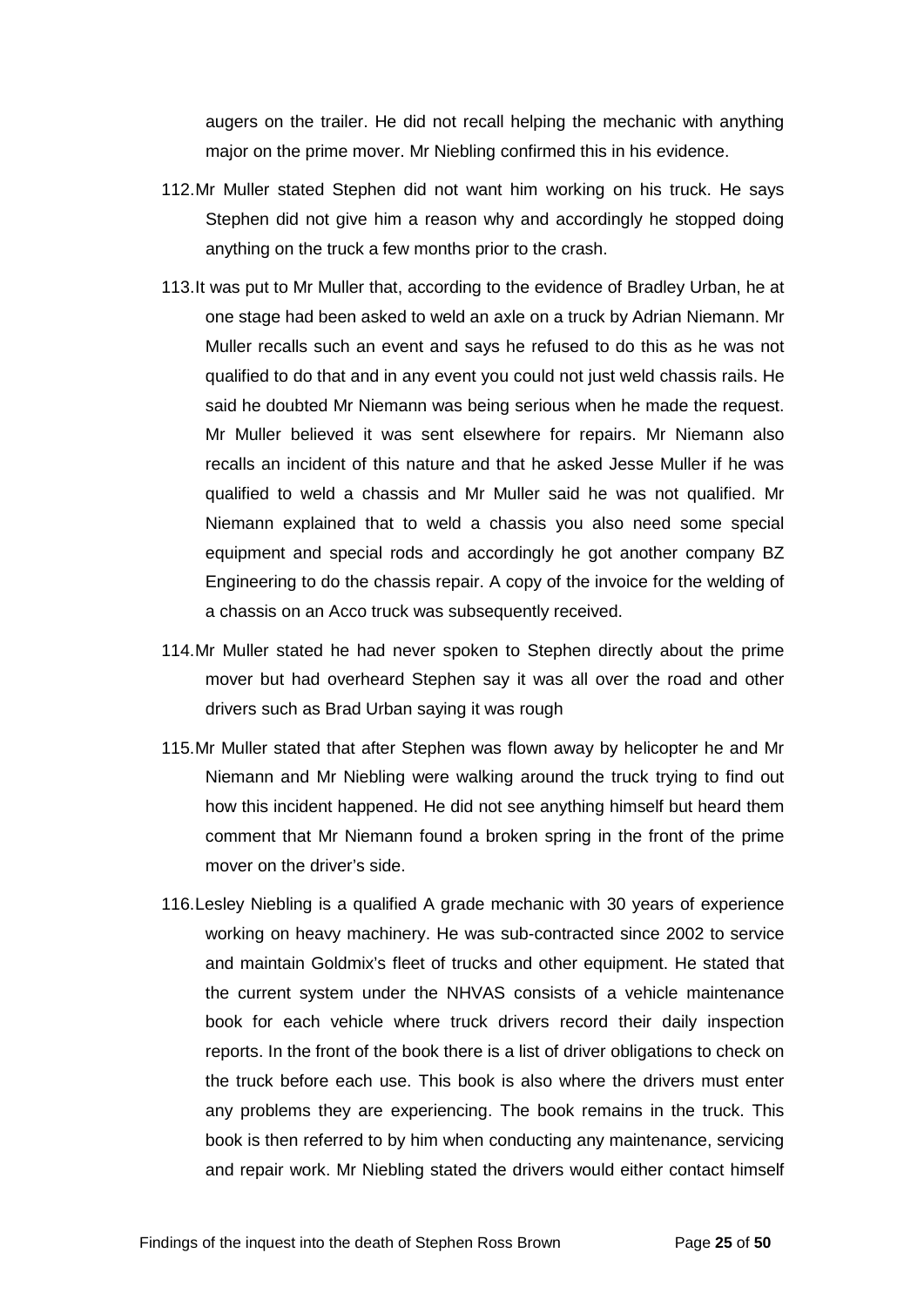or the manager of the company to advise if they were not driving the truck because they considered it unfit and the reasons why.

- 117.Mr Niebling stated that when checking all the suspension, wheel and steering components, he would use a lever and check for free play in kingpins and wheel bearings according to industry standards for tolerances. He would visually inspect springs and shackle pins and bushes. He stated it is not normal practice to clean the truck suspension and steering components to check them, however, if he noted excessive free play in any of these areas he would then clean the suspect area, usually by scraping off excess grease and dirt, and do a closer inspection.
- 118.Mr Niebling said in his statement a "C" service was conducted on the truck in about October/November 2013 and he did not find any defects with the right side suspension components. He replaced the left side rear drive truck suspension airbag and also repaired the clutch plate and gear box. The truck was due for its next "C" service a few months after the crash occurred. There was confusion about this particular "C" service and eventually it was found to be recorded as a roadworthy compliance service, which started on 24 February 2014 and was completed on 3 March 2014 and not in October/November 2013. It is apparent there had been a change in scheduling of the annual compliance checks from being based on date of registration to the beginning of the calendar year.
- 119.During the period 2012-2013, Mr Niebling stated that he noticed an increase in suspension components wear amongst all of the trucks due to bad road conditions following flooding and rains in 2012-2013. Mr Niebling stated if he noticed a suspension component was wearing he would monitor this within tolerances. If a suspension component was broken he would not allow the truck to be driven. With respect to Stephen's truck there was no indication on his weekly visual inspections that the suspension components needed replacing or repairing. Mr Niebling stated that the invoice records held by him over the past two years do not suggest ongoing right side suspension component issues.
- 120.Mr Niebling stated that on the day of the crash he inspected the truck in position after the crash and noticed that the right side leaf spring had broken but he thought that the wrapper safety leaf was still intact. In his opinion this wrapper safety leaf would still be sufficient to support the truck enough for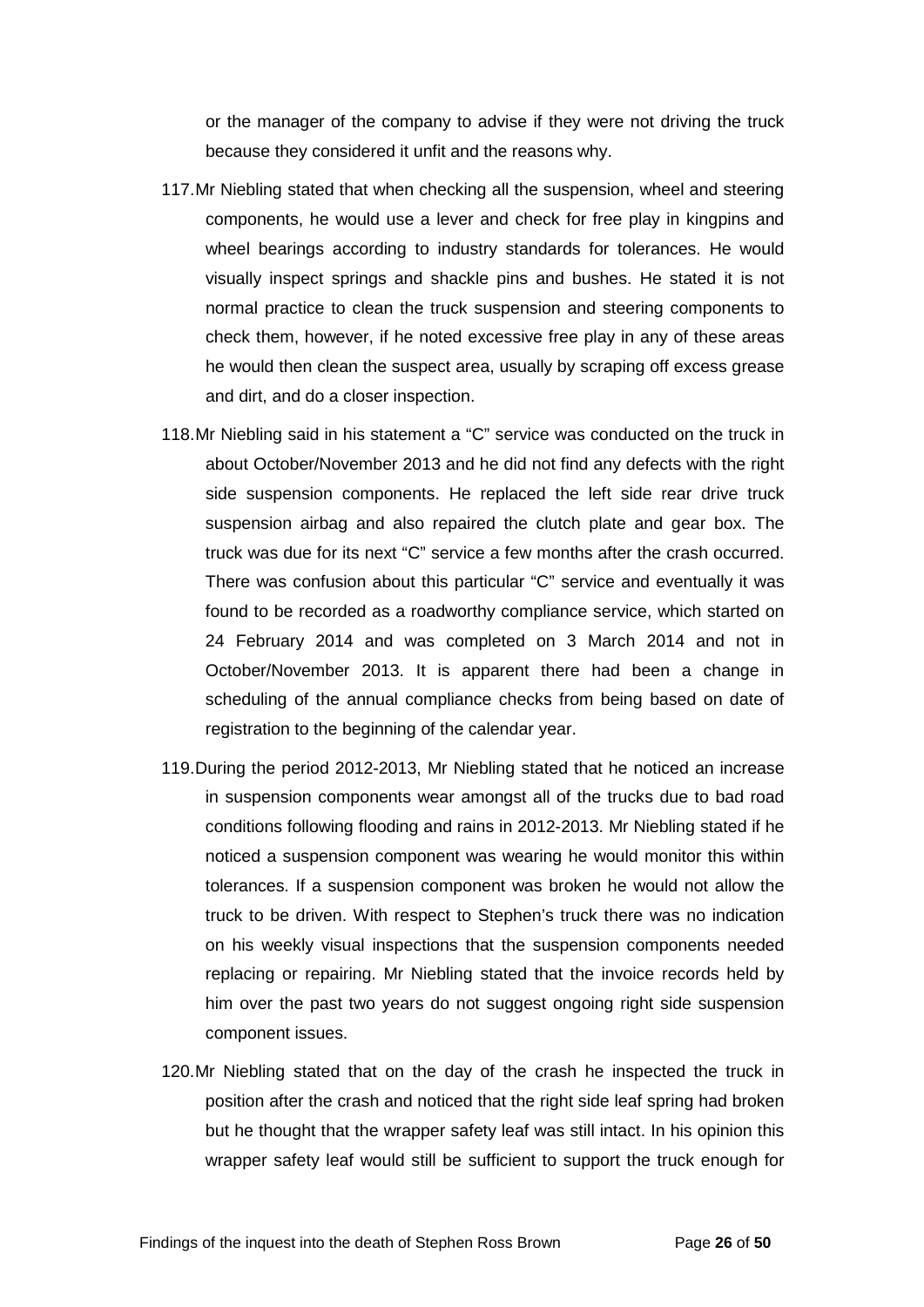the driver to be able to control the truck. In his experience leaf springs fail regularly in trucks, especially on country roads. Truck drivers tell him the truck will veer but they can still maintain control and continue driving. Mr Niebling stated that he has seen main springs broken but never both springs at the same time.

- 121.Mr Niebling gave evidence that the springs fitted to the truck were installed by him in 2009 to replace the original springs, which were considered not as suitable on Queensland rural roads and particularly for off road.
- 122.Mr Niebling stated in evidence that apart from the maintenance log, drivers would verbalise concerns and Stephen would do so often. He stated there was no conflict between Stephen and himself although Stephen had his bad days when he was tired or in pain and could snap at him (a description also affirmed by Mr Niemann). Mr Niebling explained that Stephen would complain about small items quite a bit but nothing to do with vehicle performance or safety.
- 123.Mr Niebling was aware of NCRs but thought they were more to do with the mill side of things and he had not looked at one for mechanical issues.
- 124.Mr Niebling worked on a Monday to complete the weekly services. He was asked on a number of occasions whether he had complained about not having enough time to do all of the trucks properly. He stated he may not have "complained" as such, but it would have been something that was mentioned. He now has two days to complete the weekly services.
- 125.The manager of the Goldmix site, Adrian Niemann, stated that at no time had Stephen or any other driver made a verbal or written complaint about the maintenance of vehicles other than what they had written in the Vehicle Maintenance Book. He also stated that no employees have refused to drive vehicles or were dismissed for refusing to drive a vehicle because of the alleged defects. After the incident all company vehicles were checked and there were no major problems identified.
- 126.Wayne Charity was a body truck driver with Goldmix. He did not drive the prime movers except to move them in the yard while being loaded and he did not operate them for long enough distances so was unable to make any observations on the prime movers' condition.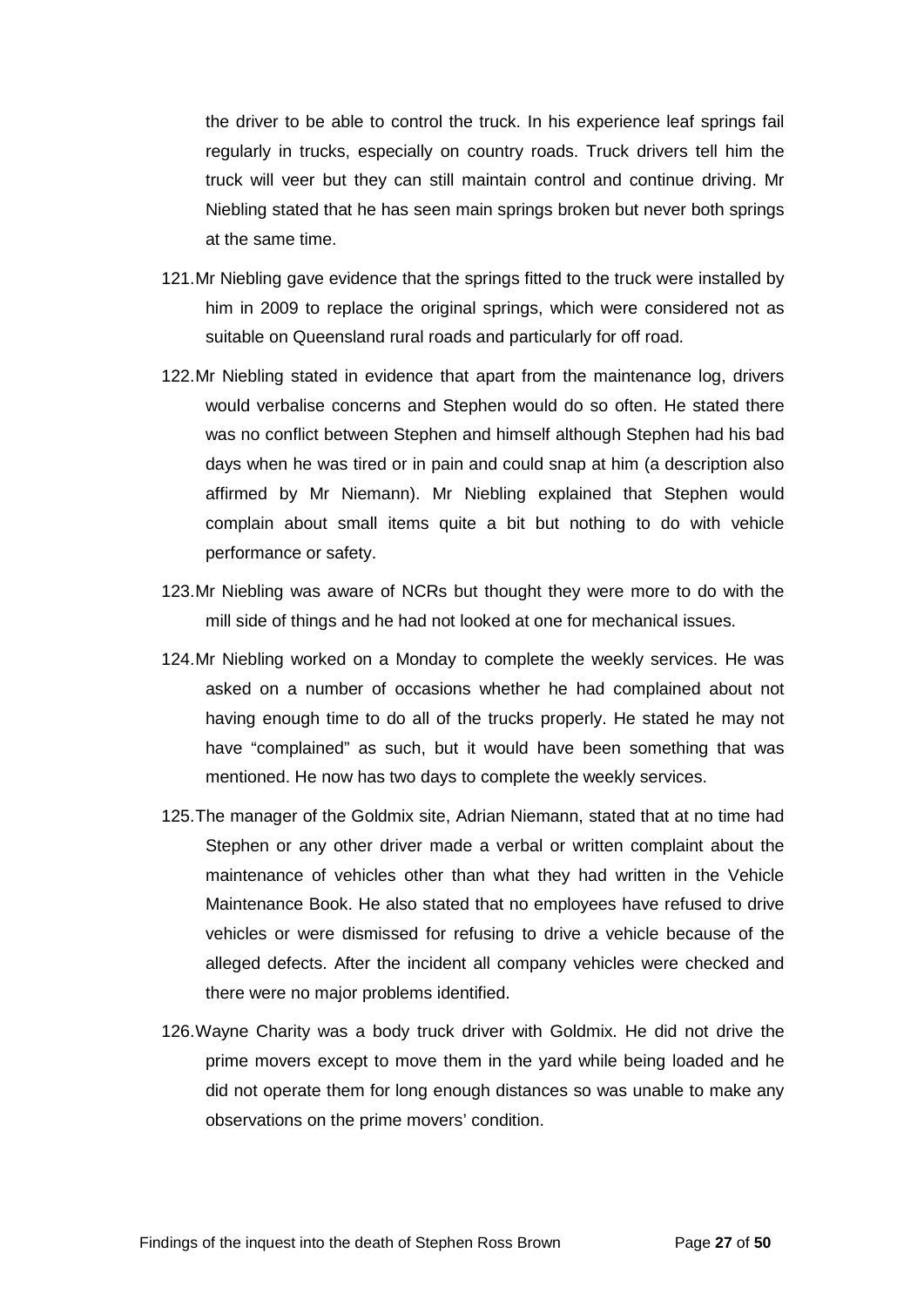- 127.On 4 March 2014 Mr Charity says he suffered injuries to his hand in a work related incident. He socialised with Stephen and their respective families. Mr Charity says Stephen and he spoke often about trucks and Stephen would regularly tell him his truck was all over the place and he had "another blue" with the mechanic over "not fixing this or that". Mr Charity could not recall any specifics of the problems but he stated Stephen was never really happy with the work of the mechanic. Stephen complained about the steering and said sometimes the truck was all over the road.
- 128.Mr Charity stated that Cameron Anderson also drove the truck and he believed Cameron was fired over his complaints about the truck. Mr Niemann denied this was the case and stated Mr Anderson was a casual driver who had other work and he was not needed after a point in time. Mr Charity stated other drivers also told him they hated driving the Kenworth truck.
- 129.Mr Charity stated he overheard some heated conversations between Stephen and Leslie Niebling about the safety of the truck and Stephen requesting it be fixed. Mr Charity stated the first protocol for any issue was to write it in the log book and if it was not fixed or was a bigger issue the driver was to complete a NCR and hand that in to the office. To his knowledge Stephen had lodged several NCRs regarding the truck in question as well as for other property and Stephen told him he kept copies. He also said Stephen told him he had complained to Mr Niebling although he had not witnessed this himself.
- 130.Mr Charity stated that prior to the accident Mr Niebling would come in each Monday (sometimes it was a Tuesday) and service two semi-trailers, two body trucks and forklifts. Since the accident he now has two days to complete repairs. He stated Mr Niebling would complain regularly he did not have enough time to repair all the trucks properly.
- 131.Mr Charity stated he was advised that a mechanic in Wondai had inspected the vehicles after the incident and the mechanic said they should not have been on the road.
- 132.Brad Urban was also employed at Goldmix and stated Stephen regularly complained to him about the truck in question and its condition. Other drivers preferred not to drive the truck. He drove the truck in the yard for loading and noticed various problems with brakes, steering and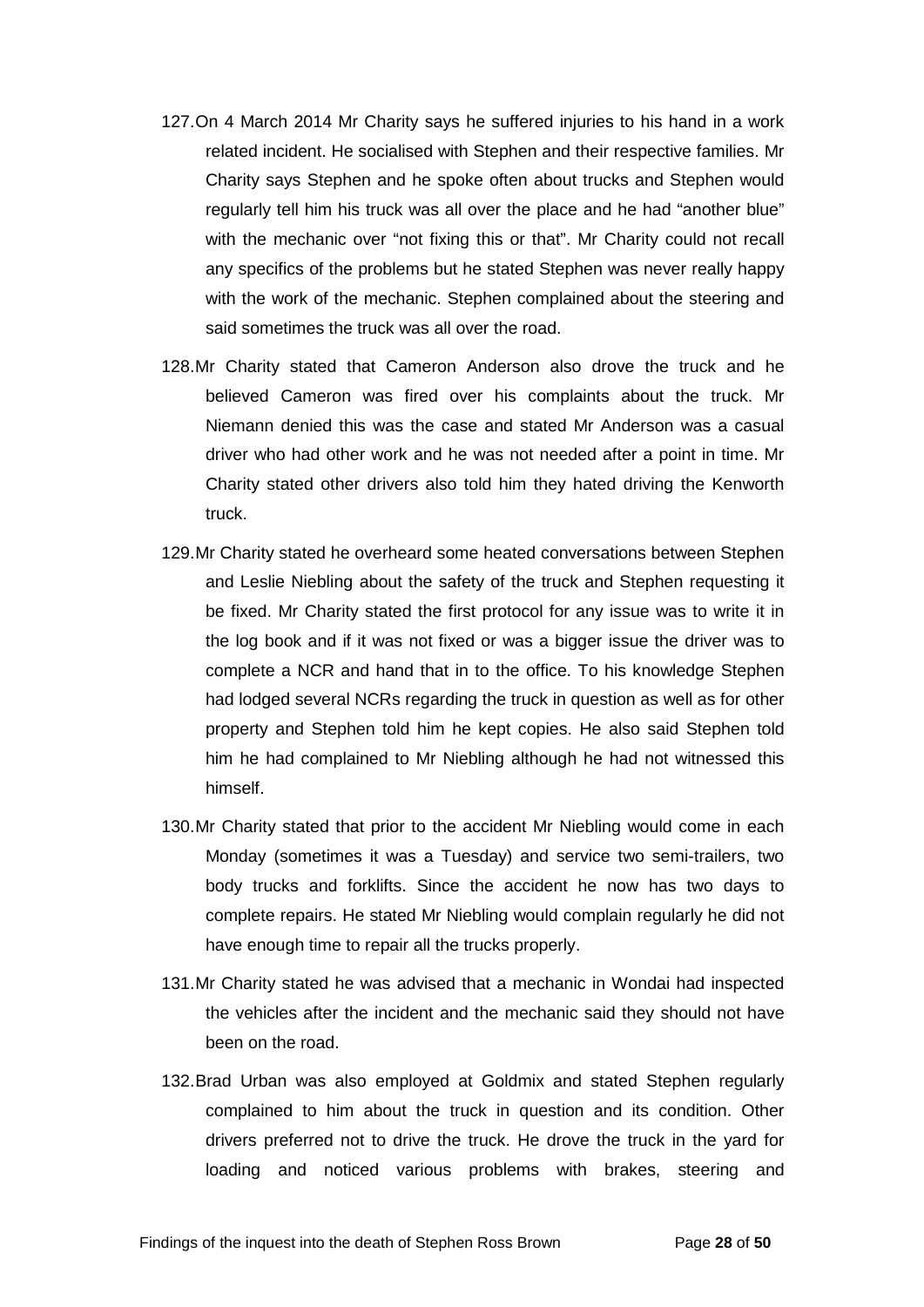suspensions. Mr Urban said he only drove Stephen's truck in the yard. In evidence he called the truck 'dodgy' and a 'death trap' and listed numerous issues about the truck. He stated in evidence that he did not lodge any complaints about the vehicle despite the issues he raised in evidence. The mechanic was useless he said, again added to with gratuitous insults.

- 133.Mr Urban stated he was aware Stephen had regularly lodged nonconformance reports regarding the trucks with management and he had sighted some of these but cannot recall details. He stated he had never lodged an NCR himself adding again gratuitously it was a waste of time and they only got lost.
- 134.Mr Urban stated that after the accident the trucks were sent to another mechanic in Wondai for full inspections and they all failed. He was also aware of a driver being sacked because he complained about the truck as a death trap.
- 135.Mr Urban also stated that Jesse Muller was asked to weld a chassis and did so and rejected the evidence of Mr Muller, Mr Niemann and Mr Niebling on this issue.
- 136.Mr Urban's evidence was delivered with such a degree of gratuitous hyperbole, I found his evidence not reliable.
- 137.Bradley Rowlinson was also a truck driver with Goldmix. He drove all the trucks the company used including the Nissan prime mover, which he agreed drove a bit rough. Mr Rowlinson had driven the truck sometime in the month before the crash. He stated he has never had any issues with this particular truck. If there was an issue this would be entered into the Maintenance Records Book. He cannot remember anything particular for the truck but if he did make an entry it would have been only minor things.
- 138.Cameron Anderson also drove the Nissan Prime Mover occasionally. He stated the truck was rough to drive but he does not remember having any major mechanical issues with it when he drove it. If there were any issues there was a work diary kept in the truck that each driver would fill out.
- 139.Marc Riddell said he also has driven the Nissan Prime mover a fair bit. The company records indicate he had driven it as late as 19 and 20 August 2014. He stated he had no particular problems driving it although he thought it was gutless and a little rough to drive but that could apply to any number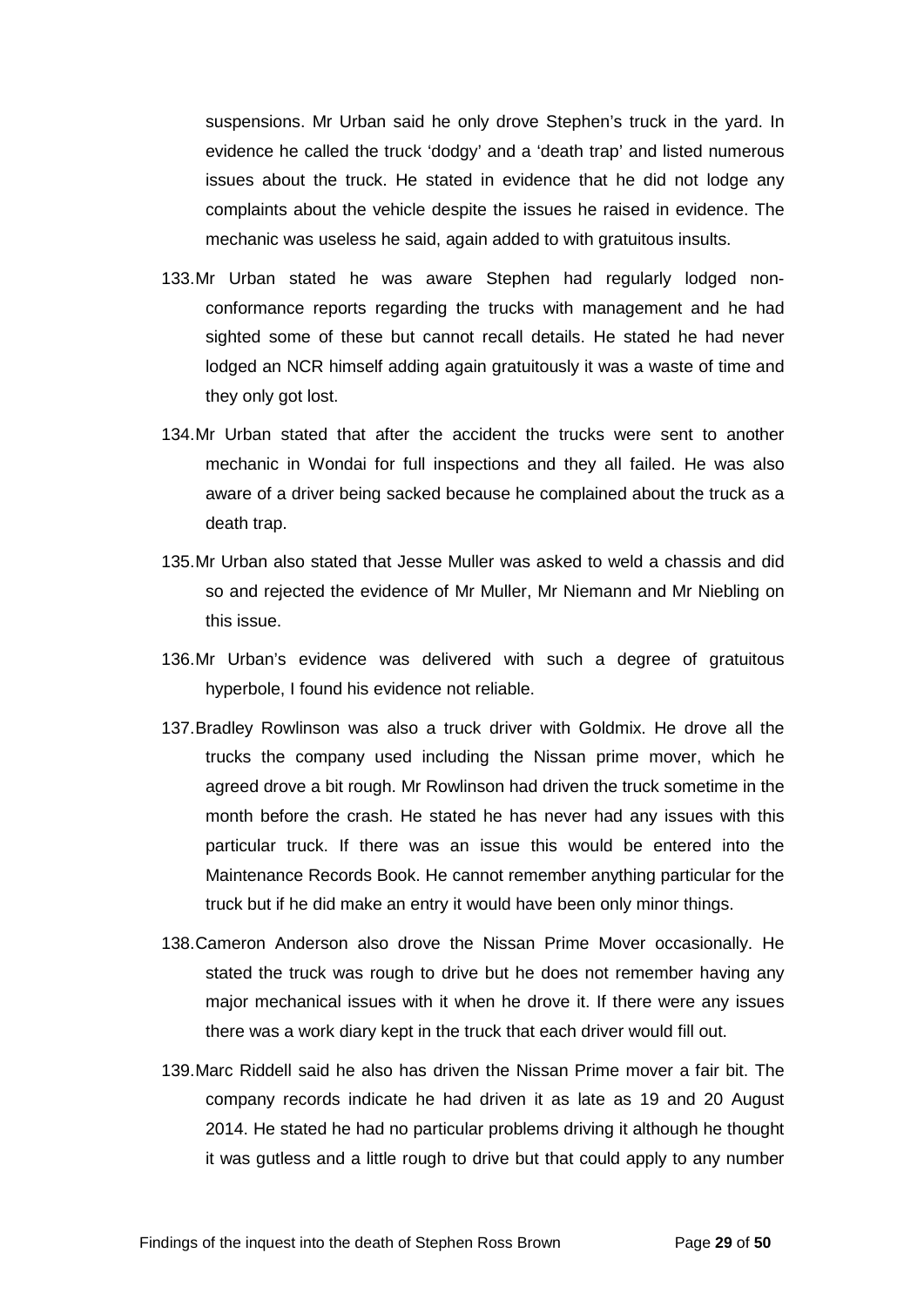of trucks. He preferred to drive the Kenworth truck, not because it was better in any particular aspect other than having better power and torque. Mr Riddell stated that if maintenance was required on a truck he used the Vehicle Maintenance Book, but if an urgent repair was needed he would telephone the mechanic Les Niebling.

140.Mr Riddell stated that an NCR is a reporting mechanism used as a way of reporting an issue to management. He usually would not use an NCR to report mechanical issues, but may have on occasion. He had no problems with the maintenance performed by the mechanic who he considered one of the best mechanics in the area.

#### <span id="page-31-0"></span>*Statement of Lesley Wilson*

- 141.Lesley Wilson was employed at Goldmix for four years until July 2015 as an administration assistant in the office. Between the adjourned hearing dates Ms Wilson had been speaking with witnesses who had given evidence. As a result she agreed to provide a statement to the lawyers representing Ms Haig. This statement was provided in June 2017.
- 142.Ms Wilson stated there were four other full-time employees also working in the office. Adrian Niemann and Jo Orford had offices in the area. Normally the office doors would be open unless they were having a meeting or on the telephone.
- 143.Ms Wilson stated there were two shredders in the building. There was a small capacity shredder in Mr Niemann's office and she had access to a bigger one. Ms Wilson stated that Mr Niemann rarely used his own shredder because it was loud and could only handle a few pages at the time.
- 144.Ms Wilson stated that drivers would regularly come to the office to talk to management about issues they had with the trucks, delivery locations, the mill or anything else. Stephen would come into the office at least once or twice a week and she spoke to him about some of the problems and issues he had at work. She recalls a common topic of conversation was the general condition of the trucks and particularly his complaints about the prime mover he drove. Stephen told her he had written some issues in the trucks log book for the mechanic to fix and they were not being fixed. The mechanic would leave a note saying he would fix things next time.
- 145.Ms Wilson recalls two main occasions that stuck in her mind. On one occasion Stephen had told her he was driving the Nissan down the Binjour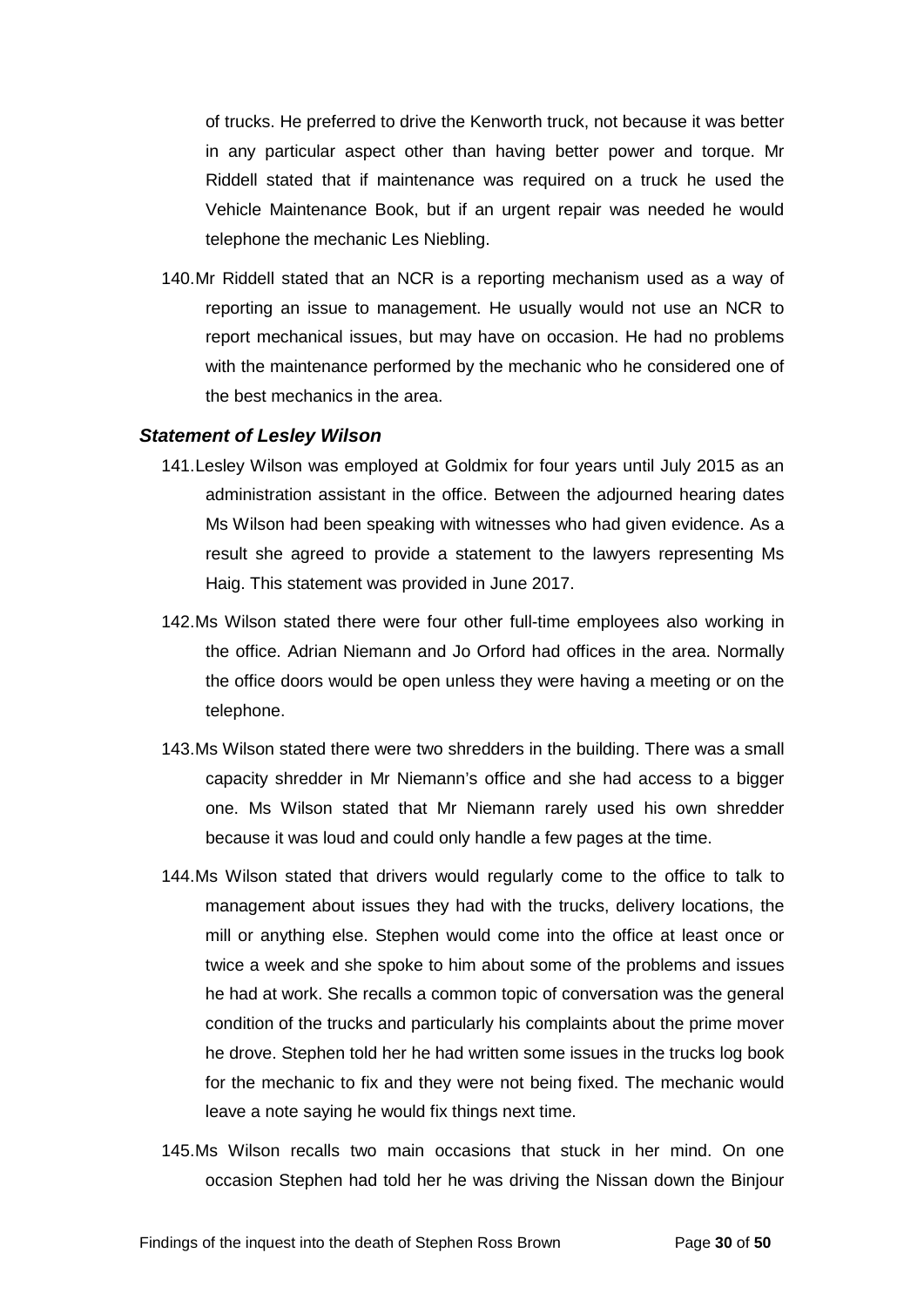Range and the steering wheel came off in his hands. The second occasion he told her he was coming back from Gayndah when the cab of the truck felt like it dropped on one side and veered to one side before he could gain control. Stephen complained to her about concerns he had about the steering column in his truck. She was aware that drivers would use a log book in the truck to record any maintenance issues they wanted addressed. In addition drivers could also complete and lodge NCRs. If a driver completed an NCR they would either put in a tray at the mill office or deliver them directly to Liam Frawley, the Quality Assurance Officer. Liam maintained a separate folder for each year where he would file any NCRs.

- 146.Ms Wilson stated that about 12 months prior to the accident she was asked to attend monthly manager meetings where they would discuss NCRs. She stated that none of the NCRs discussed at the meeting related to truck issues or anything that Stephen had submitted. In evidence she stated the NCRs discussed at these meetings were about issues related to the safety of farms where goods were delivered.
- 147.Ms Wilson stated that after some of the NCRs Stephen had lodged had not been addressed he decided to start photocopying every NCR he lodged. Ms Wilson stated that Stephen would lodge a new NCR almost on a weekly or fortnightly basis and he would ask her to photocopy it for him. She would read a small part of what was written and she recalls numerous NCRs he brought in related to problems with the vehicle he drove. She recalls Stephen putting the photocopies in a blue clip board type folder with a clear sleeve on the inside of the front cover. She stated she saw Stephen taking this folder with him after leaving work. She recalls a couple of instances when Stephen phoned her and asked her to go to his truck and collect the blue folder because he had forgotten it.
- 148.Ms Wilson stated that after Stephen had photocopied an NCR he would personally give it to Liam Frawley or put it in the in-tray on his desk. Stephen had also asked her to fax copies of NCRs to Yasmin Lawrence of Human Resources at the Lismore head office. She scanned the forms from the photocopier to a computer and then forwarded them to Yasmin Lawrence. Ms Wilson stated these NCRs all related to issues regarding Stephen's truck. She recalls one NCR was with respect to an incident on the Binjour Range when his steering wheel came off and another related to an incident where Steve was travelling back from Gayndah and the truck veered off the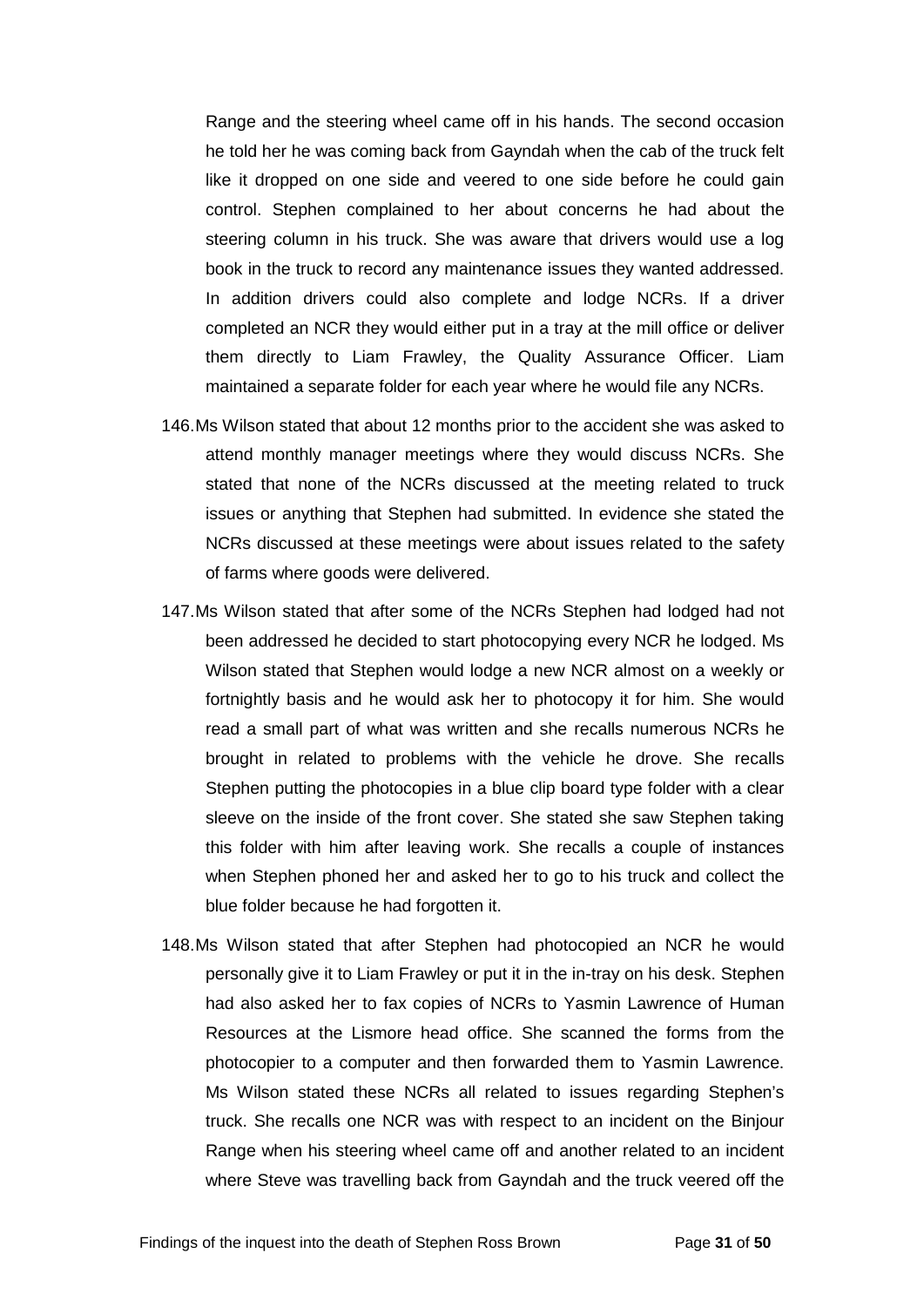road. Stephen also submitted an NCR about Jesse Muller working on his truck and Adrian Niemann stated Jesse was not to work on Stephen's truck anymore but he continued to work on the other trucks.

- 149.In evidence Ms Wilson agreed she could not now recall any specific issues that were the subject of NCRs other than one related to Stephen not wanting Jesse Muller working on his truck; one related to the steering wheel issue and some that related to delivery issues at the properties they were delivering to that Stephen considered dangerous.
- 150.Ms Yasmin Lawrence states in her statement that she has no recollection of ever receiving such documents. She stated it would have been most unusual for her to receive such a document, and if she had she expects she would have recorded that fact and would have spoken to the safety team and Ms Kate Powell and referred it to them. She also stated that such a document is not something that would have gone unnoticed and not something she expects she would forget.
- 151.Ms Lawrence stated she does not recall receiving an NCR relating to Stephen complaining about Jesse Muller working on his truck. She recalls speaking to Mr Niemann and Mr Niemann advising her that the only work Mr Muller was carrying out was minor, such as changing blown bulbs and that type of thing.
- 152.Ms Lawrence also has no recollection of an incident involving a steering wheel of a heavy vehicle coming out in someone's hands. She stated it is not something she would forget. She is confident she did not receive an email containing an NCR or any other communication about such an incident involving Stephen.
- 153.Mr Niemann has no knowledge about a Binjour Range incident involving Stephen. He does recall issues in relation to the steering column and organising for someone to fix the steering column and a mounting bracket the day the issue was raised. Issues were raised to him by Stephen about Jesse Muller working on his truck and he told Jesse not to work on the truck anymore.
- 154.Ms Lawrence stated that during her term as HR manager she saved copies of all emails related to her area of responsibility and is confident that if she had received any emails containing NCRs she would have saved them.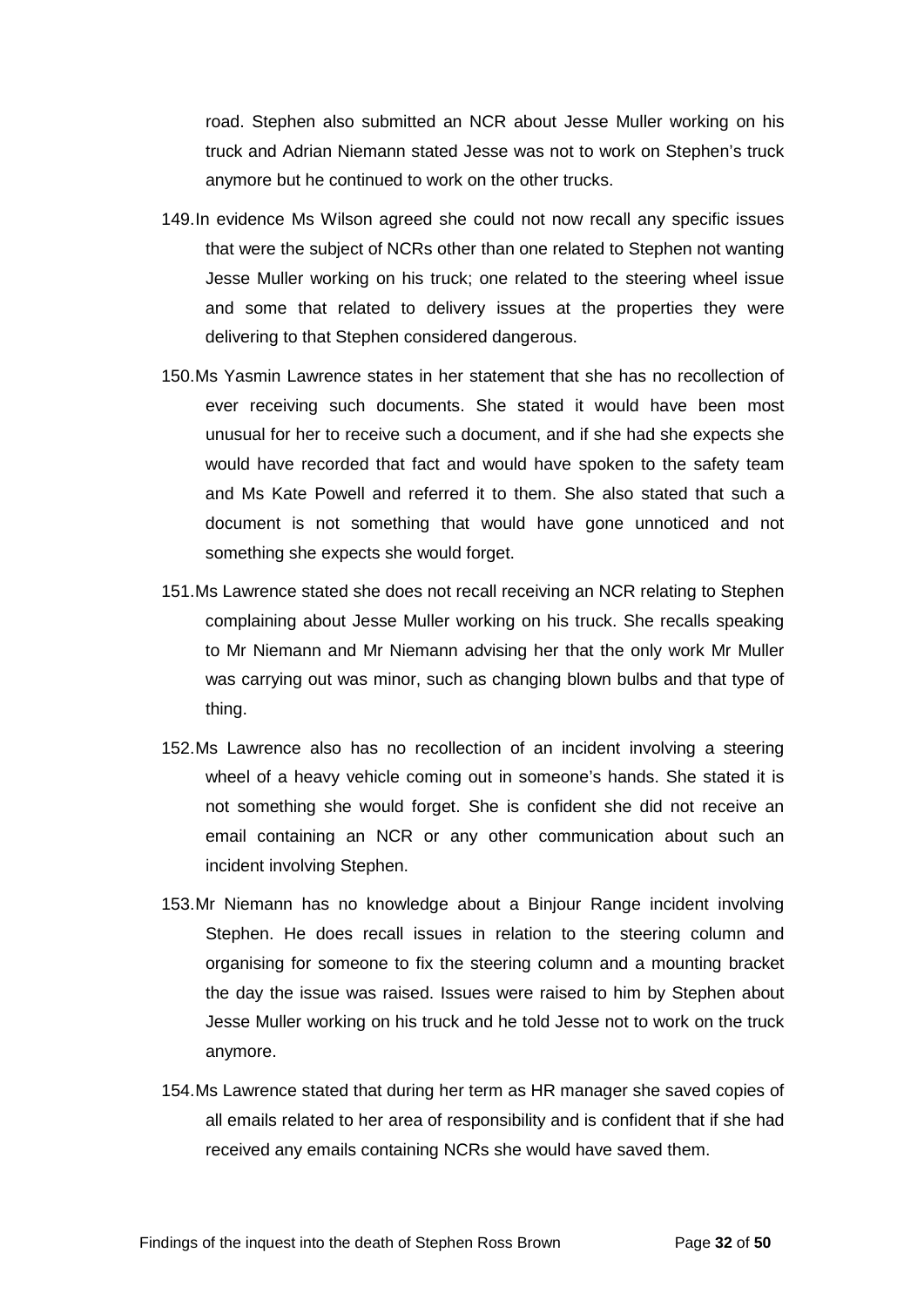- 155.Ms Lawrence also stated she did not, as alleged by Ms Wilson, attend at the Goldmix site the day following the death with two other persons. She did attend Stephen's funeral but did not go to the office. She did not give Mr Niemann or anyone else any instructions about any documents that had been collected relating to Stephen or the truck he was driving.
- 156.Ms Wilson states that around 10 minutes before Mr Niemann left the office on the day of the accident she recalls hearing his shredder operating constantly for about 10 minutes. At the time she thought this was unusual because he usually uses the shredder located next to her desk.
- 157.Mr Niemann stated he does not recall shredding any documents on his shredder in his office or on the main shredder on the day of the crash but he may have. Most of his afternoon was making telephone calls to head office regarding how to manage the situation. He denied any documents obtained from Stephen's vehicle were shredded by him. He recalls collecting documents at the scene but did not carefully look at them other than to sufficiently identify documents the Police had requested including log books, delivery slips for the day and time sheets.
- 158.Ms Wilson states that the day after Stephen's funeral she made a point of looking at the NCR folders in the bookcase above Liam Frawley's desk and did not find any of the NCRs that she knew Stephen had lodged in relation to his truck. Ms Wilson did not report her concerns or suspicions that documents relating to the maintenance of Stephen's truck had been shredded to Norco management. Ms Wilson agreed she had provided management with concerns regarding another employee possibly taking stock feed and that potentially the shredding allegation would have been more serious.
- 159.It was also put to Ms Wilson that there was no incident of a steering wheel coming off on the Binjour Range. It is apparent there had been an incident involving Stephen on the Binjour Range some time ago but not involving a steering wheel coming off. It was put to Ms Wilson that any reference to a steering wheel was an incident where the steering wheel bent due to the size of Stephen; he wrote about it in the maintenance book; and it was fixed. Ms Wilson was unable to recall this.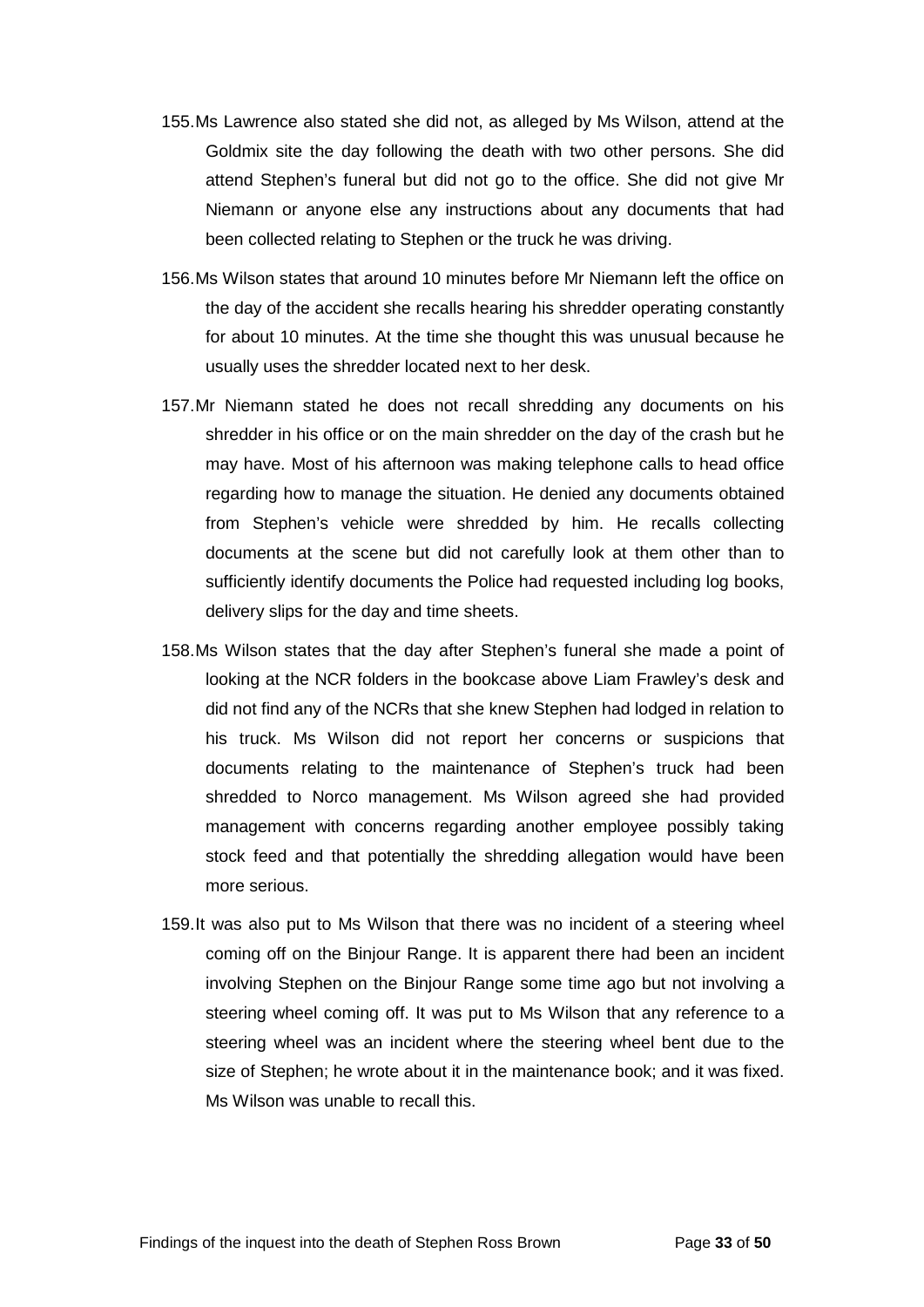- 160.Ms Wilson stated that Marc Riddell drove the same truck as Stephen during a different shift and had mentioned to her in passing one day that he would not drive the truck again as it was dangerous.
- 161.Mr Riddell stated he was not aware of any issue regarding the steering wheel of the truck or the cab of the truck dropping to one side or veering to one side. He does not recall having a conversation with Lesley Wilson relating to the truck being dangerous. If he had any conversation it would have been about the tyre issue. This had involved a conversation with Stephen when he had informed him he felt the truck was steering wrongly. He says Stephen and Les Niebling thought it involved different tyre tread patterns which once changed resolved the problem. He stated saying a truck was dangerous was a big statement and he had no issues suggesting the truck was dangerous. Ms Wilson responded in evidence that Mr Riddell was not telling the truth.

## <span id="page-35-0"></span>**Report by Kate Powell**

- 162.Norco Co-operative Ltd, the parent company of Goldmix, also conducted its own internal investigation. Similar to the police investigation, the company's internal investigator Kate Powell did not identify any significant gaps in relation to the maintenance and servicing of the truck involved in the crash or any other evidence that Goldmix or its employees were aware of fatigue cracks within the suspension spring leaves.
- 163.The review noted that the company's site at Windera has NHVAS accreditation for Mass Management and Maintenance Management effective from 12 March 2014. It was noted in the review that Stephen had complained that Jesse Muller was undertaking work on the truck. The review stated there was no written evidence of this in the vehicle maintenance book and it was reported by the site manager that any work performed by Jesse was done so under instruction by the mechanic.
- 164.A review of the maintenance records indicated that fault/repair records were completed for 100% of days the vehicle was working. In all instances, except for two reported faults, all jobs were signed off as completed the following Monday when the mechanic was on site. In the two instances the work was not completed until 11 days after the report of the fault, and this was due to parts requiring to be ordered.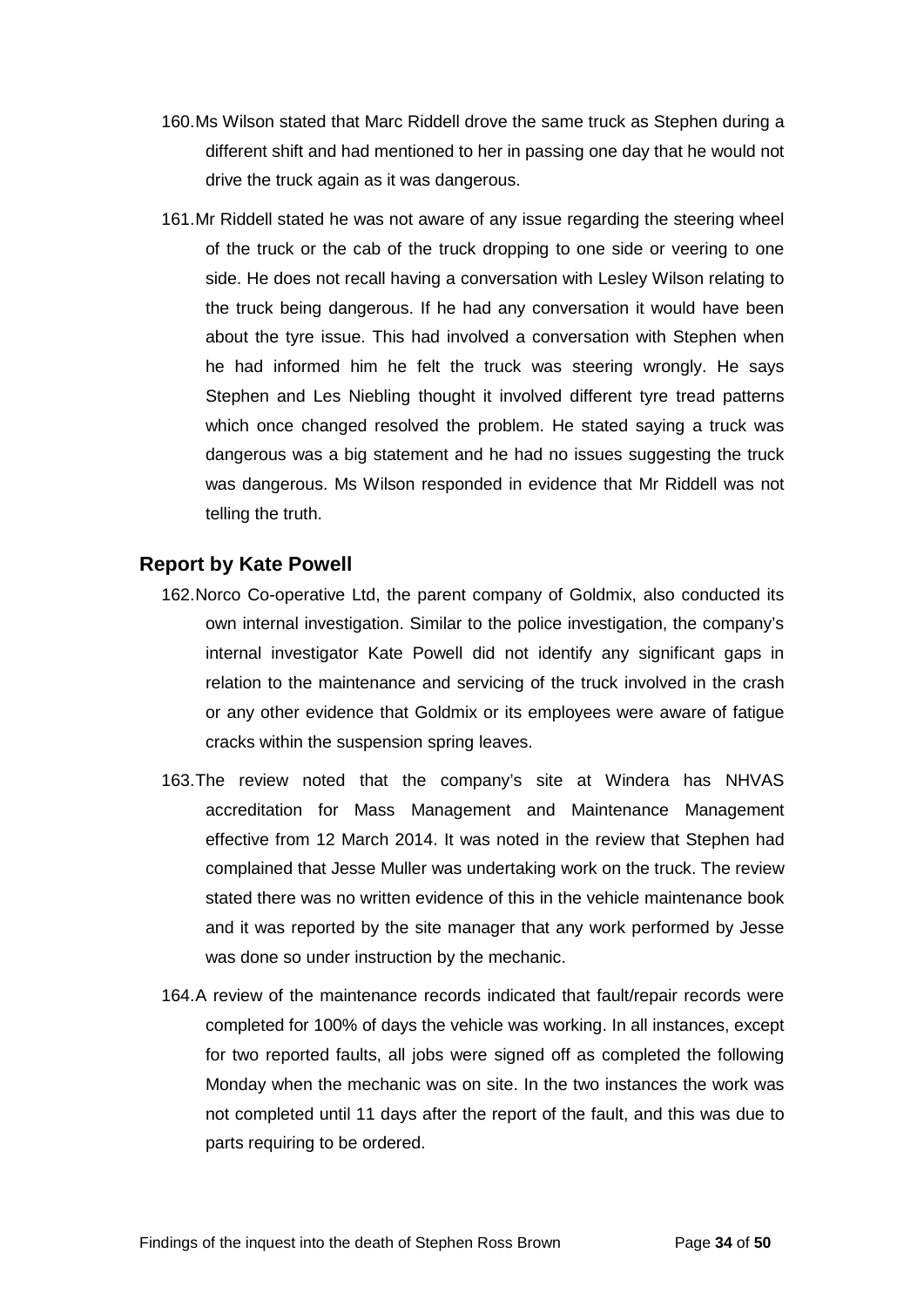- 165.The roadworthy compliance inspection completed in 2014 highlighted a few areas requiring rectification such as windscreen replacement, lights and reflectors, which were repaired to meet the compliance requirements.
- 166.The review noted there were inconsistencies between Stephen's time sheet start and finish times with those documented in his log book. There were also occasions where Stephen had claimed over 12 hours work time on his time sheets. Based on the NHVR standard for hours, a driver must not work for more than a maximum of 12 hours in any 24 hour period.
- 167.The review made a number of recommendations to assist in improving processes for managing transport going forward. These included:
	- Undertaking an external audit in relation to Chain of Responsibility to ensure the business is compliant in relation to its responsibilities in the transport chain.
	- Provide information and training to all truck drivers in relation to their work and rest hour requirements.
	- Implement a system whereby truck driver hours are audited on a regular basis.
	- Review the mechanical resources and requirements for the site to ensure all vehicle mechanical work is conducted by a qualified truck mechanic.
	- Ensure a peer review of mechanical work is conducted at least annually through a third party roadworthy inspector.
	- Implement a procedure regarding the management of mobile phones issued to each truck, and ensure hands-free kits are installed.
- 168.Mr Niemann as the site manager said in evidence he was aware of the review but he had not seen the report of Ms Powell. Ms Powell stated this surprised her. She also discussed the review with Mr Niemann who recalls being asked to obtain copies of accreditations and certificates from the various contractors used by the branch, but little else. Mr Niemann said he was not aware of the recommendations that came from the review.
- 169.Ms Powell was aware the branch's trucks were inspected by another mechanic, as one of her recommendations, but was not aware of the result. She stated an invoice was received. Mr Niemann also said he was not told of or was aware of the result of the peer mechanical inspection. It is apparent from an email trail provided in documents sought from Goldmix by my office that although Mr Niemann may not have possibly seen a full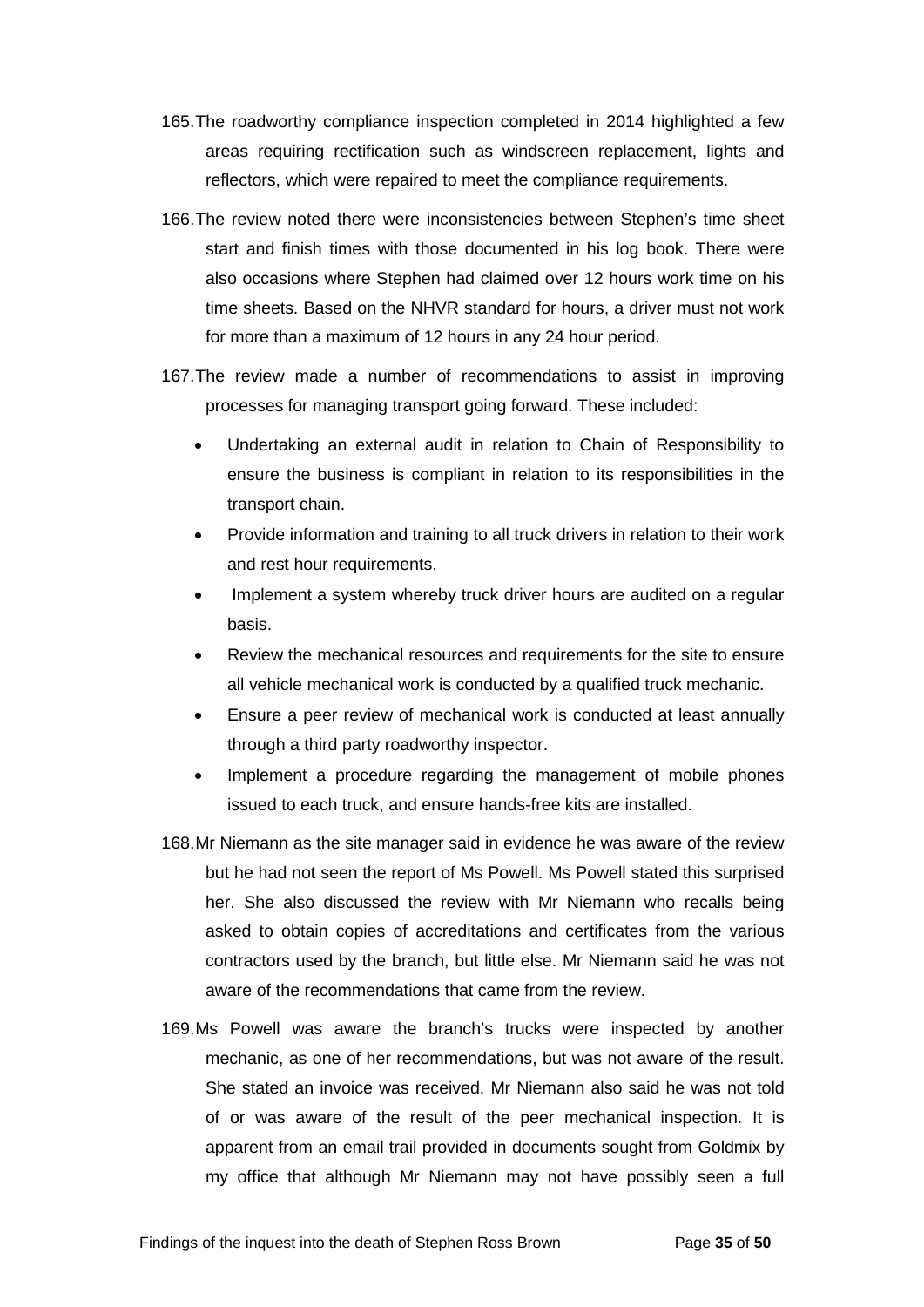report, he was aware of some of the items needing attention, as he responded to an email and provided a response.

#### <span id="page-37-0"></span>**Response of the National Heavy Vehicle Regulator**

- 170.Wayne Whitmore is a Senior Specialist Accreditor with the NHVR. He has multiple relevant qualifications and is an A Grade Motor Mechanic and Licensed Safety Certificate Examiner. The NHVR was provided with parts of the brief of evidence and asked if it could comment on the issues or otherwise assist the court. In particular Mr Whitmore was asked to review the truck's maintenance and servicing records and he stated he did not identify anything that caused concern and there was nothing in the documents that would have alerted anyone to there being an issue with the leaf springs.
- 171.Mr Whitmore also provided a helpful overview of the current regulatory framework for heavy vehicles. The NHRV is a statutory body created to regulate all vehicles over 4.5 tonnes gross vehicle mass in all states and territories other than the Northern Territory and Western Australia. The NHVR administers the Heavy Vehicle National Law through delegated agencies including police and officers with DTMR.
- 172.There is a specific requirement in the National Law that a person must not use, or permit to be used, on a road, a heavy vehicle that is unsafe.
- 173.The National Law establishes the National Heavy Vehicle Accreditation Scheme (NHVAS), which allows heavy vehicle operators to demonstrate, through the audit of their management systems, that the operation of vehicles and/or drivers complies with NHVAS business rules and standards. In return, accredited operators benefit from alternative compliance methods or concessions, depending on which module they are accredited for. For instance, a participant in the Mass Management module is allowed to carry higher masses. The participant in the Fatigue Management module can allow drivers to drive for longer than standard hours. Heavy vehicle operators who are accredited in the Maintenance Management module are relieved of their obligation to present their vehicles to state road authorities for annual mechanical inspection.
- 174.The scheme recognises operators who have robust safety and other management systems in place and is increasingly being used to show compliance with general duty requirements under road transport law.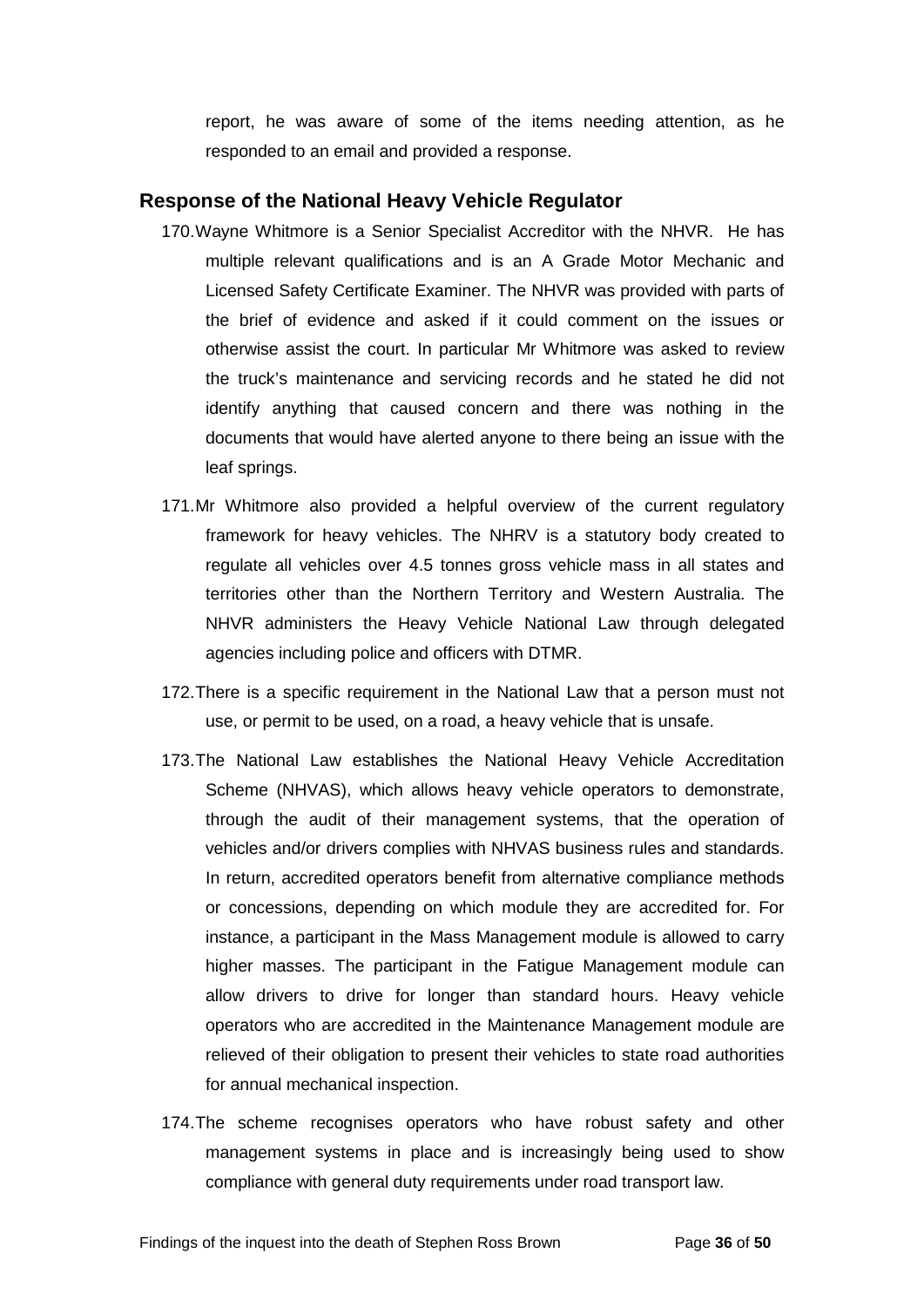- 175.In submissions made at the conclusion of the evidence counsel for the NHVR noted the foundations of the NHVAS is a combination of daily checks; a system for drivers to report faults; a schedule of regular service and maintenance, of different levels, at different intervals, including weekly services; as well as documented management standards and practices, overlaid with a scheme of auditors and spot checking.
- 176.The NHVR conducted a project to establish baseline data on roadworthiness for future comparison called the National Roadworthiness Baseline Survey. One of the findings from the survey was that there was a lower rate of major defects found in vehicles that were in the NHVAS or a similar scheme when compared with vehicles that were not in such schemes. The rate of major defects found in vehicles not in any scheme was 13%. For vehicles in schemes, it was 9%.
- 177.NHVR records indicate that Norco Co-Operative Ltd trading as Goldmix held Maintenance Management accreditation at the time of the incident current to 3 March 2018. The vehicle in question was included as a nominated vehicle at the time of the incident.
- 178.NHVR audit records show a successful compliance audit for Maintenance Management conducted in January 2014 and September 2015. The records also indicate a number of spot check audits and six months compliance audits, which resulted in corrective action requests. Such requests did not indicate that vehicles were not being maintained or that faults were not being identified and actioned. The deficiencies were administrative failures to document and regularly report on the operation of the scheme. Such nonconformance with administrative matters was not uncommon and many companies received similar corrective actions.
- 179.The NHVR accepted that Goldmix's compliance with maintenance and servicing schedules was acceptable.
- 180.Counsel for the NHVR also informed the Court that the Heavy Vehicle National Law has been amended to transform existing chain of responsibility obligations similar to Workplace Health and Safety laws. The amended law is due to commence in Queensland in 2018. The term "transport activities " is defined widely and would include usual activities such as scheduling, loading and consigning, but will also cover business decisions and practices including arranging maintenance work. It would also cover a driver's health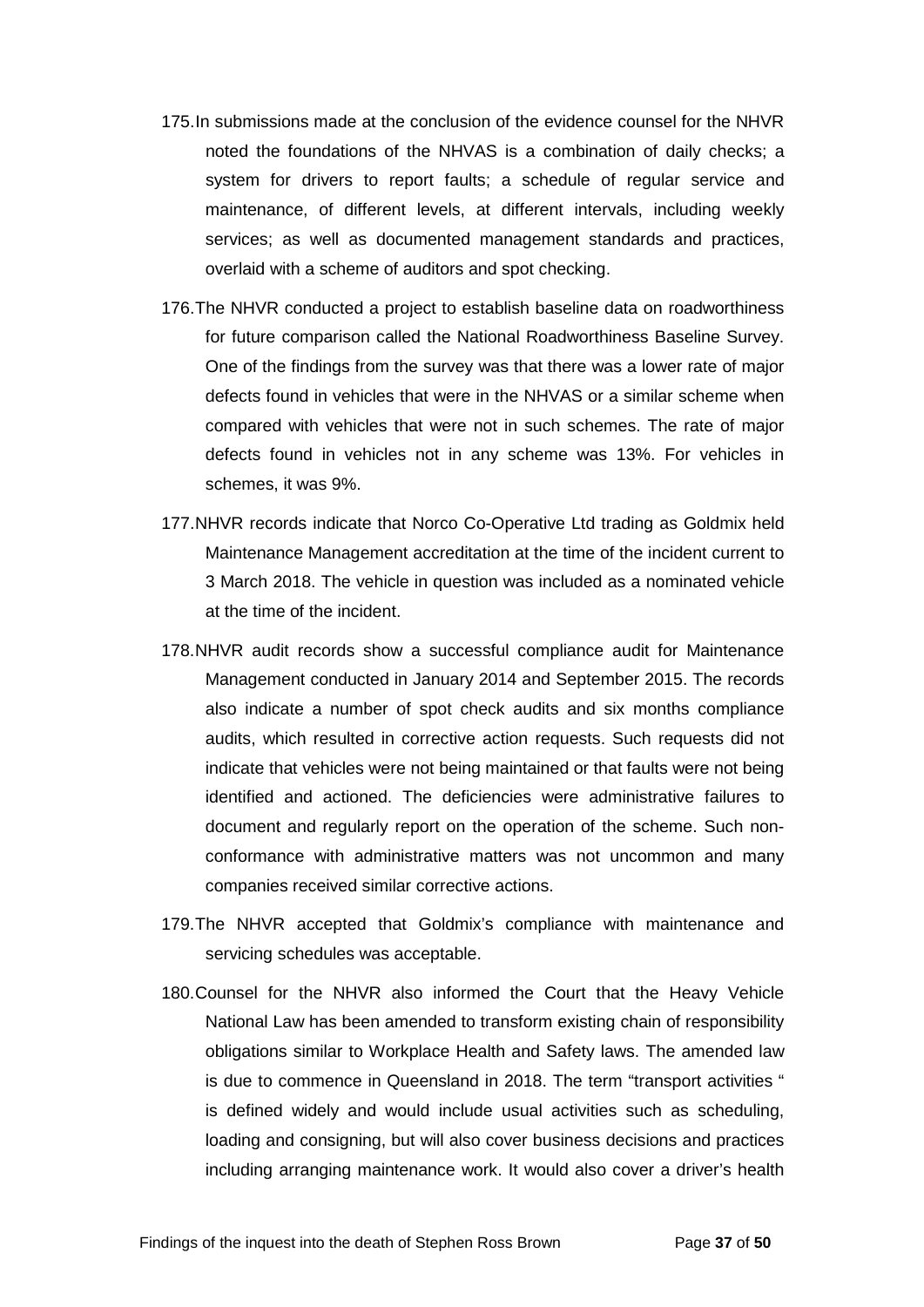and fitness for duty. Under the amended law, executive officers of companies will have due diligence obligations to ensure the duty is discharged. The effect is that each party in the so-called Chain of Responsibility will have a duty to ensure the safety of their transport activities. Parties in the chain include employers, operators, consignors, consignees, packers and schedulers. The essence of the amended legislation is to make a risk based framework integral to the heavy vehicle industry. This is an approach that emphasises identification, assessment and treatment of risks, so far as reasonably practicable, in preference to a prescriptive approach that attempts to set rules that all vehicles and operators must conform to, despite wide variation in the circumstances.

#### <span id="page-39-0"></span>**Conclusions on the issues**

- 181.In reaching my conclusions it should be kept in mind the *Coroners Act 2003* provides that a coroner must not include in the findings or any comments or recommendations, statements that a person is or maybe guilty of an offence or is or maybe civilly liable for something. The focus is on discovering what happened, not on ascribing guilt, attributing blame or apportioning liability. The purpose is to inform the family and the public of how the death occurred with a view to reducing the likelihood of similar deaths.
- 182.A coroner should apply the civil standard of proof, namely the balance of probabilities but the approach referred to as the Briginshaw sliding scale is applicable. This means that the more significant the issue to be determined, the more serious an allegation or the more inherently unlikely an occurrence, the clearer and more persuasive the evidence needed for the trier of fact to be sufficiently satisfied that it has been proven to the civil standard.

#### <span id="page-39-1"></span>*How Stephen Brown died and what caused his death?*

- 183.The evidence leads to an uncontroversial conclusion that Stephen died from pulmonary thromboembolism. The development of pulmonary thromboembolism occurred whilst he was being treated in hospital and was not a causal factor in the crash occurring.
- 184.This is consistent with the autopsy findings and the clinical picture of his sudden haemodynamic instability on the operating table. At the scene Stephen was conscious and alert. There had been a serious leg injury and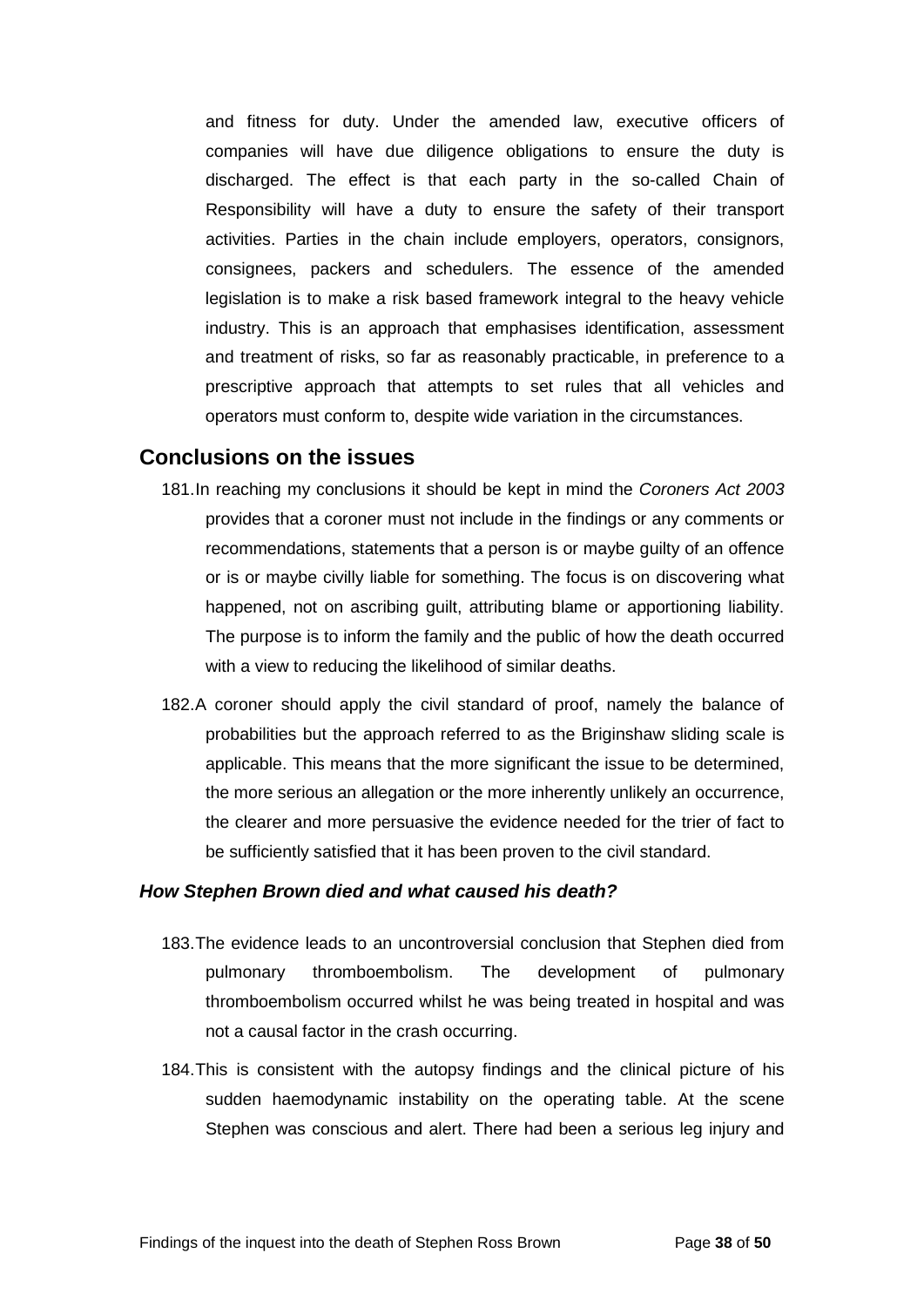partial amputation but the blood loss was not significant, no doubt due to the early provision of assistance by bystanders.

185.It is highly likely there were existing clots or deep vein thrombosis in Stephen's legs prior to the crash. Stephen had a number of medical comorbidities, which would have predisposed him to this condition including his obesity and relatively sedentary occupation. Stephen was rendered immobile immediately after the crash and whilst receiving treatment in hospital. Immobility also predisposes to clots breaking off from the legs and these can enter the arteries leading to the lungs and cause death.

### <span id="page-40-0"></span>*The circumstances leading up to the single vehicle accident on 27 August 2014.*

- 186.It is my finding consistent with Stephen's statement 'I heard a bang and it went to the right' that the truck left the road due to the sudden failure of the second leaf spring within the truck's leaf spring suspension system, the main spring having already failed. There is no other conclusion that can be drawn on the balance of probabilities as all of the available evidence is consistent with that being the cause. There is no evidence that suggests speed, fatigue of the driver or inattention played a part. The evidence does not support a finding the second leaf spring broke whilst being towed or that it failed as a result of the impact of the truck over the embankment and hitting the tree.
- 187.Mr McLaren and Mr Casey agreed the failure of the right front second leaf spring would have caused the axle to move rearwards causing the truck to steer to the right, and this would have been difficult for the driver to correct, particularly with the trailer pushing from behind.
- 188.Mr McLaren stated he was of the opinion the failure of the second leaf spring was the cause of the vehicle's sudden change of direction described by the driver. He described the statement 'I heard a bang and it went to the right' as 'absolutely consistent' with his findings in relation to the leaf springs. Mr Casey also agreed that in his opinion, it was likely the failure of the second leaf spring was the cause of loss of control of the vehicle.
- 189.I accept the evidence of Mr Casey that the main leaf spring would have failed first, resulting in the second leaf spring having to carry a load 'at least four times higher than usual'. Further, the nature of the crack in the second leaf spring (a 't crack') acted as a 'very effective stress concentrator', meaning the stress carried by the second leaf spring was 'dramatically higher' than it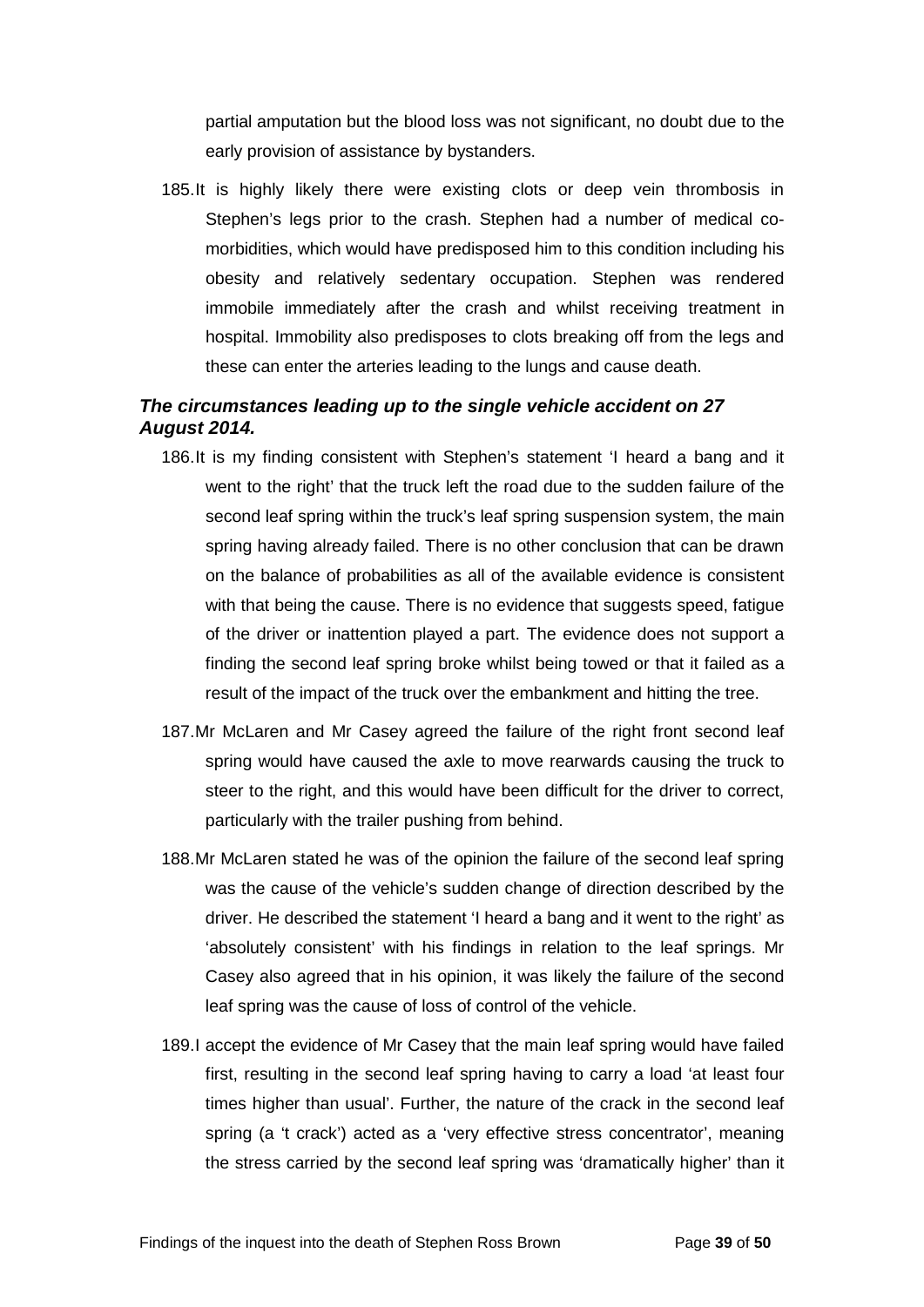was designed for, such that it was carrying stressors close to that which would have caused failure. This evidence is also consistent with the evidence of Mr McLaren on this point.

- 190.Mr Whitmore stated it was not common for an individual leaf to break at or close to the eyelet unless subjected to a particularly strong force and, in particular, a strong vertical force such as that experienced when hitting large potholes or running over embankments.
- 191. Mr Casey and Mr McLaren were of the opinion the second leaf spring did not break as a result of going down a two to three metre embankment at high speed and hitting a tree. Mr Casey agreed you could not dismiss the possibility vertical forces experienced as a result of the truck hitting the paddock may have caused the second leaf spring to fracture, but the condition of the leaf springs were such that there did not need to have been a particularly severe increase in load to cause final failure of the second leaf spring and the simple act of braking could possibly be sufficient.
- 192.Mr Casey did not disagree that a break in the eyelet area is unusual. In response to the suggestion this type of break is not associated with usual wear and tear but rather an unusually high one-off load, Mr Casey explained the pre-existing fatigue fractures, which developed in the leaf springs, dramatically reduced the strength of the leaves and therefore made them subject to failure at much lower than usual conditions. He went on to state 'there is no way of getting around the fact' the two leaves failed as a result of the development of fatigue cracks, which is a time-dependent mechanism and cannot be produced during an impact or accident sequence.
- 193.Mr Casey and Mr McLaren disagreed with the suggestion that the rust or corrosion observable along the cracks within the main and second leaf springs may have developed during the period of time where the vehicle was held in the yard and exposed to the elements, and was therefore not necessarily evidence that there had been pre-existing cracks within the leaf springs prior to the accident.
- 194.The condition of the road may have been a contributing factor to the extent that a number of witnesses gave consistent evidence this was an area of road where drivers would brake as they were going around the bend and at the same time come across what is described as a 'slight depression'. Mr Casey was asked about the slight depression in the road described in the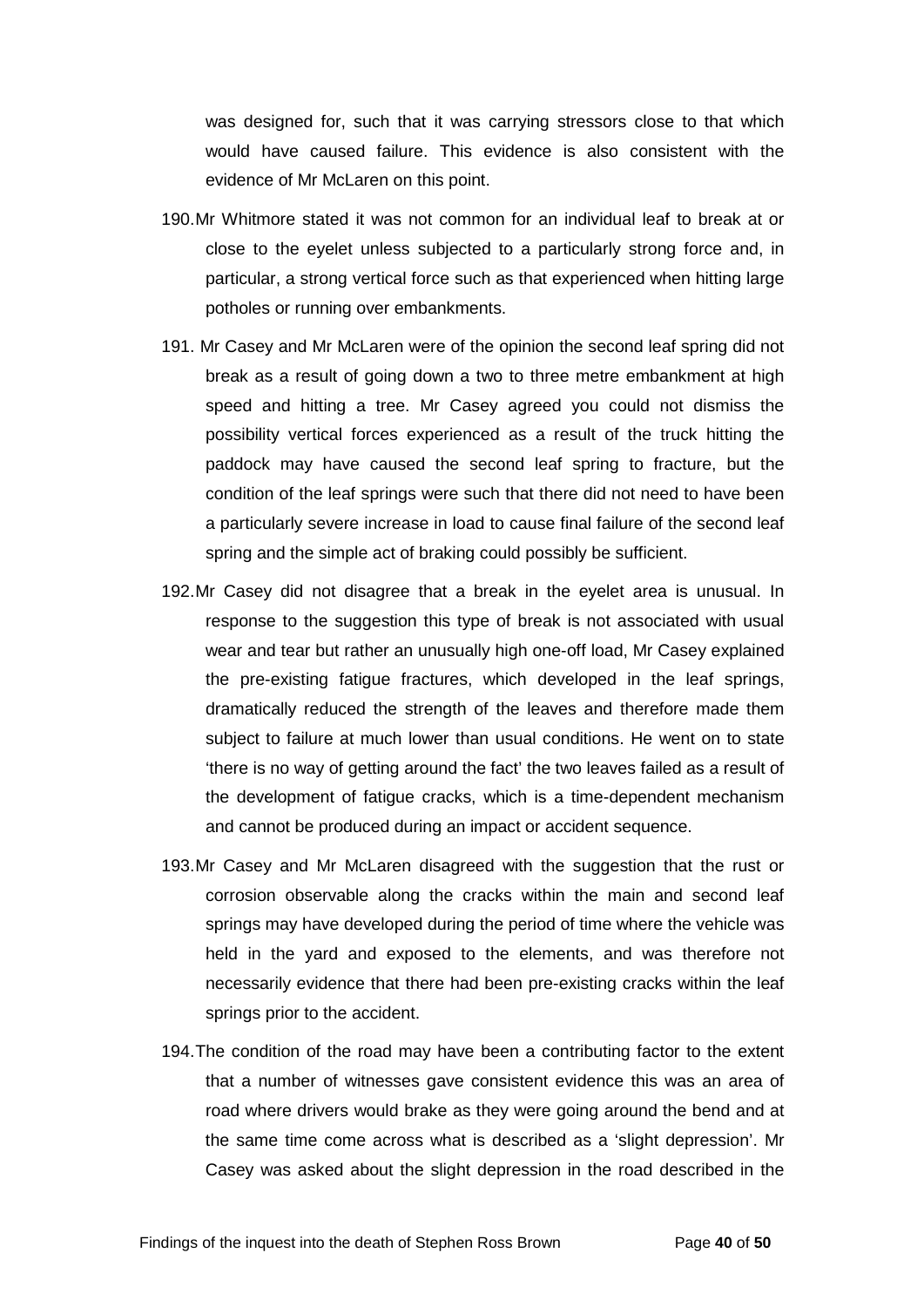DTMR report, and agreed it was possible that may have been a contributory factor. However, Mr Casey stated the failure of the second leaf spring would have happened in a relatively short period of time in any case, and it would not have taken a lot to cause the fracture – simply the continued operation of a vehicle would cause continued propagation of the fatigue crack such that it would eventually fail.

- 195.Mr McLaren stated that even simply applying the brakes does affect the forces placed on a leaf spring, and even more so with a trailer attached and a possible delay with the trailer brakes such that most of the braking would be on the prime mover placing more strain on the leaf spring. That is, the simple act of applying the brakes may have resulted in sufficient force to cause the leaf spring to break at that moment in time, with or without the truck also experiencing a bump or jolt due to a depression or subsidence in the road at that same time.
- 196.I find the condition of the roadway was not in itself a contributing factor. It was no doubt a bit rough consistent with many country roads in the area, and consistent with being identified for improvement as part of the DTMR program for road pavement rehabilitation. Trucks are built to withstand such irregularities in the pavement surface.
- 197.The condition of the roadway may have resulted in Stephen applying the brakes leading into the bend and the depression in the road surface and this was the final catalyst to the second leaf spring failing, but this is conjecture and but a possibility.
- 198.As to the reduced efficiency of the trailer brakes due to a minor air leak and being out of adjustment, Mr Casey stated he would not expect the braking condition to have much input in the capacity for the driver to regain control. It may have been a factor, but that is as high as the evidence takes it.

#### <span id="page-42-0"></span>*Whether the deceased's employer took reasonable steps to ensure the deceased's safety when driving the vehicle involved in the accident, particularly with regards to maintenance and repair of the vehicle.*

- 199.On the issue of whether the pre-existing fatigue cracks could have been detected, Mr Casey and Mr McLaren stated fatigue cracks were very difficult to detect on a visual inspection.
- 200.Mr Casey and Mr McLaren essentially agreed in saying it is possible the total failure of the main leaf spring would have been observable during a service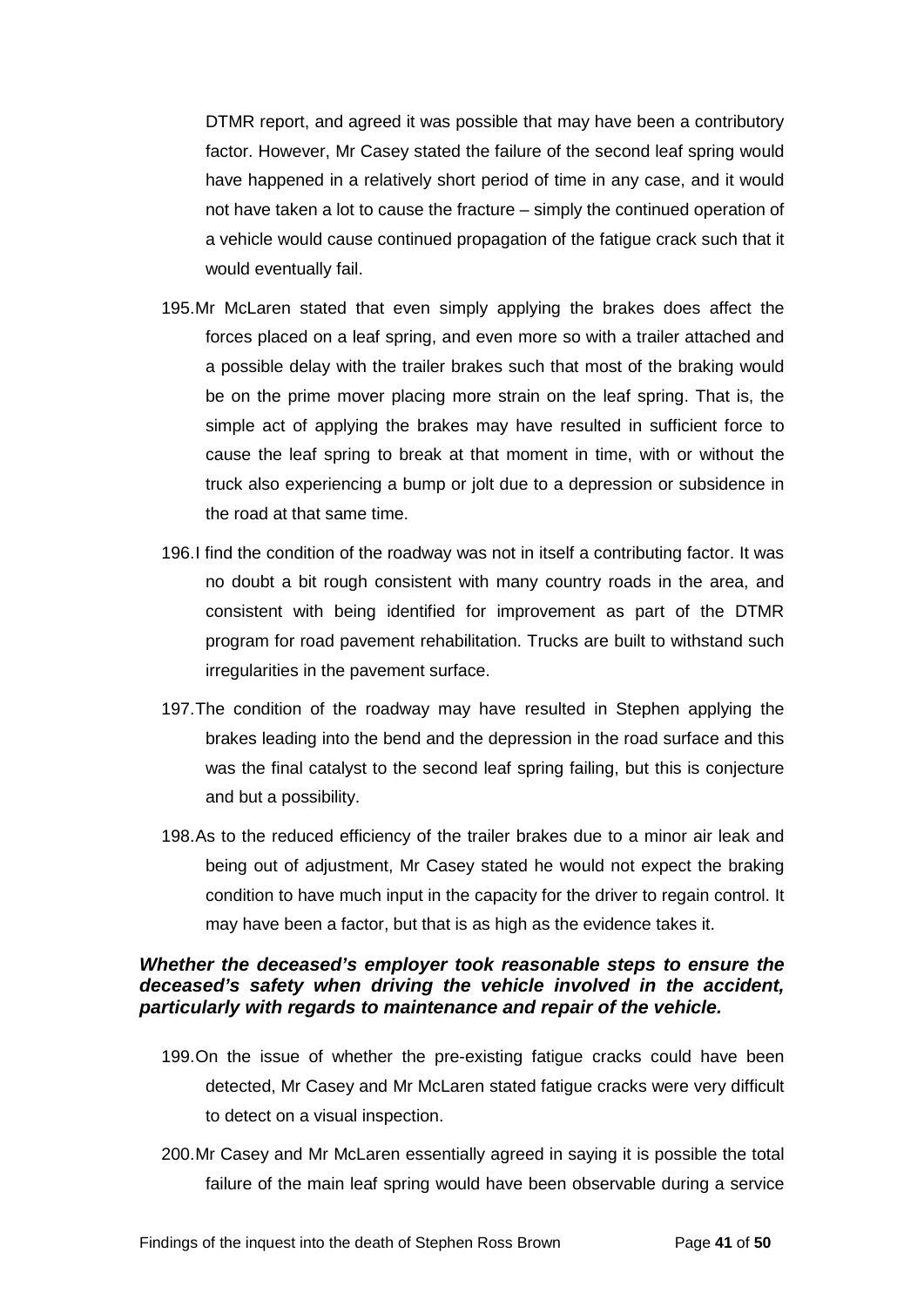of the truck however, it would have been necessary to clear away the large build-up of grease for the failure to have been visible. The fatigue crack in the second leaf spring would not have been easy to detect particularly on a simple visual inspection and particularly if you were not looking for cracks. A general inspection was unlikely to identify the fatigue crack in the second leaf spring.

- 201.Mr Casey said in his evidence that due to the location of the fatigue cracks within both the main and second leaf spring, either of these fatigue cracks would have been very difficult to locate without pulling the spring out. He agreed that even if the area was cleared of grease and debris, you would need some form of non-destructive testing technique to assist a visual inspection of the leaf springs.
- 202.Mr Whitmore stated the location of the pre-existing fracture 'is not an area you would pick up easily or even know of'. It was not in an area that normally fails in that particular way and even with the grease removed, it would increase the likelihood but still be unlikely that it would be seen.
- 203.There is insufficient evidence to make a finding as to whether the broken main leaf spring should have been detected during any inspection of the vehicle carried out in the weeks or months preceding the incident, given the precise date that it broke is unknown. It was certainly prior to the day of the incident as there was a sufficient length of time prior to cause some rubbing and wear marks to the components. It is also evident that between the last Monday service by Mr Niebling and the day of the incident the vehicle had travelled up to 1100 kilometres so it is possible the fracture of the leaf spring occurred in that time. There is no documentary evidence in the maintenance records of mechanical issues indicating the possibility of a failed leaf spring.
- 204.Mr McLaren and Mr Casey also agreed that a driver would not be particularly conscious of the change in the way of the vehicle behaved when driving a truck with a failed main leaf spring. Given Stephen's adherence to mechanical safety standards it is most unlikely Stephen would have some knowledge or inclination that there was a failed main leaf spring and a fractured second leaf spring and still drive the vehicle.
- 205.The NHVR accepted that Goldmix's compliance with maintenance and servicing schedules was acceptable based on the documentary evidence of the schedule of maintenance.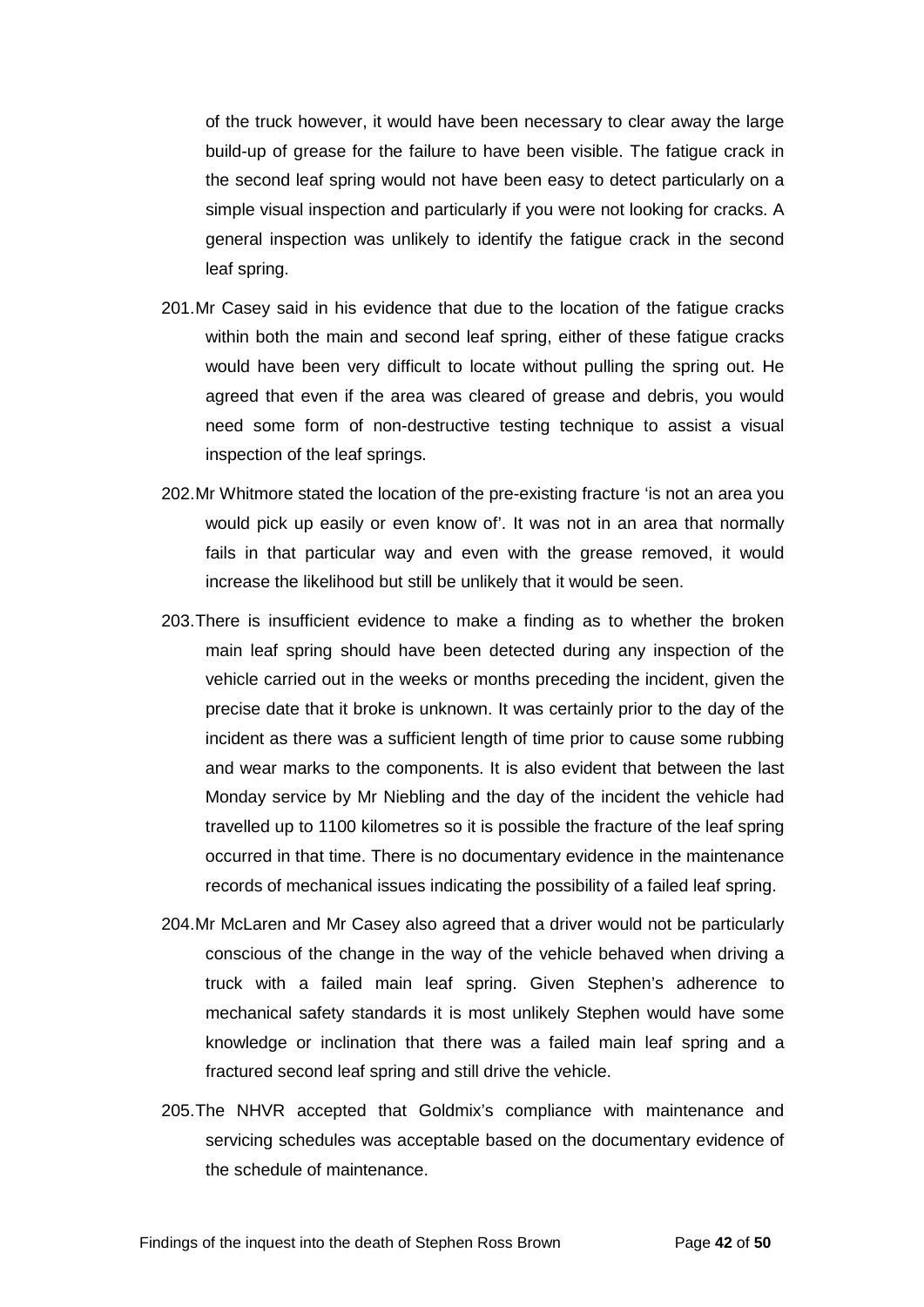- 206.Mechanical faults or issues were usually recorded in the vehicle maintenance book kept with the truck. Prior to the incident drivers could also verbally report to Mr Niemann or directly to Mr Niebling.
- 207.Weekly checks of the trucks each Monday was conducted and regular services seem to have occurred. After the incident Mr Niebling was engaged for two days a week to provide him with more time to complete more thorough inspections.
- 208.The annual roadworthy check of the truck in 2013 was put back by a number of months from October 2013 until March 2014 due to a change in scheduling. Annual inspections are now conducted by another mechanic independent to the regular servicer.
- 209.Although there was criticism by some ex-employees of the quality of maintenance performed, there were few specific examples provided and none that held up under further examination during the inquest.
- 210.The resolution of the contentious issue of alleged shredding of missing NCRs, their general use and the extent to which Stephen utilised them for mechanical issues took up some amount of time during the inquest.
- 211.It is evident that generally vehicle maintenance issues were recorded in the vehicle maintenance book. NCRs were used at times for vehicle maintenance and at least one NCR completed by Stephen on 14 May 2014 related to a levelling valve on the air bags of the truck's rear suspension. The evidence suggests a new valve was installed on the same day. Otherwise no other NCRs relating to maintenance of the trucks were able to be produced.
- 212.It was unfortunate that Goldmix staff were able to collect documentation from the scene and place it in a feed bag and start to remove it from the scene, but I accept this was a site of some chaos and it would have been difficult for one police officer to take effective control of the scene. It was regrettable that it was not until sometime during the adjourned dates in 2017 that Goldmix found the feed bag in the office where it had been left by Mr Niemann and belatedly produced it to the court. The fact that no NCRs were found in the bag, despite evidence from witnesses that Stephen had photocopies of such documents in his blue folder, no doubt compounded the suspicions of family there was some form of cover up. There was an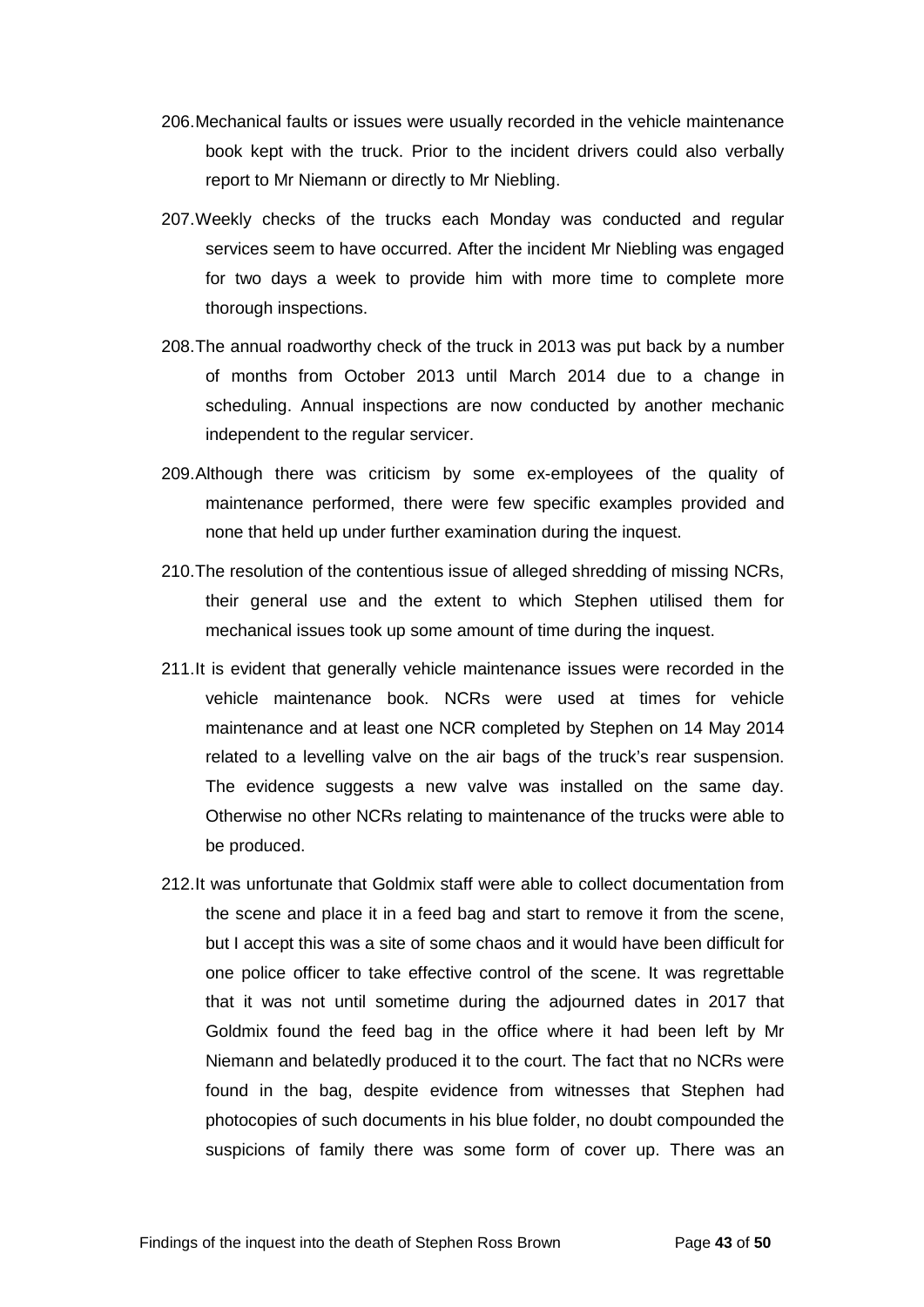allegation Mr Niemann shredded such documents on the afternoon of the crash. Mr Niemann denies this.

- 213.From an evidentiary point of view, and given the significance of the allegation, it has to be said based on the Briginshaw formula, a finding of shredding and a cover up would be difficult to substantiate.
- 214.Furthermore there is great merit in the submission of counsel assisting when she said the relevance of such evidence should be narrowed to whether it could be said that such documents, if they existed, related to knowledge of pre-existing fatigue cracks and/or the failed main leaf spring.
- 215.As Ms Jarvis submitted there is no evidence to suggest Stephen or anyone else observed fatigue cracks or the failed leaf spring or experienced issues, which may have caused further investigation of the suspension, and that this information made its way to an NCR. It certainly did not make its way to the vehicle maintenance book. The evidence of Mr Casey and Mr McLaren was that until the second leaf spring failed Stephen would not have experienced any handling or driving issues that would have alerted him to a problem.

#### <span id="page-45-0"></span>*Whether there are any matters about which preventative recommendations might be made pursuant to section 46 of the Coroners Act 2003.*

- 216.The FCU and Ms Haig's counsel submitted there should be a recommendation that heavy vehicle companies, when conducting their scheduled servicing and maintenance regime, assign time to clean the vehicles so that inspections can be conducted more thoroughly.
- 217.It is uncontentious to say that inspections involving cleaning of grease from the leaf spring components are more likely to result in detection of broken or fractured suspension leaf spring components. That would also be evident for a myriad of other vehicle components.
- 218.Whether there should be a specific recommendation as such, which could also be enforced, was the subject of evidence from Mr Whitmore and a submission from the NHVR.
- 219.In his evidence Mr Whitmore stated 'it would be nice if heavy vehicles are pristine and brand new' but that's 'just not reality'. Mr Whitmore stated that technically, it is not currently a requirement either within the accreditation scheme or under the DTMR inspection regime that vehicles are cleaned prior to annual inspections. He noted documentation from DTMR does ask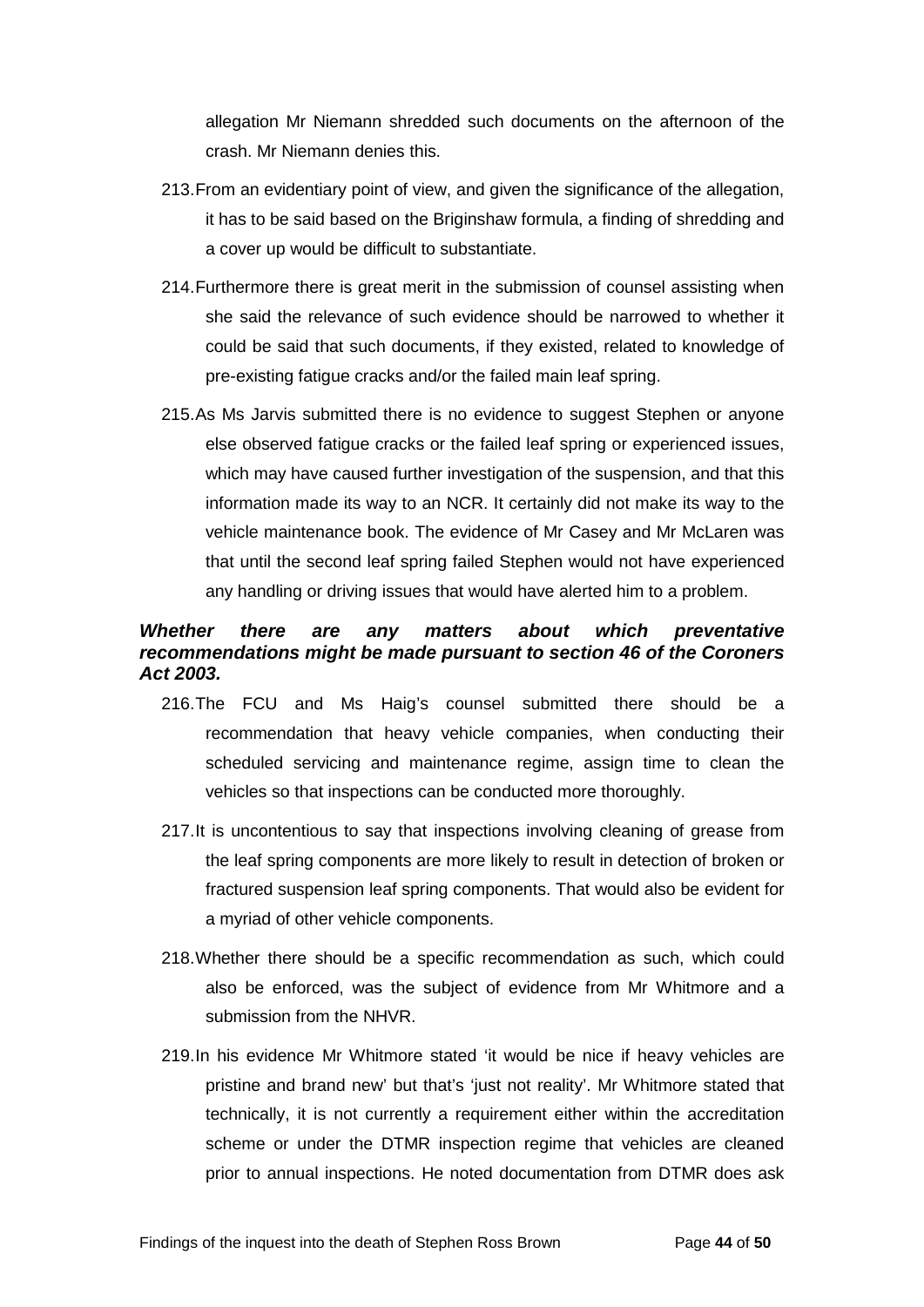for vehicles to be presented in a clean manner, but in reality this does not always happen and it is up to the inspector as to whether he can inspect the vehicle properly or not in that condition.

- 220.Mr Whitmore agreed if there is excessive grease on a leaf spring component, the person undertaking the inspection should assess for themselves whether they believe they can see it properly and, if not, it would be better to remove the grease. It is the duty of the person doing the inspection to be satisfied they have been able to inspect the component correctly.
- 221.The NHVR submitted that under the risk based framework the heavy vehicle industry will be subject to under the amended legislation, the approach emphasises identification, assessment and treatment of risk, so far as reasonably practicable, in preference to a prescriptive approach that attempts to set rules that all vehicles and operators must conform to, despite wide variation in the circumstances. It was submitted in the present case, for example, it has been identified that the trucks in use travelled on rough roads, and in and out of the paddocks and yards while heavily loaded. A careful assessment of the risks in those circumstances might indicate increased wear and tear, and a shorter lifespan for suspension components. An appropriate response may have been to simply replace those components at a shorter interval than would be the norm for vehicles on better roads. Another treatment may have been to completely strip and inspect the suspension components at certain intervals. Those actions would be warranted in response to this particular circumstance but would not be appropriate to be applied universally. The concern was that this would place an unnecessary burden on other vehicle operators that would achieve little, and could potentially take away from other issues.
- 222.In that regard, counsel assisting provided an alternative suggestion that there be enhanced education and guidelines to ensure persons performing inspections are aware of the risks involved in not having clean components when they perform a visual check. Given the evidence in this case is visual inspections of even clean suspension components would have unlikely identified stress fractures in the second leaf springs or the failed main spring, this may be an appropriate response.
- 223.The NHVR also submitted it would assist the NHVR perform its functions if there was a recommendation that other agencies such as DTMR, QPS,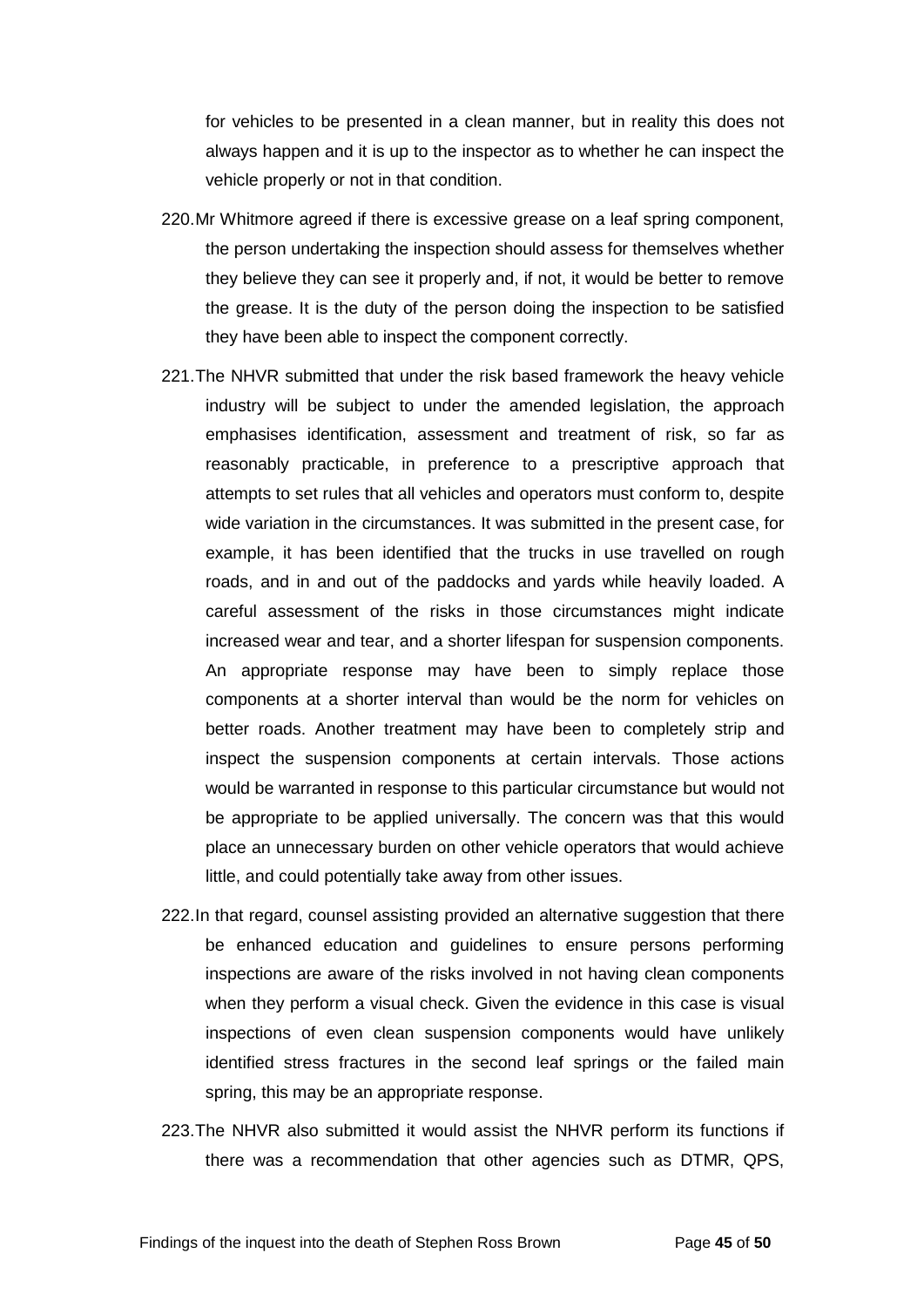WHSQ and QAS establish protocols for notifying NHVR of every serious incident involving a heavy vehicle. NHVR is building the capability to store and analyse this sort of information so that safety policy is based on evidence. In this case the Coroners Court advised the NHVR of the inquest and invited it to respond and appear if it so wished. NHVR was aware that the current MOU between QPS and WHSQ is currently being considered and suggested that this recommendation be made the subject matter of the MOU including regarding securing evidence, and notification of heavy vehicle incidents to the NHVR.

- 224.Such a recommendation is uncontentious, sensible and would not be costly or arduous to implement. I recently raised this in a meeting with QPS, WHSQ and DTMR in relation to a new investigation and it was agreed to be a sensible idea. The NHVR had been informed and was engaging with WHSQ in its investigation.
- 225.The family also expressed concern that emergency services should be able to find a better method of identifying the location of an incident requiring an emergency response utilising modern GPS or mobile data rather than relying on the efforts of a seriously injured person, such as was the case with Stephen, to describe the location. It is accepted the emergency call in this instance would have been particularly distressing for family to hear. This is a matter I will approach Queensland Ambulance Services about but will not make a specific recommendation, QAS not having been asked to respond to such a suggestion as the issue only arose in the course of submissions. It is also noted that in this case QAS attended within 15 minutes of the emergency call being received, well within the recommended response time, particularly in a rural setting and there is no issue or concern about its response time or actions to stabilise Stephen and get him to hospital.

## <span id="page-47-0"></span>**Findings required by s. 45**

#### <span id="page-47-1"></span>**Identity of the deceased** – Stephen Ross Brown

<span id="page-47-2"></span>**How he died** – **On 27 August 2014, Stephen Brown was driving a** Goldmix Stock Feeds truck in the course of his employment along the Murgon-Gayndah Road heading south towards Murgon. Whilst approaching a left hand bend in the road his truck suffered a catastrophic mechanical failure when the front right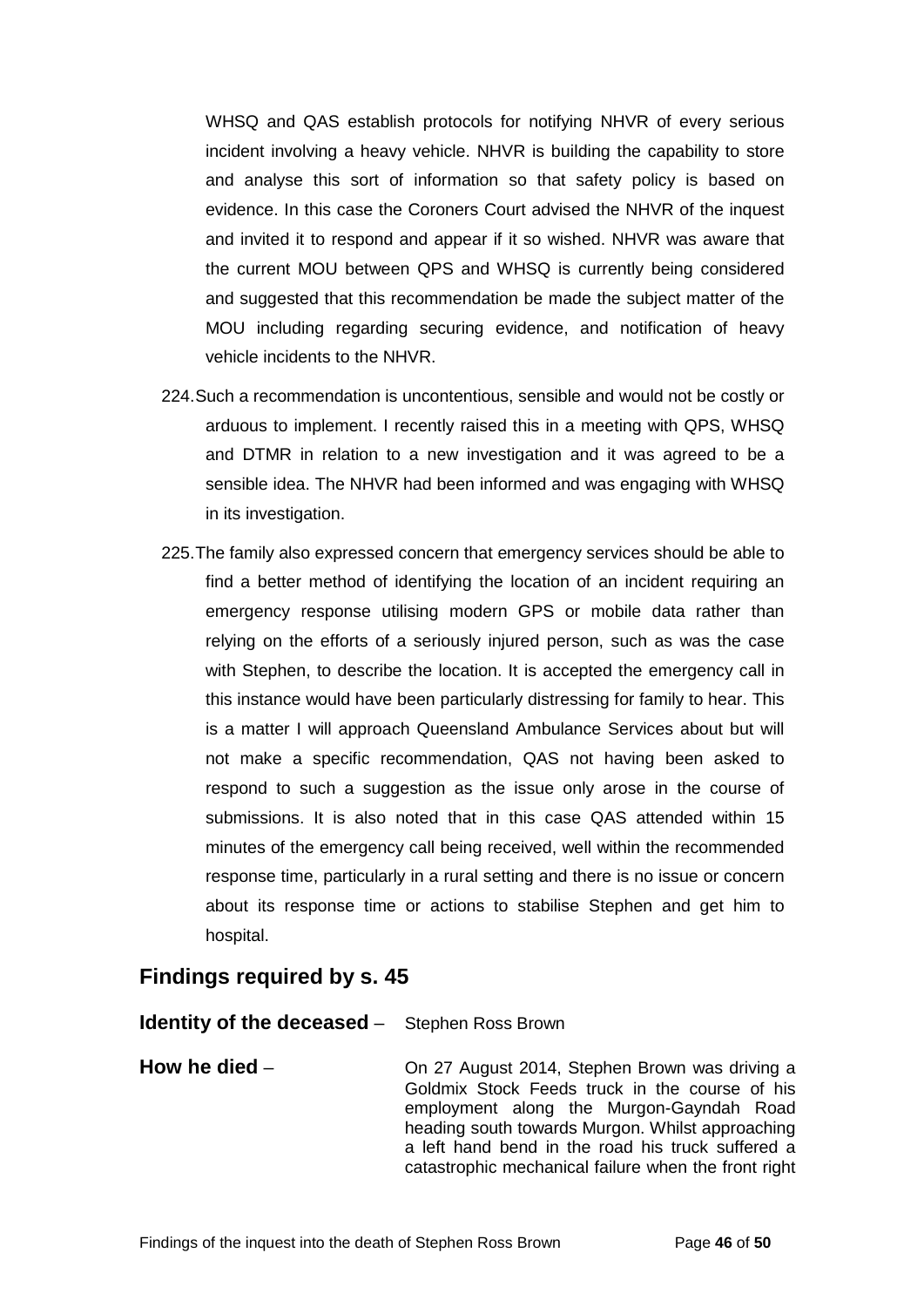suspension collapsed causing the vehicle to veer sharply to the right across the road, down an embankment and into a tree. The failure of the suspension rendered the truck uncontrollable. The suspension failed because two leaf springs had fractured over time due to the stress of driving on rough country roads. The main leaf spring had fractured first and had completely broken leaving the suspension support contingent on the second leaf spring. This spring had also suffered stress fractures and eventually failed. Stephen Brown suffered serious injuries including an almost complete traumatic amputation to his right leg below the knee. He however remained conscious and was ably assisted by witnesses who attended shortly after as well as ambulance officers. He was taken to Nambour Hospital. His injuries were at that time considered to be survivable. Whilst on the operating table he had an episode of haemodynamic instability and could not be revived. An autopsy revealed he had suffered a massive pulmonary embolism due to the presence of preexisting Deep Vein Thrombosis. Stephen Brown was predisposed to the development of DVT due to his obesity and sedentary lifestyle as a truck driver, but it was the combination of his injuries and immobility after the crash that caused the existing DVT to break off and travel to his lungs and cause his death.

<span id="page-48-0"></span>

| Place of death $-$ | Nambour General Hospital, Nambour, Queensland |
|--------------------|-----------------------------------------------|
|--------------------|-----------------------------------------------|

<span id="page-48-1"></span>**Date of death–** 27 August 2014

<span id="page-48-2"></span>

| Cause of death - | 1(a) Pulmonary embolus |
|------------------|------------------------|
|------------------|------------------------|

2 Pelvic and leg injuries Hypertensive heart disease

## <span id="page-48-3"></span>**Comments and recommendations**

- 226.I recommend that the National Heavy Vehicle Regulator and Department of Transport and Main Roads consider if there should be enhanced education and guidelines to ensure persons performing heavy vehicle inspections are aware of the risks involved in not having clean components when they perform a visual check.
- 227.I recommend that in the process of revising the current MOU between QPS and WHSQ that this includes a process for the notification of heavy vehicle incidents to the NHVR.